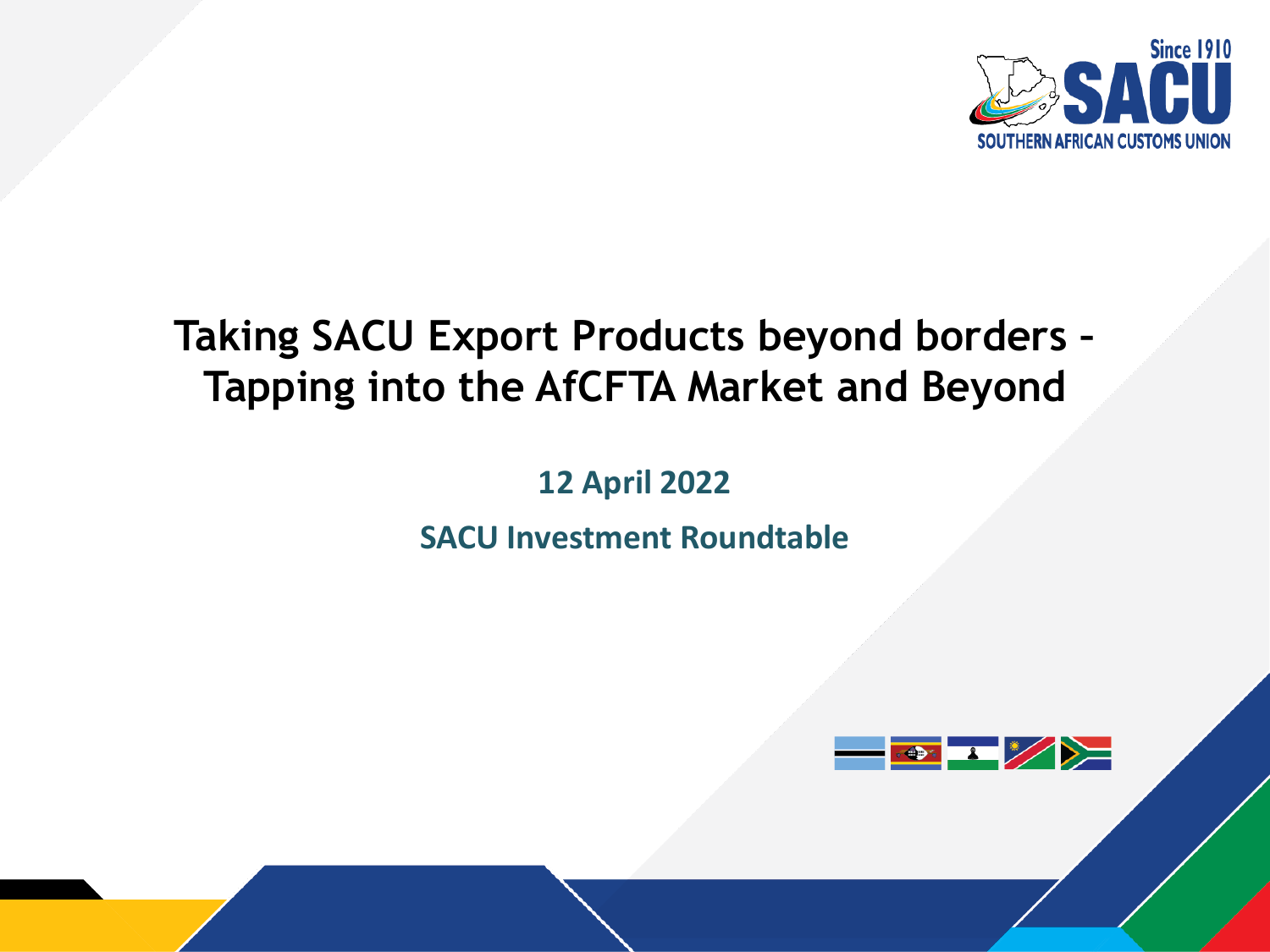# [CONTEN](#page-2-0)T

- [Introduction](#page-2-0)
- [Scoping](#page-2-0)
- **[Strategic Oppo](#page-2-0)rtunities**
- Leather And Leather Products Value Chain
- Fruits And Vegetables Value Chain
- Meats And Meat Products Value Chain
- Textiles And Clothing Value Chain
- Essential Oils And Cosmetics Value Chain
- Pharmaceuticals Value Chain
- Key Takeaways

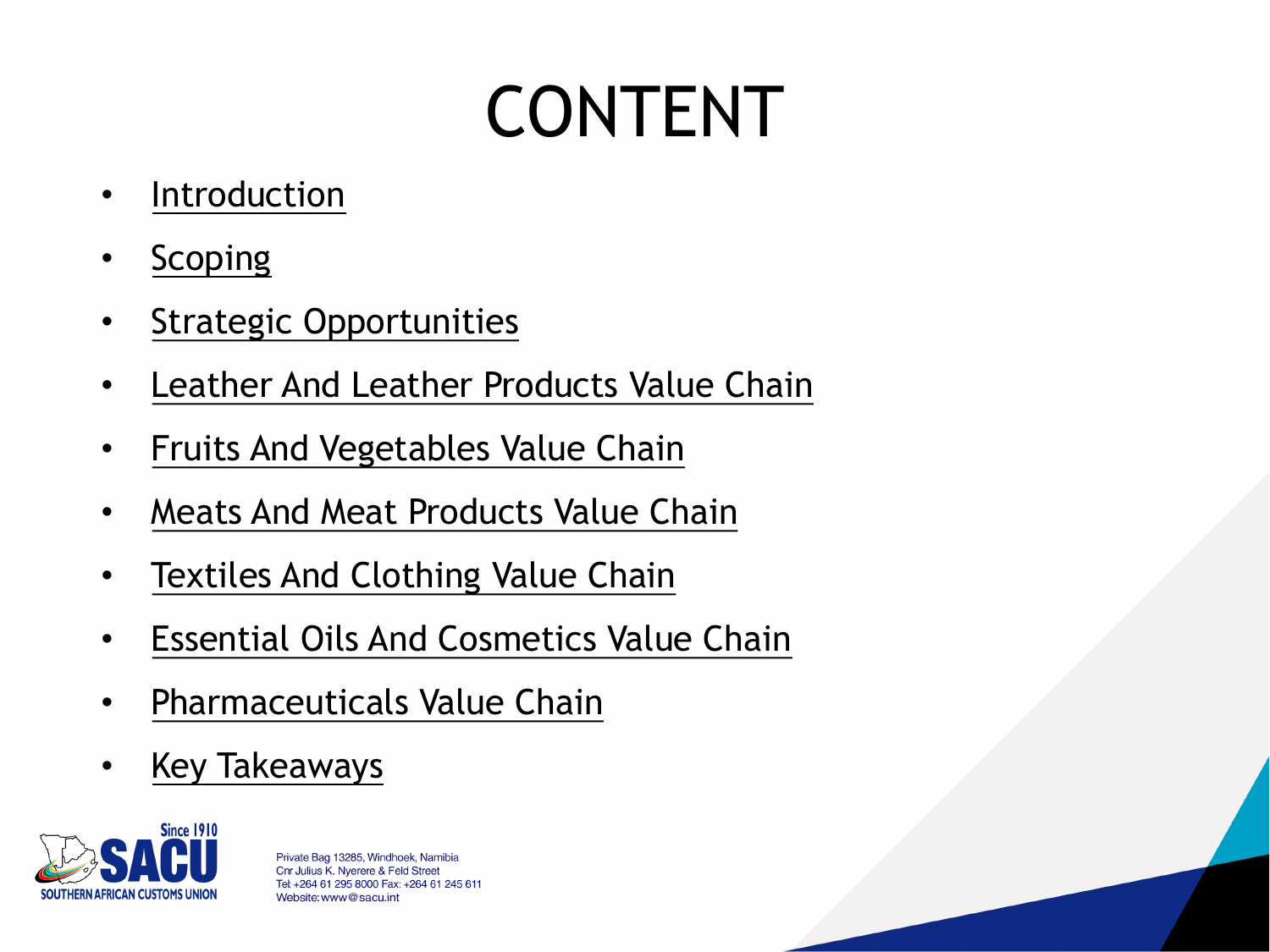# <span id="page-2-0"></span>**1. INTRODUCTION**

- Exports can act as an engine of **growth and stability** for the SACU region.
- Broadly, the Export Promotion portion of the technical committee aims to provide support through the following channels:
	- o Helping exporters connect with **new opportunities**
	- o Offering **export promotion services**
	- o Helping exporters adapt to the new reality of the **African Continental Free Trade Agreement (AfCFTA)**
- As a first step in offering this support, the committee undertook a **export scoping exercise** to identify key global opportunities in the following value chains:
	- o Leather and leather products
	- o Fruit and vegetable products
	- o Meat and meat products
	- o Textile and clothing
	- o Essential oils and cosmetics

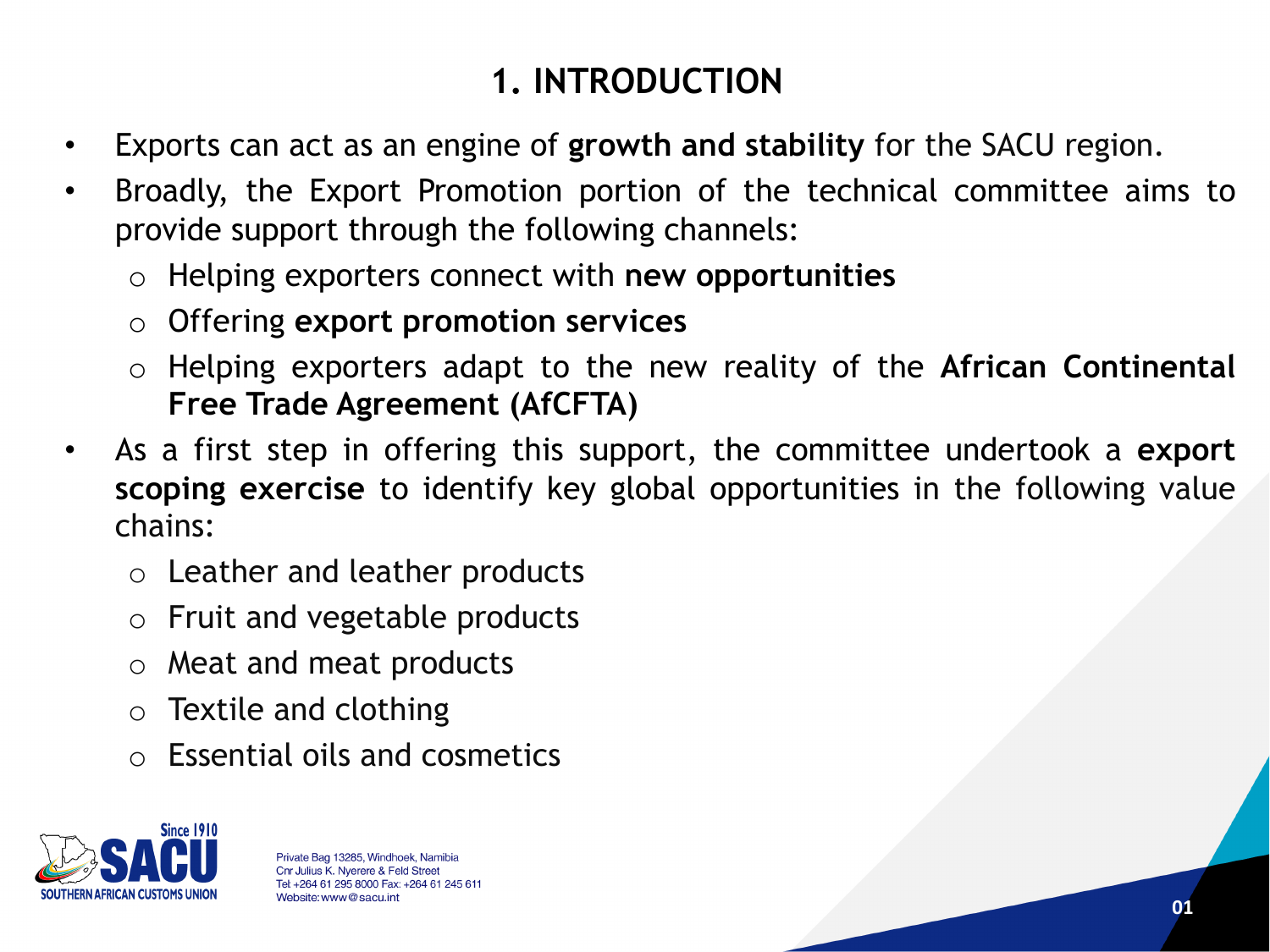# **2. SCOPING**

- The export scoping exercise considers three factors:
	- o **Competitiveness**: Where do our current and emerging competitive strengths lie?
	- o **Opportunity**: Where do current and emerging markets opportunities lie, and where do we have good compatibility with those markets?
	- o **Access**: Which markets do we have the best access to, considering barriers like tariffs and logistics costs?
- The scoping exercise considers all three factors, and tries to create a **balanced assessment** of where realistic opportunities lie
- In addition to the formal scoping, consideration was also given amongst others to **current industry capability** and **government priorities.**
- **Disclaimer***: These opportunities primarily consider trade and economic data, but not the specific standards and technical considerations of the value chain.*

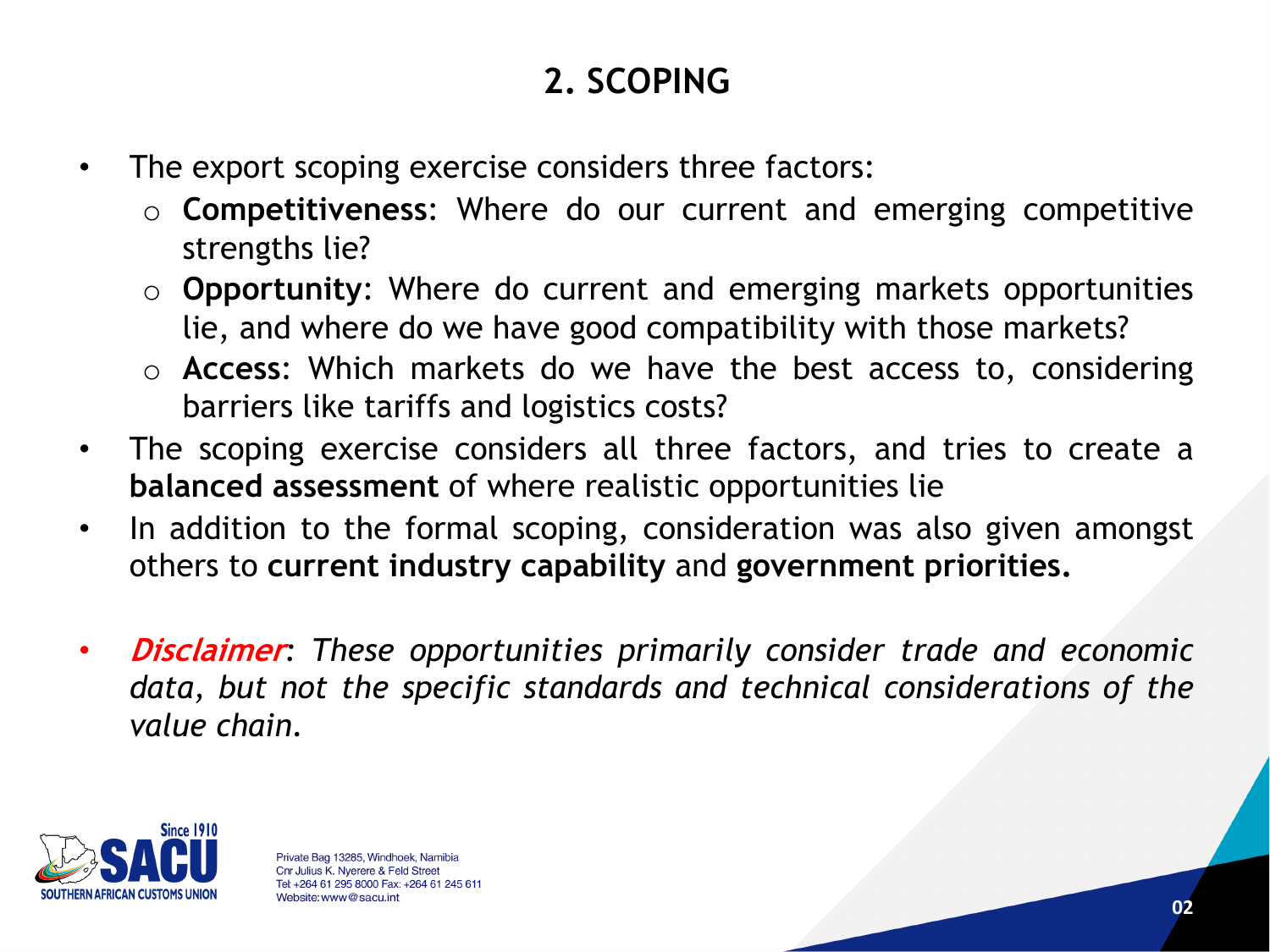# **3. STRATEGIC OPPORTUNITIES**

- The SACU ESE model currently assesses 3 898 048 distinct opportunities, and features market coverage comparable to 99.5% of SACU's exports.
- The scoping exercise identified **six markets** and **seven products** that have the best strategic potential.
- Markets and rationale:
	- o **France**: SACU's largest export market for leather products, fruits, and essential oils products.
	- o **Germany**: Traditional market for fruits exports as well as an emerging market for essential oils.
	- o Markets such as **Zambia**, **Zimbabwe**, **Malawi** and **Egypt** offer good export opportunities and market access for products within the fruit, meat and essential oils value chains.

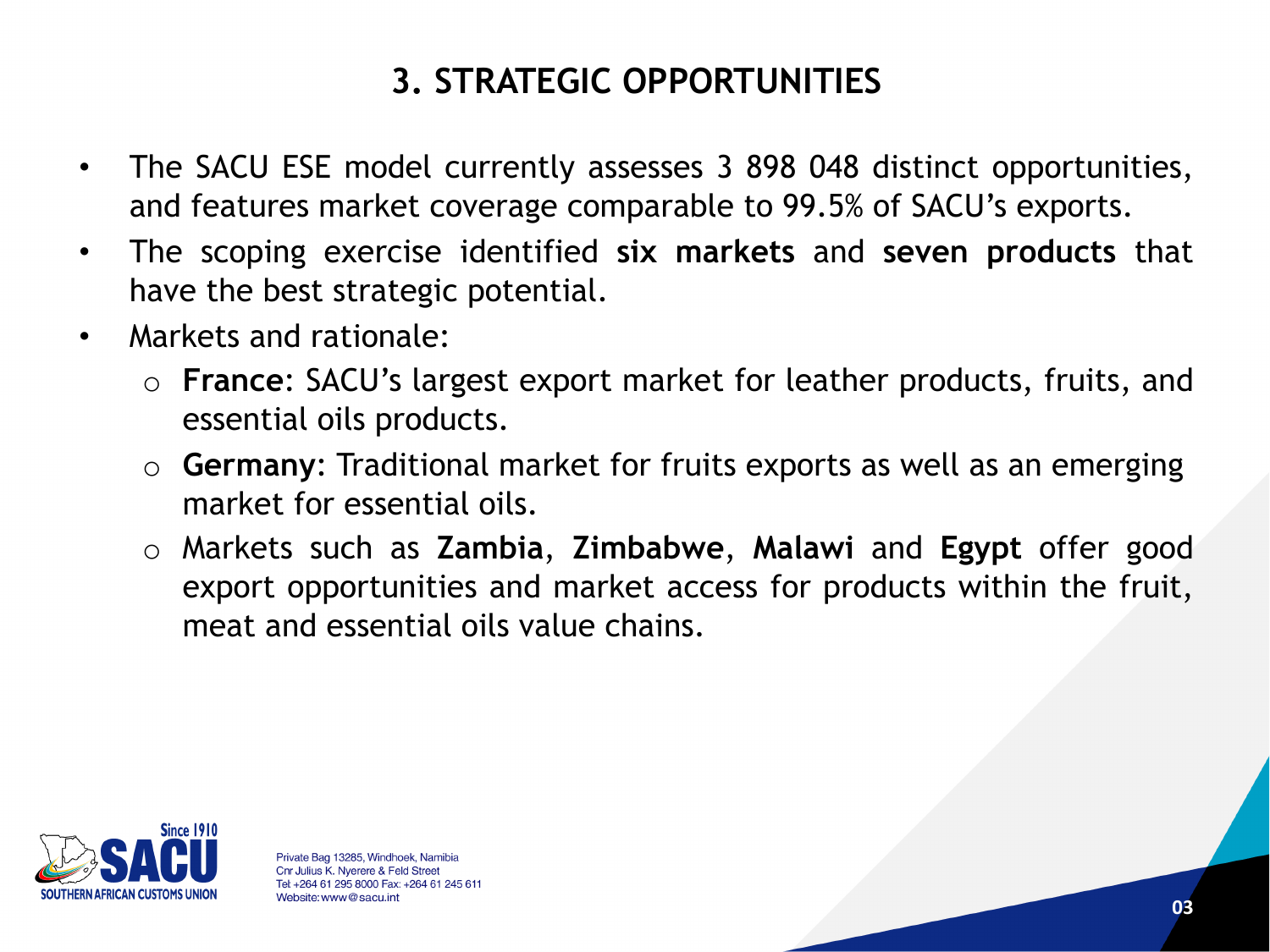# **4. STRATEGIC OPPORTUNITIES**

- Products and rationale:
	- o **Handbags** (leather and leather products) SACU's largest global export with strong demand and market access.
	- o **Fresh or dried oranges** and **fresh apples** (fruit and vegetables) Both are among SACU's largest exports, with strong competitiveness globally.
	- o **Frozen, boneless meat of bovine animals** (meat and meat products) SACU's largest meat export offering with good export opportunities and excellent market access.
	- o **Women's or girls' trousers, bib and brace overalls, breeches and shorts**  (textile and clothing) – A traditional area of strength in SACU, with strong market access.
	- o **Mixtures of odoriferous substances** (essential oils and cosmetics): Consistently ranks as the best opportunity the AfCFTA market and beyond.

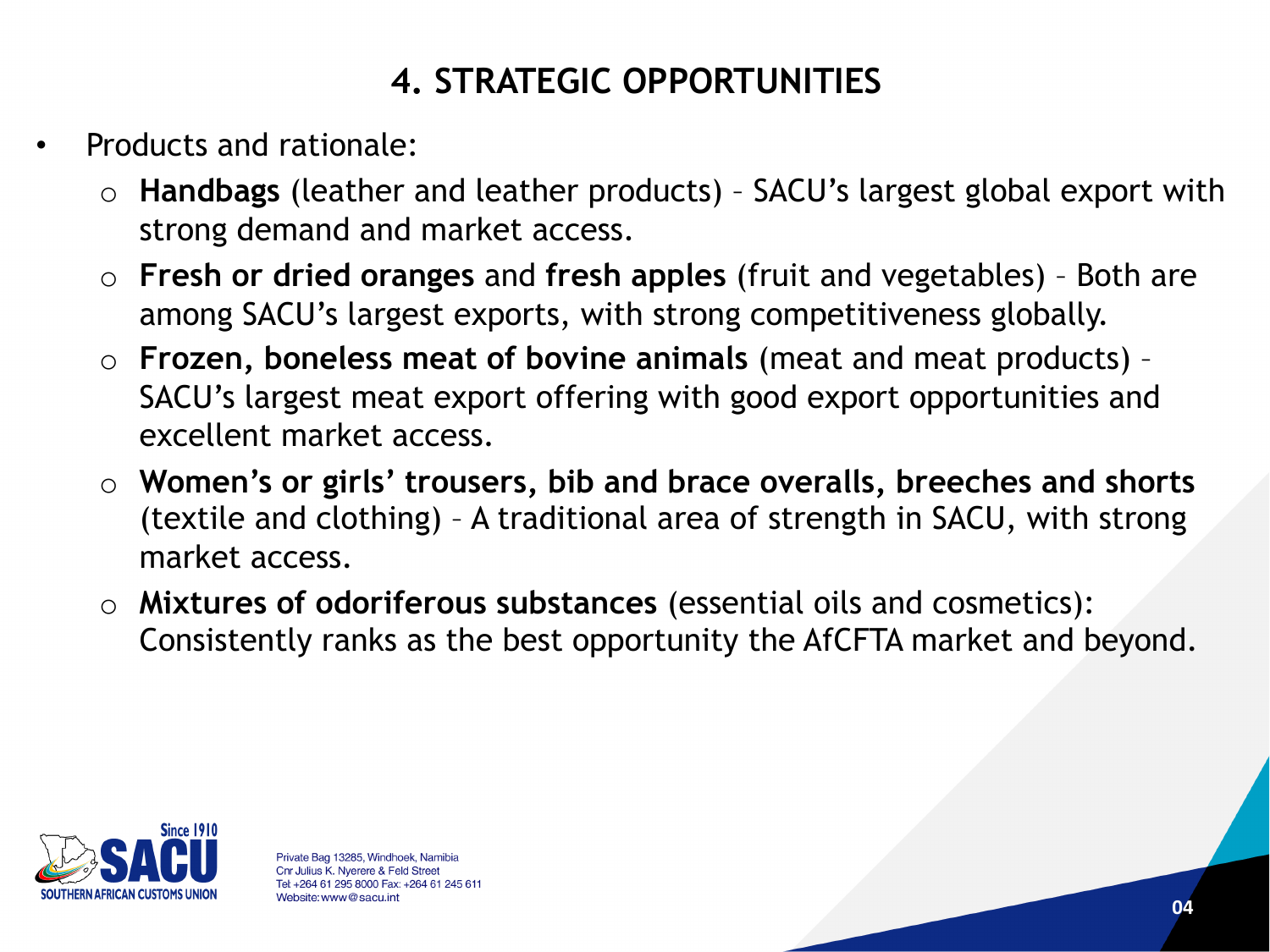#### **5. LEATHER AND LEATHER PRODUCTS - AfCFTA**

| <b>Competitiveness Opportunity</b>         |                                            | <b>Access</b>                      | <b>Overall</b>                                 |
|--------------------------------------------|--------------------------------------------|------------------------------------|------------------------------------------------|
|                                            |                                            |                                    | <b>Compatibility</b>                           |
| Segments suited to our<br>export strengths | Segments with good<br>import opportunities | Segments we have<br>good access to | <b>Top Segments</b><br>considering all factors |
| Footwear                                   | Footwear                                   | Leather apparel                    | Footwear                                       |
| Leather products                           | Leather products                           | Leather products                   | <b>Leather products</b>                        |
| Leather & animal hides                     | Leather apparel                            | Footwear                           | <b>Leather apparel</b>                         |
| Leather apparel                            | Leather & animal hides                     | Leather & animal hides             | Leather & animal<br>hides                      |

• Overall compatibility shows that **footwear** ranks as the best opportunity when weighting for competitiveness and opportunity, whereas **leather apparel** ranks as the best opportunity when weighting for market access.

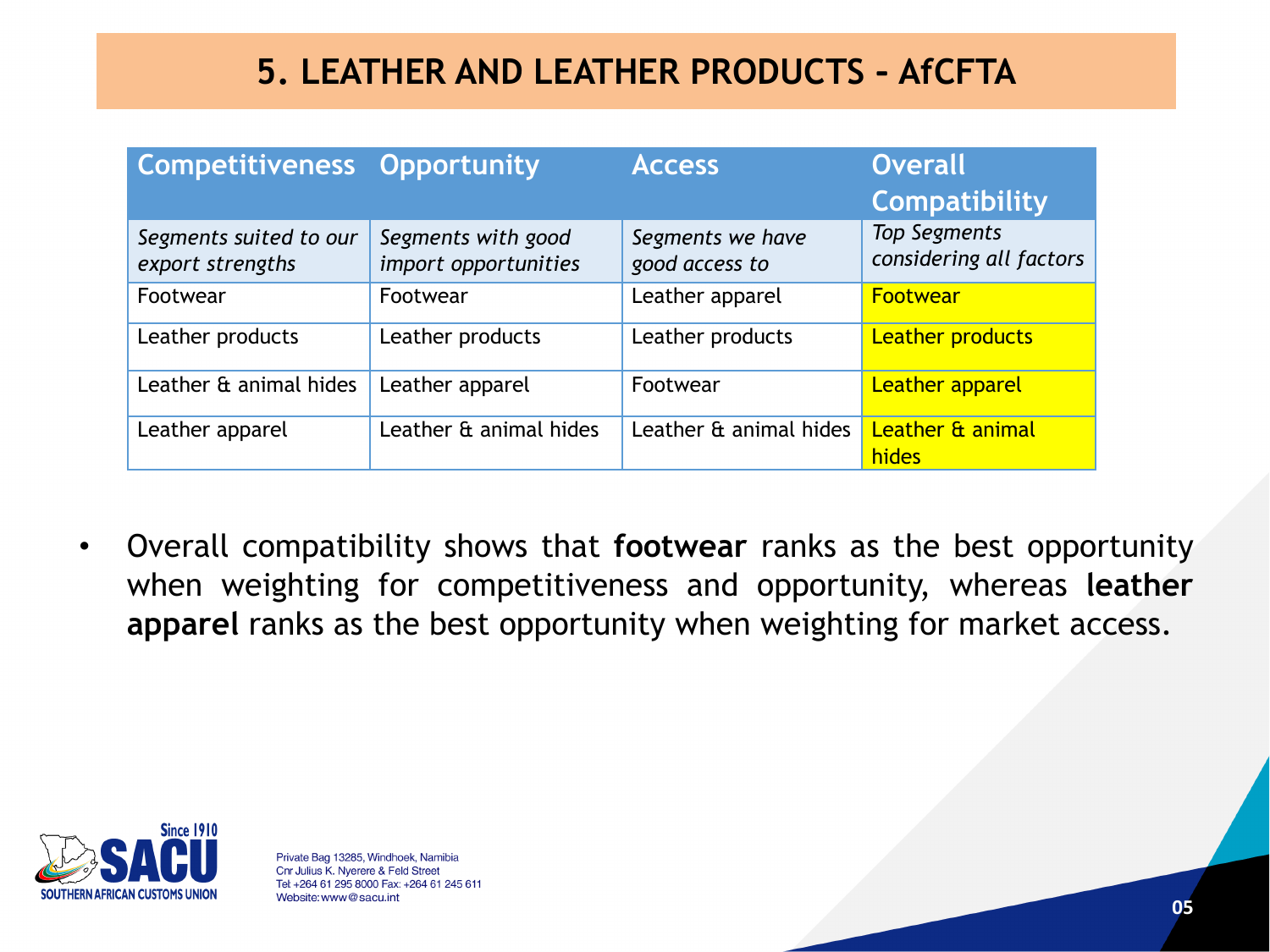#### **6. LEATHER AND LEATHER PRODUCTS – BEYOND AfCFTA**

| <b>Competitiveness Opportunity</b>         |                                            | <b>Access</b>                      | <b>Overall</b><br><b>Compatibility</b>         |
|--------------------------------------------|--------------------------------------------|------------------------------------|------------------------------------------------|
| Segments suited to our<br>export strengths | Segments with good<br>import opportunities | Segments we have<br>good access to | <b>Top Segments</b><br>considering all factors |
| Leather & animal hides                     | Footwear                                   | Leather apparel                    | Footwear                                       |
| Footwear                                   | Leather products                           | Leather products                   | <b>Leather products</b>                        |
| Leather products                           | Leather apparel                            | Footwear                           | <b>Leather apparel</b>                         |
| Leather apparel                            | Leather & animal hides                     | Leather & animal hides             | Leather & animal<br>hides                      |

- **Leather** and **animal hides** ranks high when weighting for competitiveness, whereas footwear ranks high when weighting for opportunity, and leather apparel ranks high when weighting for market access.
- However, overall compatibility shows that **footwear** and **leather products**  offer the best opportunity for SACU in the rest of the world.

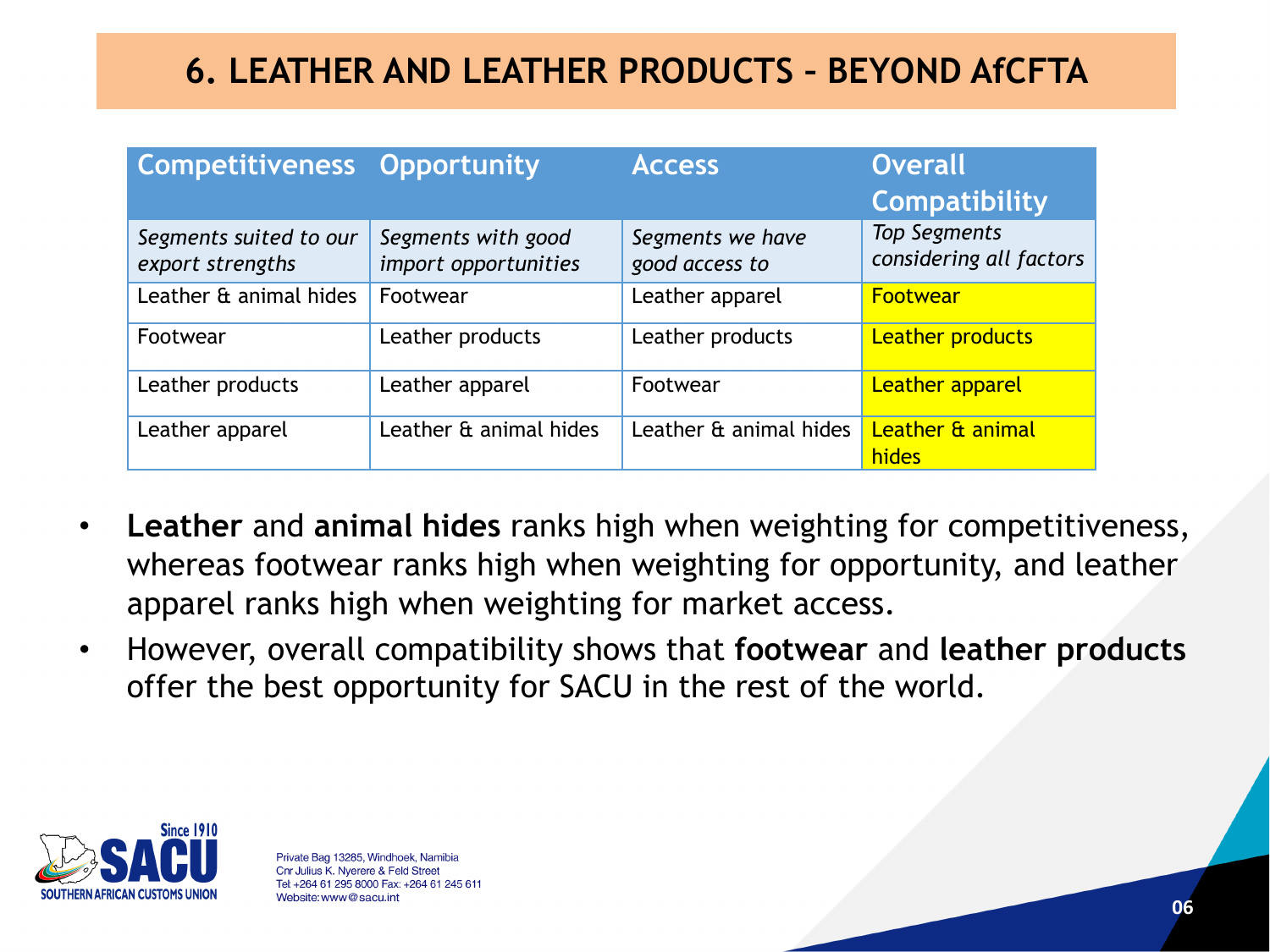#### **7. TOP PRODUCTS - AfCFTA**

| <b>Competitiveness</b>                                                                                                                                         | <b>Opportunity</b>                                                                                                                                              | <b>Access</b>                                                                                                                       | <b>Balanced</b>                                                                                                                                                 |
|----------------------------------------------------------------------------------------------------------------------------------------------------------------|-----------------------------------------------------------------------------------------------------------------------------------------------------------------|-------------------------------------------------------------------------------------------------------------------------------------|-----------------------------------------------------------------------------------------------------------------------------------------------------------------|
| Products suited to our export<br>strengths                                                                                                                     | Products with good import<br>opportunities                                                                                                                      | Products we have good access to                                                                                                     | Top Products considering all<br>factors                                                                                                                         |
| Articles of leather or composition<br>leather                                                                                                                  | Trunks, suitcases, vanity cases,<br>executive-cases, briefcases, school<br>satchels and similar containers                                                      | Travelling-bags, shopping or tool<br>bags, jewellery boxes, cutlery cases<br>and similar                                            | Articles of leather or composition<br>leather                                                                                                                   |
| Articles of gut, goldbeater's skin,<br>bladders or tendons                                                                                                     | Handbags                                                                                                                                                        | Handbags                                                                                                                            | <b>Handbags</b>                                                                                                                                                 |
| Travelling-bags, shopping or tool<br>bags, jewellery boxes, cutlery cases<br>and similar                                                                       | Travelling-bags, shopping or tool<br>bags, jewellery boxes, cutlery cases<br>and similar                                                                        | Trunks, suitcases, vanity cases,<br>executive-cases, briefcases, school<br>satchels and similar containers                          | Travelling-bags, shopping or tool<br>bags, jewellery boxes, cutlery<br>cases and similar                                                                        |
| Saddlery and harness for any animal                                                                                                                            | Belts and bandoliers, of leather or<br>composition leather                                                                                                      | Gloves, mittens and mitts, of leather<br>or composition leather (excl. special<br>sports gloves)                                    | Trunks, suitcases, vanity cases,<br>executive-cases, briefcases, school<br>satchels and similar containers                                                      |
| Handbags                                                                                                                                                       | Gloves, mittens and mitts, of leather<br>or composition leather                                                                                                 | Belts and bandoliers, of leather or<br>composition leather                                                                          | Articles of gut, goldbeater's skin,<br>bladders or tendons                                                                                                      |
| Clothing accessories of leather or<br>composition leather excl. gloves,<br>mittens and mitts, belts, bandoliers,<br>footwear and headgear and parts<br>thereof | Articles of leather or composition<br>leather                                                                                                                   | Articles of apparel, of leather or<br>composition leather excl. clothing<br>accessories, footwear and headgear<br>and parts thereof | Gloves, mittens and mitts, of<br>leather or composition leather<br>(excl. special sports gloves)                                                                |
| Gloves, mittens and mitts, of leather<br>or composition leather (excl. special<br>sports gloves)                                                               | Wallets, purses, key-cases,<br>cigarette-cases, tobacco-pouches<br>and similar articles of a kind<br>normally carried in the pocket or<br>handbag               | Gloves, mittens and mitts, of leather<br>or composition leather (excl. special<br>sports gloves)                                    | Wallets, purses, key-cases,<br>cigarette-cases, tobacco-pouches<br>and similar articles of a kind<br>normally carried in the pocket or<br>handbag               |
| Trunks, suitcases, vanity cases,<br>executive-cases, briefcases, school<br>satchels and similar containers                                                     | Clothing accessories of leather or<br>composition leather (excl. gloves,<br>mittens and mitts, belts, bandoliers,<br>footwear and headgear and parts<br>thereof | Trunks, suitcases, vanity cases,<br>executive-cases, briefcases, school<br>satchels and similar containers                          | Clothing accessories of leather or<br>composition leather (excl. gloves,<br>mittens and mitts, belts,<br>bandoliers, footwear and headgear<br>and parts thereof |

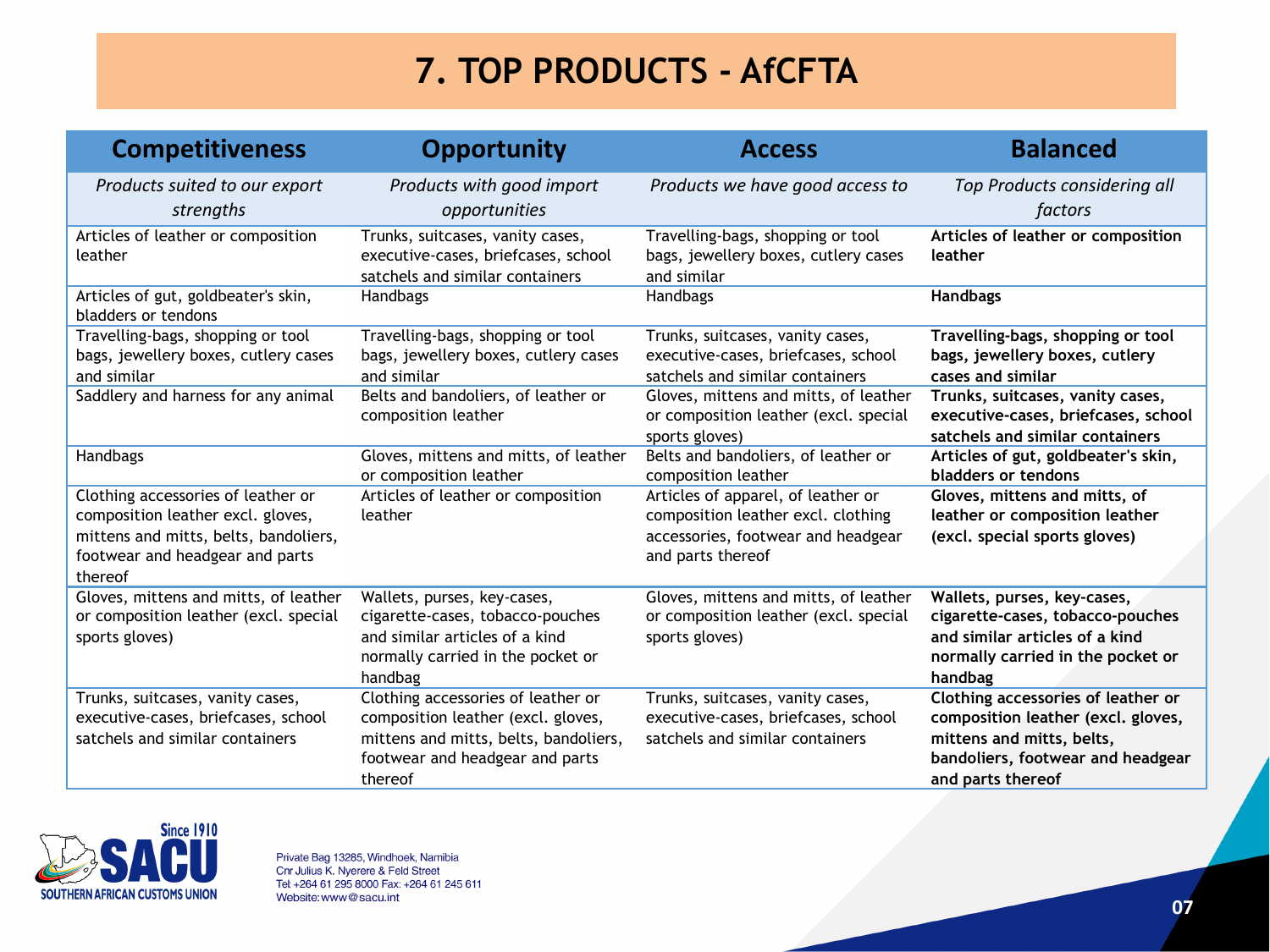#### **8. TOP PRODUCTS – BEYOND AfCFTA**

| <b>Competitiveness</b>                                                                                                                                                                                                                                                            | Opportunity                                                                                                                                                                                                                                                                       | <b>Access</b>                                                                                                                                                  | <b>Balanced</b>                                                                                                                                                                                                                                                                        |
|-----------------------------------------------------------------------------------------------------------------------------------------------------------------------------------------------------------------------------------------------------------------------------------|-----------------------------------------------------------------------------------------------------------------------------------------------------------------------------------------------------------------------------------------------------------------------------------|----------------------------------------------------------------------------------------------------------------------------------------------------------------|----------------------------------------------------------------------------------------------------------------------------------------------------------------------------------------------------------------------------------------------------------------------------------------|
| Products suited to our export<br>strengths                                                                                                                                                                                                                                        | Products with good import<br>opportunities                                                                                                                                                                                                                                        | Products we have good access to                                                                                                                                | Top Products considering all factors                                                                                                                                                                                                                                                   |
| Articles of apparel, of leather or<br>composition leather                                                                                                                                                                                                                         | Articles of gut, goldbeater's skin,<br>bladders or tendons                                                                                                                                                                                                                        | Articles of gut, goldbeater's skin,<br>bladders or tendons                                                                                                     | Trunks, suitcases, vanity cases,<br>executive-cases, briefcases, school<br>satchels and similar containers                                                                                                                                                                             |
| Travelling-bags, insulated food or<br>beverage bags, toilet bags, rucksacks,<br>shopping-bags, map-cases, tool bags,<br>sports bags, jewellery boxes, cutlery<br>cases, binocular cases, camera cases,<br>musical instrument cases, gun cases,<br>holsters and similar containers | Clothing accessories of leather or<br>composition leather excl. gloves,<br>mittens and mitts, belts, bandoliers,<br>footwear and headgear and parts<br>thereof                                                                                                                    | Clothing accessories of leather or<br>composition leather excl. gloves,<br>mittens and mitts, belts,<br>bandoliers, footwear and headgear<br>and parts thereof | Articles of leather or composition<br>leather                                                                                                                                                                                                                                          |
| Trunks, suitcases, vanity cases,<br>executive-cases, briefcases, school<br>satchels and similar containers                                                                                                                                                                        | Saddlery and harness for any animal,<br>incl. traces, leads, knee pads, muzzles,<br>saddle cloths, saddlebags, dog coats<br>and the like, of any material                                                                                                                         | Articles of apparel, of leather or<br>composition leather                                                                                                      | Travelling-bags, insulated food or<br>beverage bags, toilet bags,<br>rucksacks, shopping-bags, map-<br>cases, tool bags, sports bags,<br>jewellery boxes, cutlery cases,<br>binocular cases, camera cases,<br>musical instrument cases, gun cases,<br>holsters and similar containers, |
| Handbags                                                                                                                                                                                                                                                                          | Trunks, suitcases, vanity cases,<br>executive-cases, briefcases, school<br>satchels and similar containers                                                                                                                                                                        | Trunks, suitcases, vanity cases,<br>executive-cases, briefcases, school<br>satchels and similar containers                                                     | Handbags                                                                                                                                                                                                                                                                               |
| Articles of gut, goldbeater's skin,<br>bladders or tendons                                                                                                                                                                                                                        | Travelling-bags, insulated food or<br>beverage bags, toilet bags, rucksacks,<br>shopping-bags, map-cases, tool bags,<br>sports bags, jewellery boxes, cutlery<br>cases, binocular cases, camera cases,<br>musical instrument cases, gun cases,<br>holsters and similar containers | Handbags                                                                                                                                                       | Travelling-bags, shopping or tool<br>bags, jewellery boxes, cutlery cases<br>and similar                                                                                                                                                                                               |
| Clothing accessories of leather or<br>composition leather excl. gloves,<br>mittens and mitts, belts, bandoliers,<br>footwear and headgear and parts<br>thereof                                                                                                                    | Articles of apparel, of leather or<br>composition leather                                                                                                                                                                                                                         | Articles of leather or composition<br>leather                                                                                                                  | Saddlery and harness for any animal                                                                                                                                                                                                                                                    |

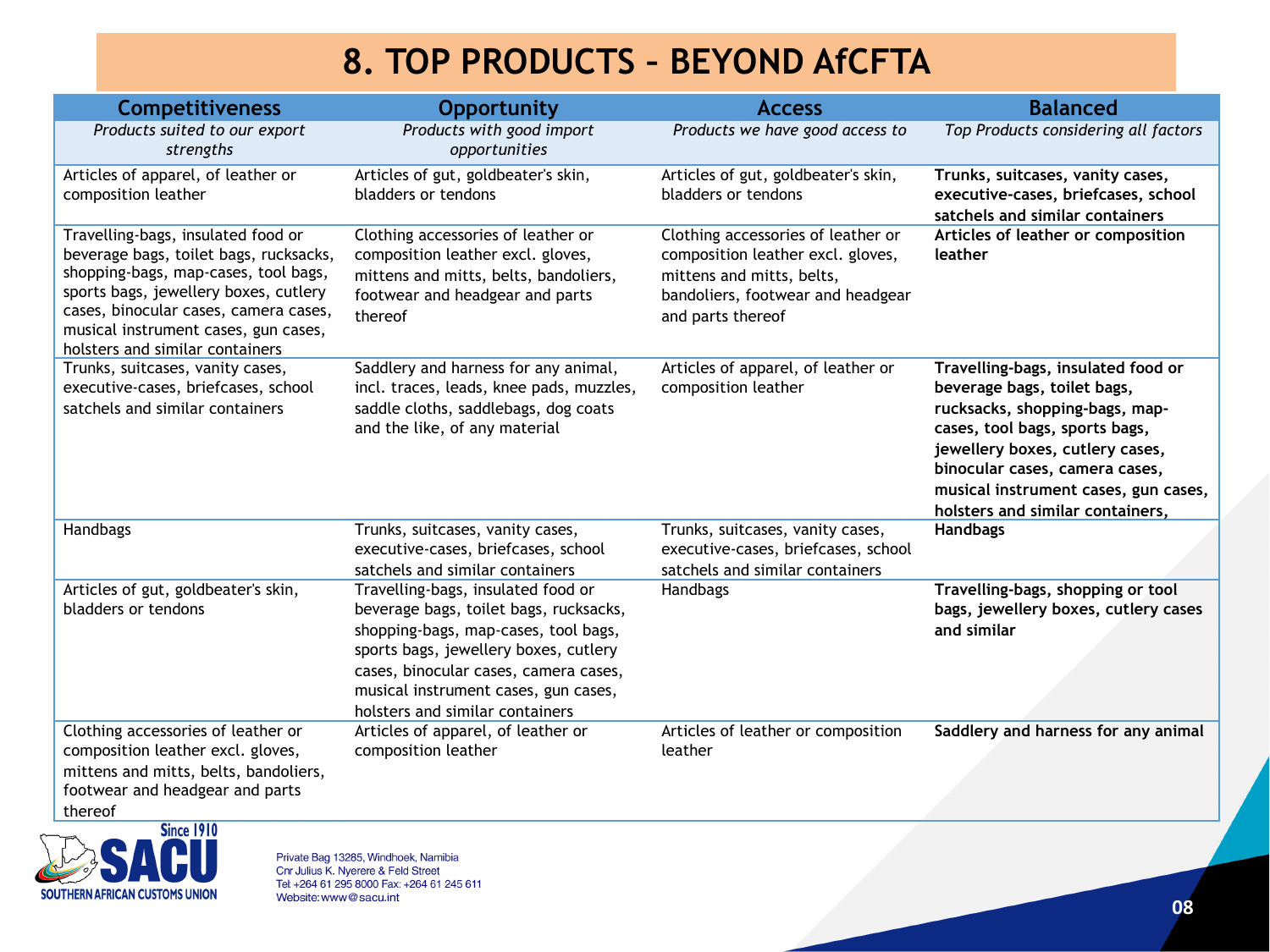#### **9. TOP MARKETS - AfCFTA**

| <b>Leather hides</b>    | <b>Leather products</b> | <b>Leather apparel</b> | <b>Footwear</b>         | <b>Leather value chain</b> |
|-------------------------|-------------------------|------------------------|-------------------------|----------------------------|
| Zimbabwe                | Mauritius               | Zambia                 | Zambia                  | <b>Zambia</b>              |
| Zambia                  | Ghana                   | Malawi                 | Malawi                  | <b>Zimbabwe</b>            |
| Malawi                  | Zambia                  | Zimbabwe               | Zimbabwe                | <b>Malawi</b>              |
| Mozambique              | Malawi                  | <b>Mauritius</b>       | Angola                  | <b>Mauritius</b>           |
| Madagascar              | Angola                  | Ghana                  | Mauritius               | <b>Ghana</b>               |
| Mauritius               | Zimbabwe                | Mozambique             | Ghana                   | Mozambique                 |
| Morocco                 | Morocco                 | Uganda                 | Mozambique              | Uganda                     |
| Nigeria                 | Kenya                   | Angola                 | Kenya                   | Angola                     |
| Tunisia                 | Mozambique              | Kenya                  | Uganda                  | Kenya                      |
| Ghana                   | Uganda                  | Madagascar             | Rwanda                  | <b>Nigeria</b>             |
| Angola                  | Seychelles              | Nigeria                | Madagascar              | Madagascar                 |
| Uganda                  | Madagascar              | Seychelles             | Nigeria                 | <b>Seychelles</b>          |
| Congo                   | Rwanda                  | Sierra Leone           | Seychelles              | Sierra Leone               |
| Ethiopia                | Nigeria                 | Cameroon               | Morocco                 | Cameroon                   |
| Kenya                   | Cameroon                | Rwanda                 | Cameroon                | Rwanda                     |
| Egypt                   | Congo                   | <b>Burkina Faso</b>    | Egypt                   | <b>Burkina Faso</b>        |
| Rwanda                  | Sierra Leone            | Guinea                 | Ethiopia                | Guinea                     |
| United Rep. of Tanzania | Gabon                   | Congo                  | Congo                   | Congo                      |
| Central African Rep.    | <b>Ivory Coast</b>      | Ethiopia               | United Rep. of Tanzania | Senegal                    |
| Cameroon                | United Rep. of Tanzania | Senegal                | Algeria                 | Mali                       |

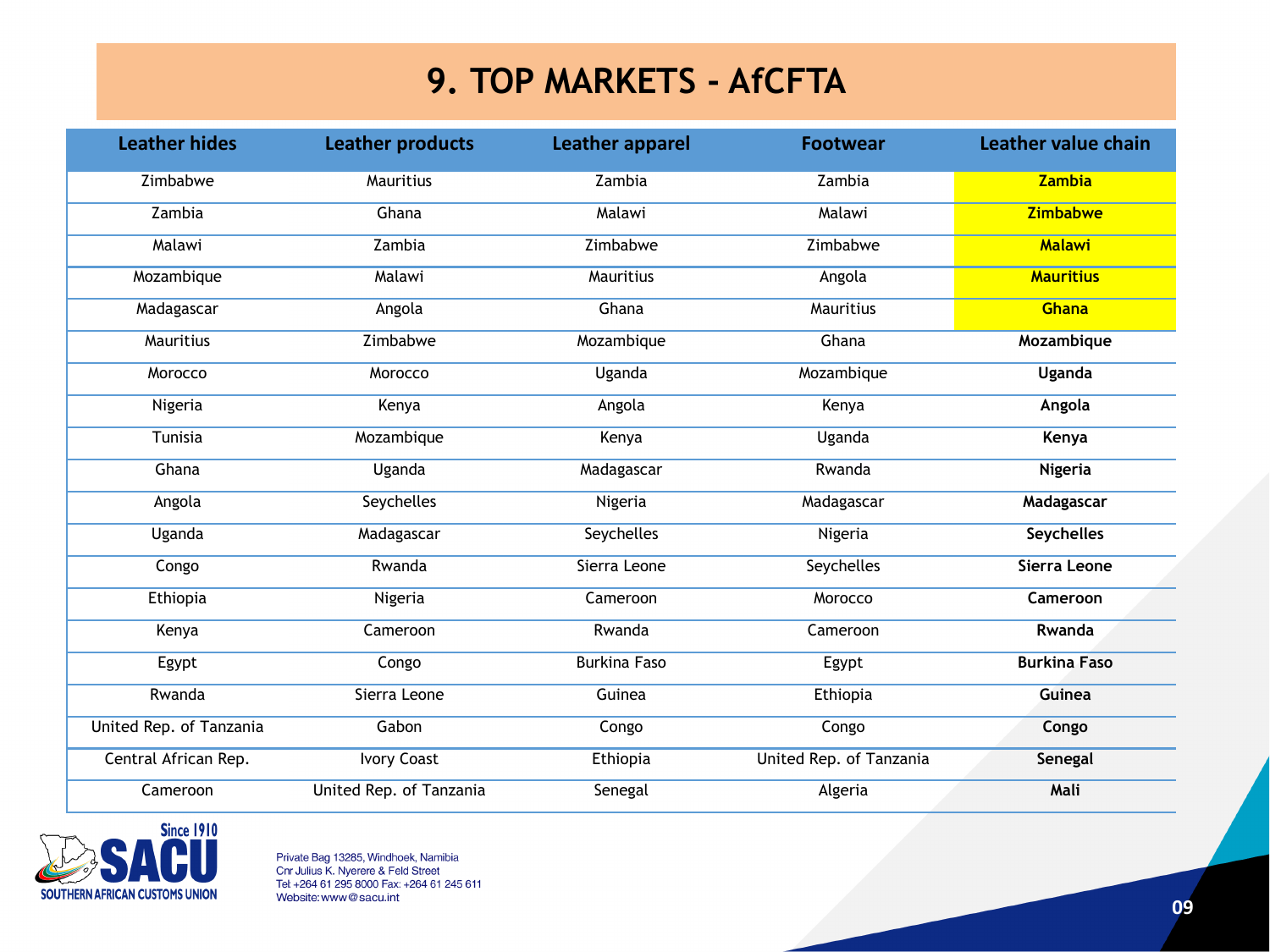#### **10. TOP MARKETS – BEYOND AfCFTA**

| <b>Leather hides</b>  | <b>Leather products</b>     | <b>Leather apparel</b>      | <b>Footwear</b>             | <b>Leather Value Chain</b>  |
|-----------------------|-----------------------------|-----------------------------|-----------------------------|-----------------------------|
| China                 | France                      | France                      | United Kingdom              | <b>China</b>                |
| India                 | <b>United Kingdom</b>       | <b>United Kingdom</b>       | France                      | <b>France</b>               |
| France                | China                       | Netherlands                 | China                       | India                       |
| <b>United Kingdom</b> | Singapore                   | Italy                       | Germany                     | <b>United Kingdom</b>       |
| Germany               | Germany                     | Germany                     | <b>Netherlands</b>          | <b>Germany</b>              |
| Italy                 | Netherlands                 | China                       | Italy                       | <b>Netherlands</b>          |
| Netherlands           | India                       | Spain                       | <b>United Arab Emirates</b> | Italy                       |
| Spain                 | Italy                       | Belgium                     | Spain                       | <b>United Arab Emirates</b> |
| Belgium               | Spain                       | India                       | Belgium                     | Spain                       |
| China, Hong Kong SAR  | Belgium                     | Switzerland                 | India                       | <b>Belgium</b>              |
| Japan                 | Japan                       | <b>United Arab Emirates</b> | Switzerland                 | Singapore                   |
| Singapore             | Switzerland                 | Canada                      | Singapore                   | Poland                      |
| Switzerland           | <b>United Arab Emirates</b> | Poland                      | Poland                      | Japan                       |
| Rep. of Korea         | Canada                      | Singapore                   | Japan                       | Canada                      |
| Portugal              | Poland                      | Austria                     | Canada                      | Switzerland                 |
| Poland                | Rep. of Korea               | Australia                   | Austria                     | China, Hong Kong SAR        |
| Austria               | Austria                     | Sweden                      | China, Hong Kong SAR        | Rep. of Korea               |
| Australia             | Thailand                    | China Hong Kong SAR         | Portugal                    | <b>Austria</b>              |
| Thailand              | China, Hong Kong SAR        | Denmark                     | Sweden                      | Australia                   |
| Hungary               | Sweden                      | Portugal                    | Rep. of Korea               | Portugal                    |

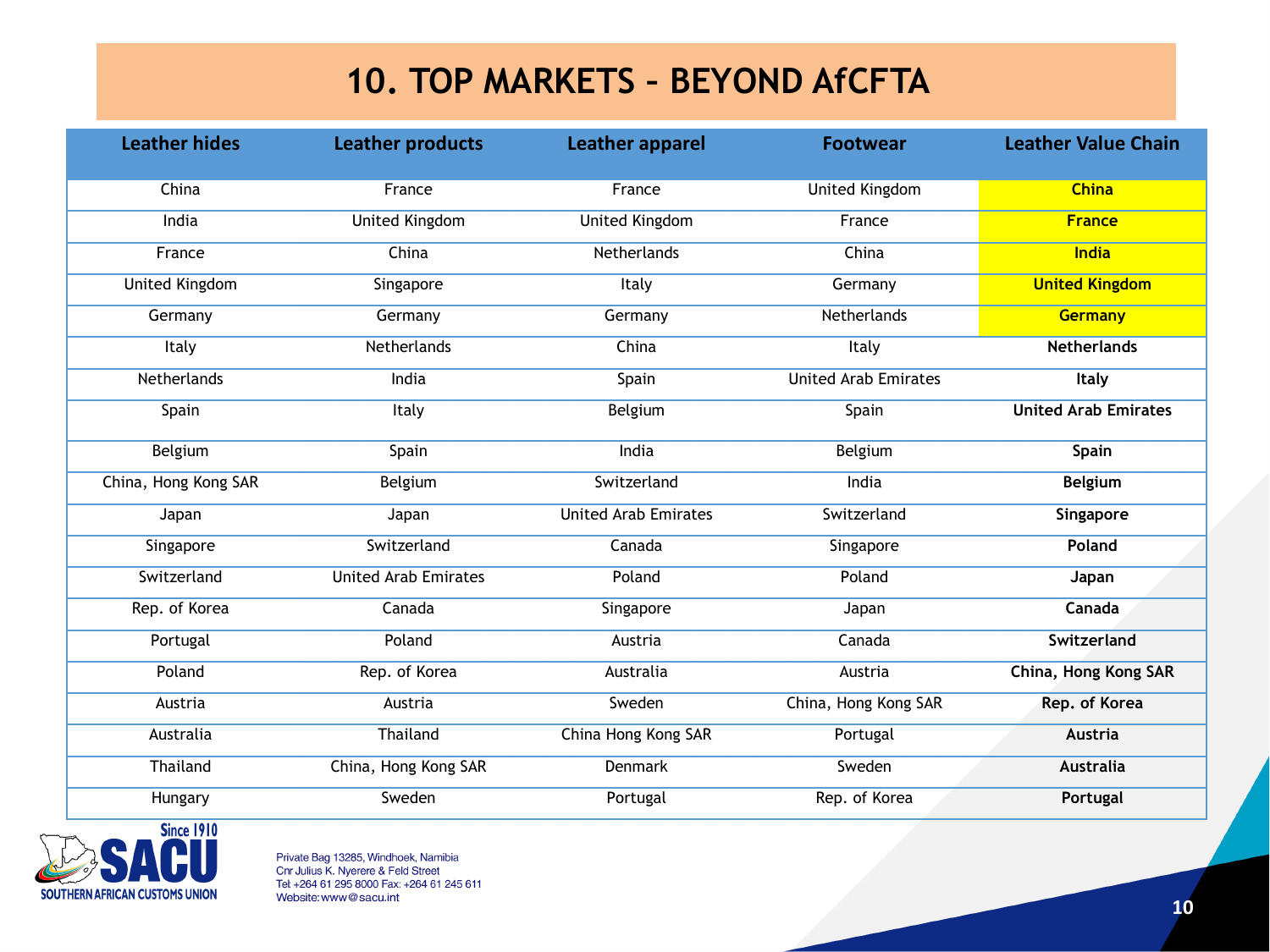# **11. FIRM OPPORTUNITIES**

| <b>Firm-Segment opportunity</b> |                                                   | <b>Value chain segment</b> |                                         |                                   |                                        |
|---------------------------------|---------------------------------------------------|----------------------------|-----------------------------------------|-----------------------------------|----------------------------------------|
|                                 | matrix                                            | Leather hides              | Leather products                        | Leather apparel                   | Footwear                               |
|                                 | Best markets for small<br>firms and new exporters | China, India, France       | United Kingdom,<br>Singapore, China     | United Kingdom,<br>France, Zambia | United Kingdom,<br>Zambia,<br>Zimbabwe |
| Firm segment                    | Best markets for large,<br>established exporters  | China, Italy, France       | France, United<br>Kingdom,<br>Singapore | France, United<br>Kingdom, Italy  | United Kingdom,<br>France, Italy       |
|                                 | Best markets for quick-<br>wins                   | China, India, France       | Singapore, South<br>Korea, France       | Hong Kong,<br>France, Italy       | Qatar, UAE,<br><b>United Kingdom</b>   |
|                                 | Best markets in Africa                            | Nigeria, Egypt,<br>Tunisia | Ghana, Mauritius,<br><b>Zambia</b>      | Ghana, Mauritius,<br>Mozambique   | Zambia,<br>Mozambique,<br>Angola       |

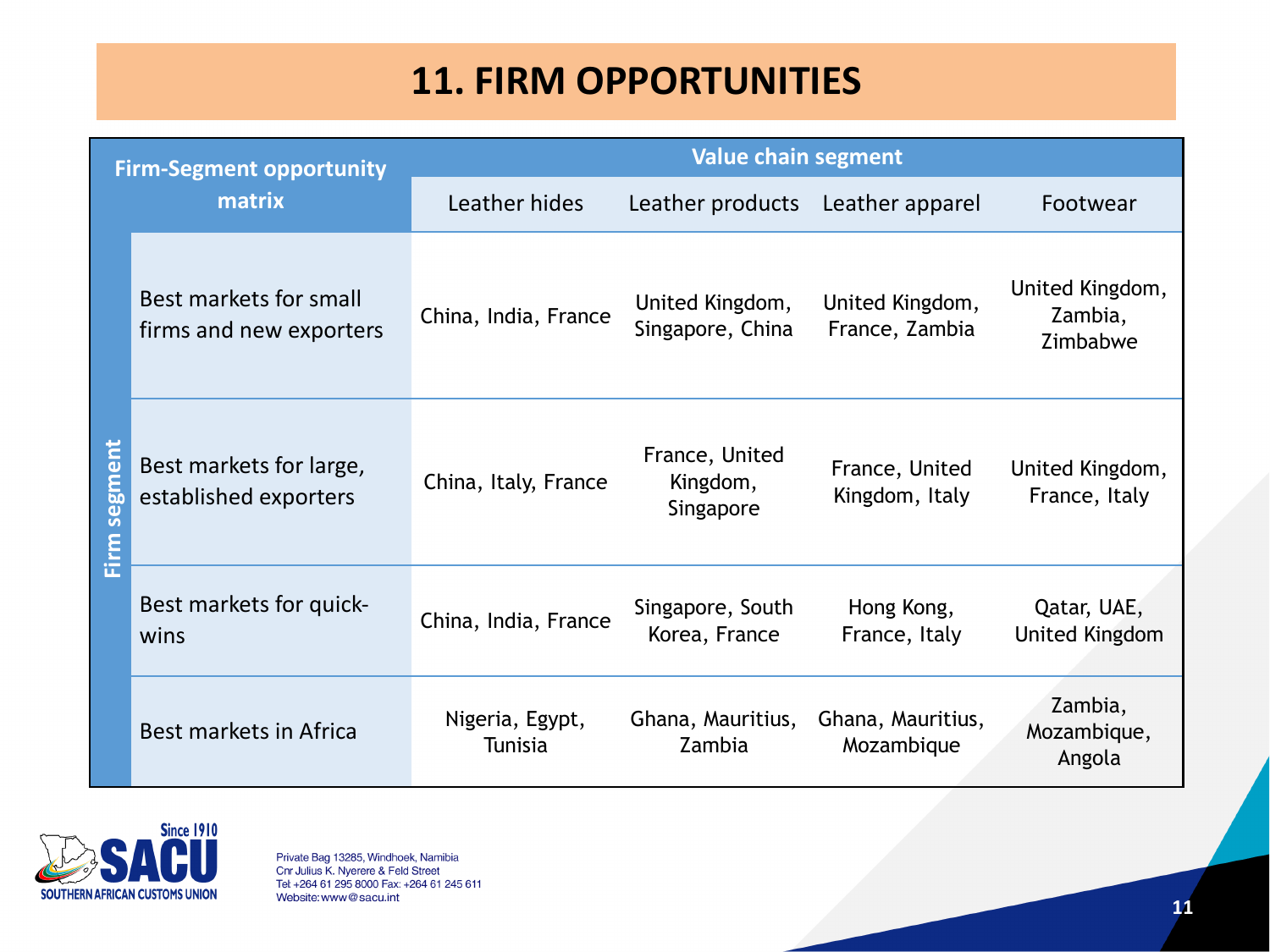# **12. FRUITS AND VEGETABLES - AfCFTA**

| <b>Competitiveness</b>                     | <b>Opportunity</b>                         | <b>Access</b>                      | <b>Overall</b><br><b>Compatibility</b>  |
|--------------------------------------------|--------------------------------------------|------------------------------------|-----------------------------------------|
| Segments suited to our<br>export strengths | Segments with good<br>import opportunities | Segments we have good<br>access to | Top Segments<br>considering all factors |
| Other fruit & veg products                 | Other fruit & veg products                 | Other fruit & veg products         | Other fruit & veg products              |
| <b>Berries</b>                             | Apples & pears                             | Apples & pears                     | Apples & pears                          |
| Apples & pears                             | Staples & their derivatives                | Citrus                             | Staples & their derivatives             |
| Staples & their derivatives                | Sugar                                      | Staples & their derivatives        | <b>Berries</b>                          |
| Fruit juice                                | <b>Berries</b>                             | Grapes                             | <b>Grapes</b>                           |
| Grapes                                     | Grapes                                     | Sugar                              | <b>Sugar</b>                            |

- **Other fruit and vegetables products** consistently rank as the best opportunity in the region.
- **Berries** feature more prominently when considering competitiveness, whereas **apples and pears** feature prominently when considering demand and market access.
- There are significant opportunities for value added products like **fruit juice** and **sugar**.

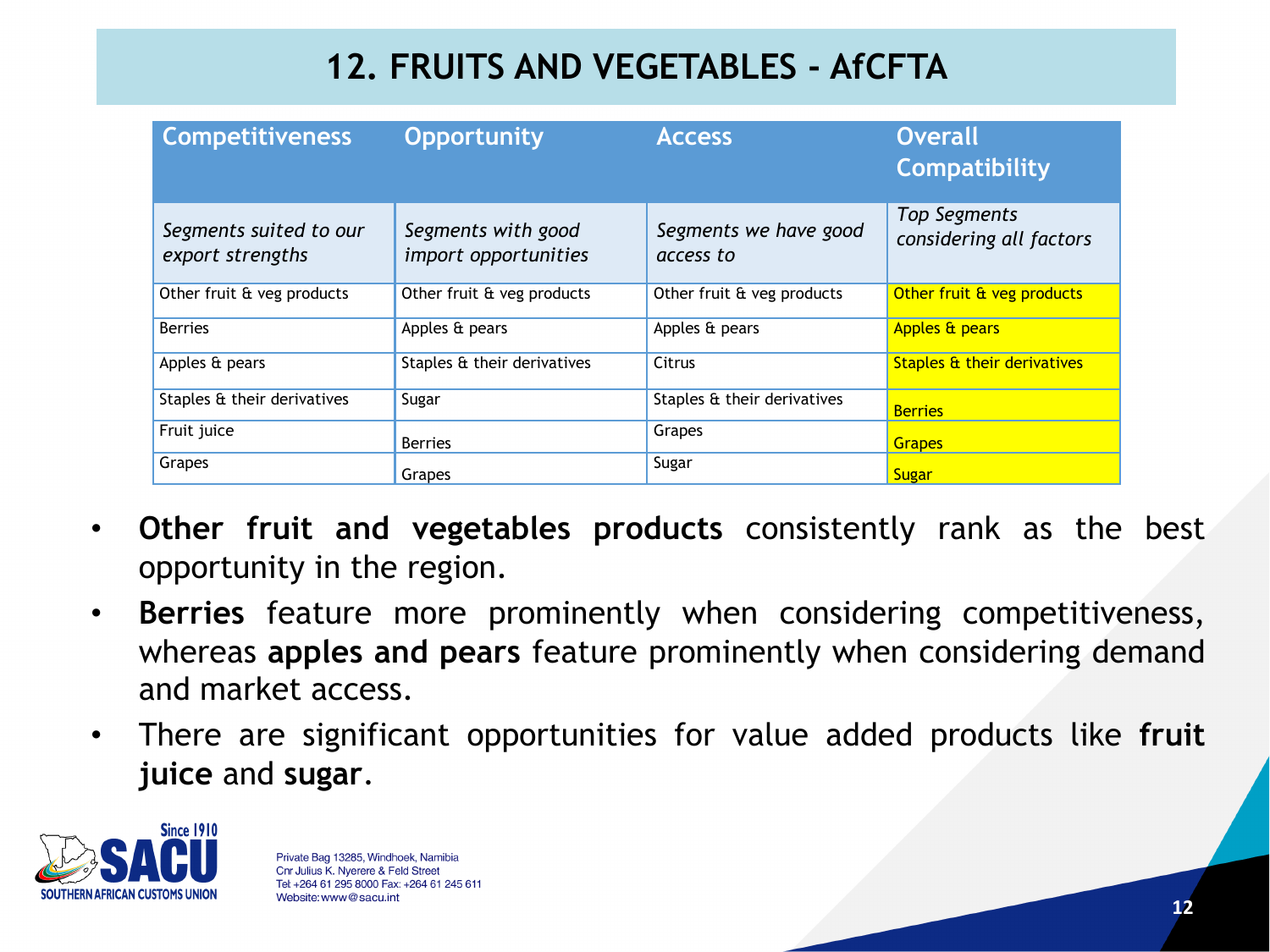### **13. FRUITS AND VEGETABLES – BEYOND AfCFTA**

| <b>Competitiveness</b>                     | <b>Opportunity</b>                         | <b>Access</b>                      | <b>Overall</b><br><b>Compatibility</b>         |
|--------------------------------------------|--------------------------------------------|------------------------------------|------------------------------------------------|
| Segments suited to our<br>export strengths | Segments with good<br>import opportunities | Segments we have good<br>access to | <b>Top Segments</b><br>considering all factors |
| Grapes                                     | Grapes                                     | Grapes                             | <b>Grapes</b>                                  |
| Citrus                                     | Other processed food                       | Other processed food               | Other processed food                           |
| Other fruit                                | Other fruit                                | Other fruit                        | <b>Citrus</b>                                  |
| Other processed food                       | Soups & sauces                             | Soups & sauces                     | Other fruit                                    |
| Apples & pears                             | Sweets and chocolates                      | Citrus                             | Soups & sauces                                 |
| <b>Berries</b>                             | Citrus                                     | Sweets and chocolates              | Apples & pears                                 |

- **Grapes** consistently ranks as the best opportunity in the region.
- **Citrus fruits** feature more prominently when considering competitiveness.
- Segments of vegetable products show a lower ranking than fruit products, but processed vegetable products such as **other processed food**, **soups and sauces** show significant opportunities when weighting for demand and access.
- The region can leverage existing strengths to move into advanced value addition in products like **fruit juice** and **fruit preserves**. Support to emerging products should focus on commodities like cranberries and macadamia nuts.

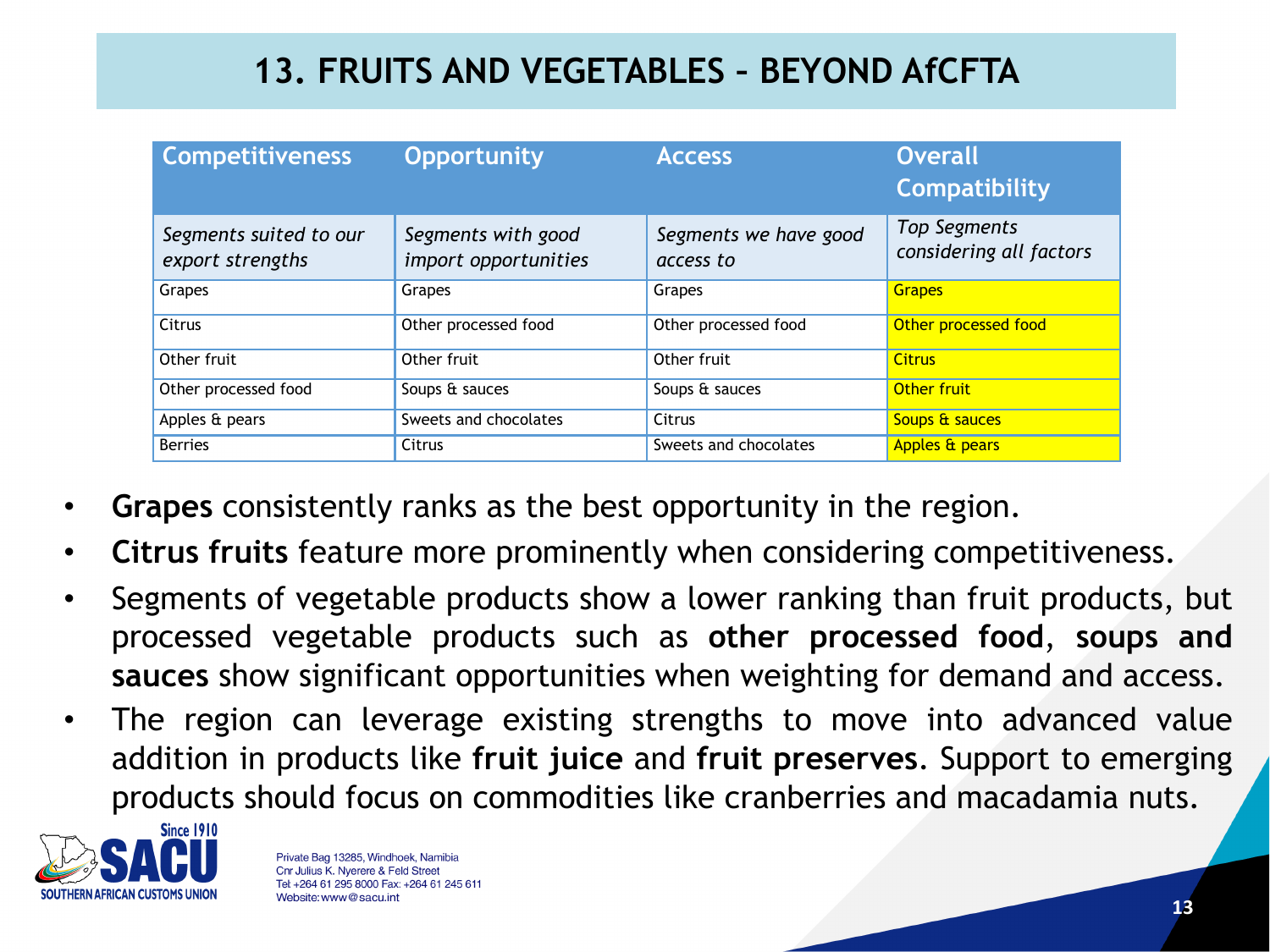# **14. TOP PRODUCTS - AfCFTA**

| <b>Competitiveness</b>                                                                                      | <b>Opportunity</b>                                                                                             | <b>Access</b>                                                                                              | <b>Balanced</b>                                                     |
|-------------------------------------------------------------------------------------------------------------|----------------------------------------------------------------------------------------------------------------|------------------------------------------------------------------------------------------------------------|---------------------------------------------------------------------|
| Products suited to our export<br>strengths                                                                  | Products with good import<br>opportunities                                                                     | Products we have good access to                                                                            | Top Products considering all<br>factors                             |
| Cotton linters                                                                                              | Broken rice                                                                                                    | Cotton linters                                                                                             | <b>Cotton linters</b>                                               |
| Fresh cranberries, bilberries and other Fresh pears<br>fruits of the genus Vaccinium                        |                                                                                                                | Fresh cranberries, bilberries and other Fresh cranberries, bilberries and<br>fruits of the genus Vaccinium | other fruits of the genus Vaccinium                                 |
| Groats and meal of maize "corn"                                                                             | Mixtures of fruit juices, incl. grape<br>must, and vegetable juices                                            | Fresh apples                                                                                               | Mixtures of fruit juices, incl. grape<br>must, and vegetable juices |
| Fresh or dried macadamia nuts, in shell Palm oil and its fractions                                          |                                                                                                                | Mixtures of fruit juices, incl. grape<br>must, and vegetable juices                                        | Groats and meal of maize "corn"                                     |
| Fresh apples                                                                                                | Soya-bean oil and its fractions,<br>whether or not refined (excluding<br>chemically modified and crude)        | Groats and meal of maize "corn"                                                                            | Fresh apples                                                        |
| Mixtures of fruit juices, incl. grape<br>must, and vegetable juices                                         | Food preparations, n.e.s.                                                                                      | Potatoes, uncooked or cooked by<br>steaming or by boiling in water, frozen shell                           | Fresh or dried macadamia nuts, in                                   |
| Potatoes, uncooked or cooked by<br>steaming or by boiling in water, frozen sucrose, in solid form           | Cane or beet sugar and chemically pure Fresh or dried macadamia nuts, in shell Potatoes, uncooked or cooked by |                                                                                                            | steaming or by boiling in water,<br>frozen                          |
| Fresh or dried oranges                                                                                      | Cotton linters                                                                                                 | Fresh or dried oranges                                                                                     | Fresh or dried oranges                                              |
| Fresh grapes                                                                                                | Potatoes, uncooked or cooked by<br>steaming or by boiling in water, frozen                                     | Fresh grapes                                                                                               | Fresh grapes                                                        |
| Roasted chicory and other roasted<br>coffee substitutes, and extracts,<br>essences and concentrates thereof | Fresh or dried macadamia nuts, in shell Crude soya-bean oil, whether or not                                    | degummed                                                                                                   | Crude soya-bean oil, whether or not<br>degummed                     |

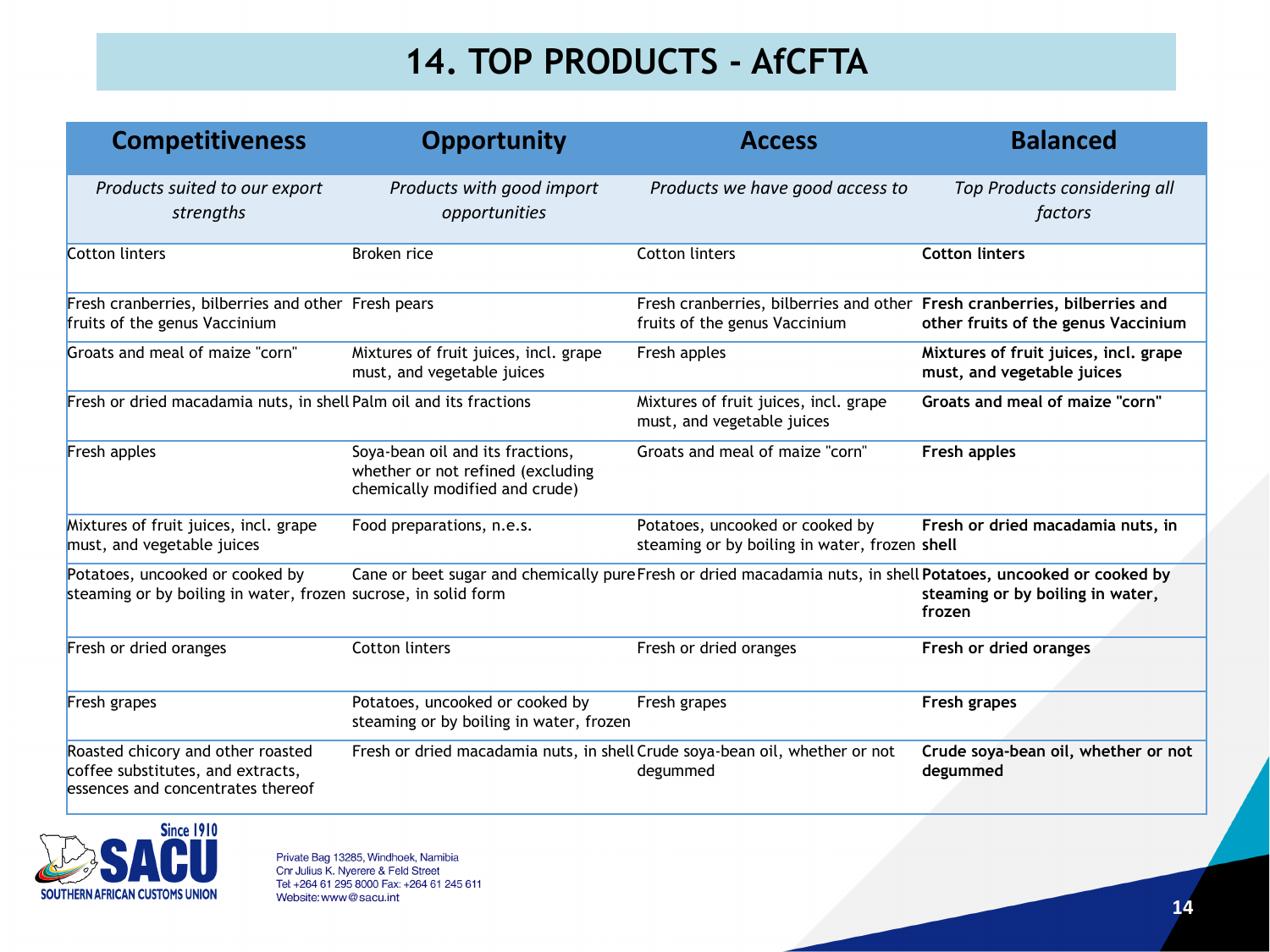#### **15. TOP PRODUCTS – BEYOND AfCFTA**

| <b>Competitiveness</b>                                                   | <b>Opportunity</b>                                                                       | <b>Access</b>                                                                      | <b>Balanced</b>                                                          |
|--------------------------------------------------------------------------|------------------------------------------------------------------------------------------|------------------------------------------------------------------------------------|--------------------------------------------------------------------------|
| Products suited to our export<br>strengths                               | Products with good import<br>opportunities                                               | Products we have good access to                                                    | Top Products considering all factors                                     |
| Fresh cranberries, bilberries and<br>other fruits of the genus Vaccinium | Fresh apples                                                                             | Fresh apples                                                                       | Fresh cranberries, bilberries and<br>other fruits of the genus Vaccinium |
| Bran, sharps and other residues of<br>maize "corn"                       | Fresh or dried oranges                                                                   | Fresh cranberries, bilberries and<br>other fruits of the genus Vaccinium           | Fresh apples                                                             |
| Fresh apples                                                             | Fresh grapes                                                                             | Fresh or dried oranges                                                             | Bran, sharps and other residues of<br>maize "corn"                       |
| Grapefruit juice, unfermented                                            | Fresh cranberries, bilberries and other<br>Fresh grapes<br>fruits of the genus Vaccinium |                                                                                    | Fresh or dried oranges                                                   |
| Fruit stones and kernels and other<br>vegetable products                 | Preparations for sauces and prepared<br>sauces; mixed condiments and<br>seasonings       | Dried grapes                                                                       | Fresh grapes                                                             |
| Fresh or dried oranges                                                   | Food preparations, n.e.s.                                                                | Fresh pears                                                                        | Dried grapes                                                             |
| Seeds, fruits and spores, for sowing                                     | Maize (excluding seed for sowing)                                                        | Mixtures of fruit juices                                                           | Fresh pears                                                              |
| Dried grapes                                                             | Fresh or dried lemons and limes                                                          | Fresh or dried lemons and limes                                                    | Fresh or dried lemons and limes                                          |
| Groats and meal of maize "corn"                                          | Fresh pears                                                                              | Preparations for sauces and<br>prepared sauces; mixed condiments<br>and seasonings | Mixtures of fruit juices                                                 |
| Fresh or dried lemons and limes                                          | Mixtures of fruit juices                                                                 | Food preparations, n.e.s.                                                          | Fruit stones and kernels and other<br>vegetable products                 |

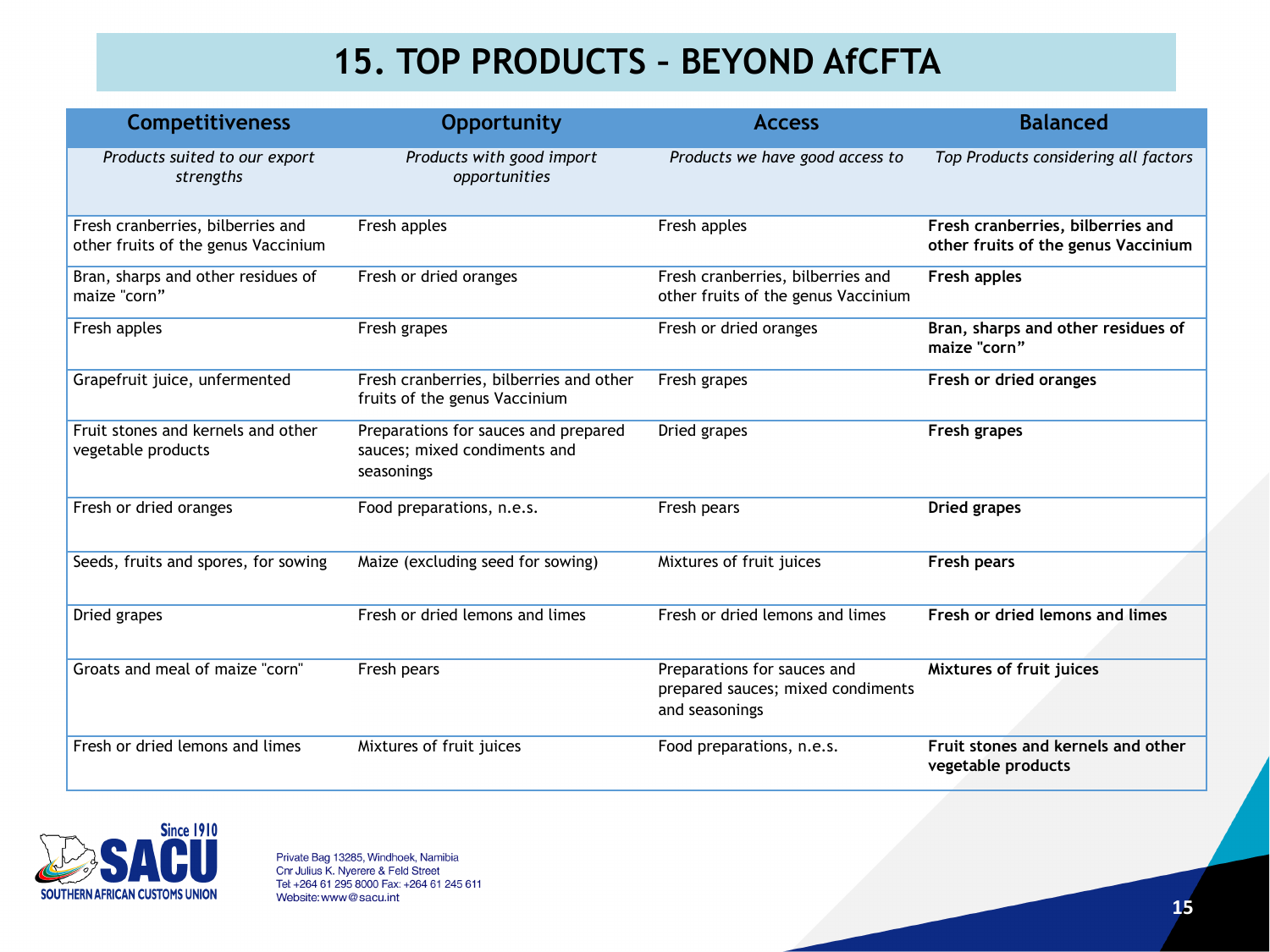#### **16. TOP MARKETS - AfCFTA**

| Other fruit & veg          | Apples & pears      | Staples & their<br>derivatives | <b>Berries</b>             | <b>Grapes</b>       | Fruit & vegetables<br>value chain        |
|----------------------------|---------------------|--------------------------------|----------------------------|---------------------|------------------------------------------|
| Zambia                     | Zambia              | Malawi                         | Zambia                     | Zambia              | <b>Zambia</b>                            |
| Zimbabwe                   | Malawi              | Ghana                          | Zimbabwe                   | Malawi              | Zimbabwe                                 |
| Malawi                     | Ghana               | Angola                         | Malawi                     | Mauritius           | <b>Malawi</b>                            |
| Mozambique                 | Mauritius           | Mauritius                      | Mauritius                  | Zimbabwe            | <b>Mauritius</b>                         |
| Ghana                      | Morocco             | Zimbabwe                       | Ghana                      | Angola              | Mozambique                               |
| Madagascar                 | Zimbabwe            | Zambia                         | Angola                     | Ghana               | Angola                                   |
| Angola                     | Kenya               | Mozambique                     | Kenya                      | Algeria             | Ghana                                    |
| Uganda                     | Angola              | Nigeria                        | Mozambique                 | Kenya               | Madagascar                               |
| Mauritius                  | Nigeria             | Rwanda                         | Uganda                     | Uganda              | Kenya                                    |
| Rwanda                     | Cameroon            | Kenya                          | Seychelles                 | Morocco             | <b>Seychelles</b>                        |
| Congo Rep.                 | Mozambique          | <b>Burkina Faso</b>            | Madagascar                 | Seychelles          | Nigeria                                  |
| Nigeria                    | Rwanda              | Sierra Leone                   | Congo Rep.                 | Nigeria             | Uganda                                   |
| Sudan                      | Uganda              | Uganda                         | Nigeria                    | Mozambique          | Rwanda                                   |
| Egypt                      | Senegal             | Mali                           | Rwanda                     | Gabon               | Congo                                    |
| Senegal                    | Guinea              | Cameroon                       | Morocco                    | Rwanda              | Morocco                                  |
| Kenya                      | Seychelles          | Madagascar                     | United Rep. of<br>Tanzania | Senegal             | Egypt                                    |
| Morocco                    | <b>Burkina Faso</b> | Seychelles                     | Ethiopia                   | Sudan               | <b>United Rep. of</b><br><b>Tanzania</b> |
| Seychelles                 | Liberia             | Congo Rep.                     | Cameroon                   | Madagascar          | Cameroon                                 |
| United Rep. of<br>Tanzania | Sierra Leone        | Senegal                        | Central African Rep.       | Cameroon            | <b>Ethiopia</b>                          |
| Central African Rep.       | Gabon               | Morocco                        | Egypt                      | <b>Burkina Faso</b> | <b>Burkina Faso</b>                      |

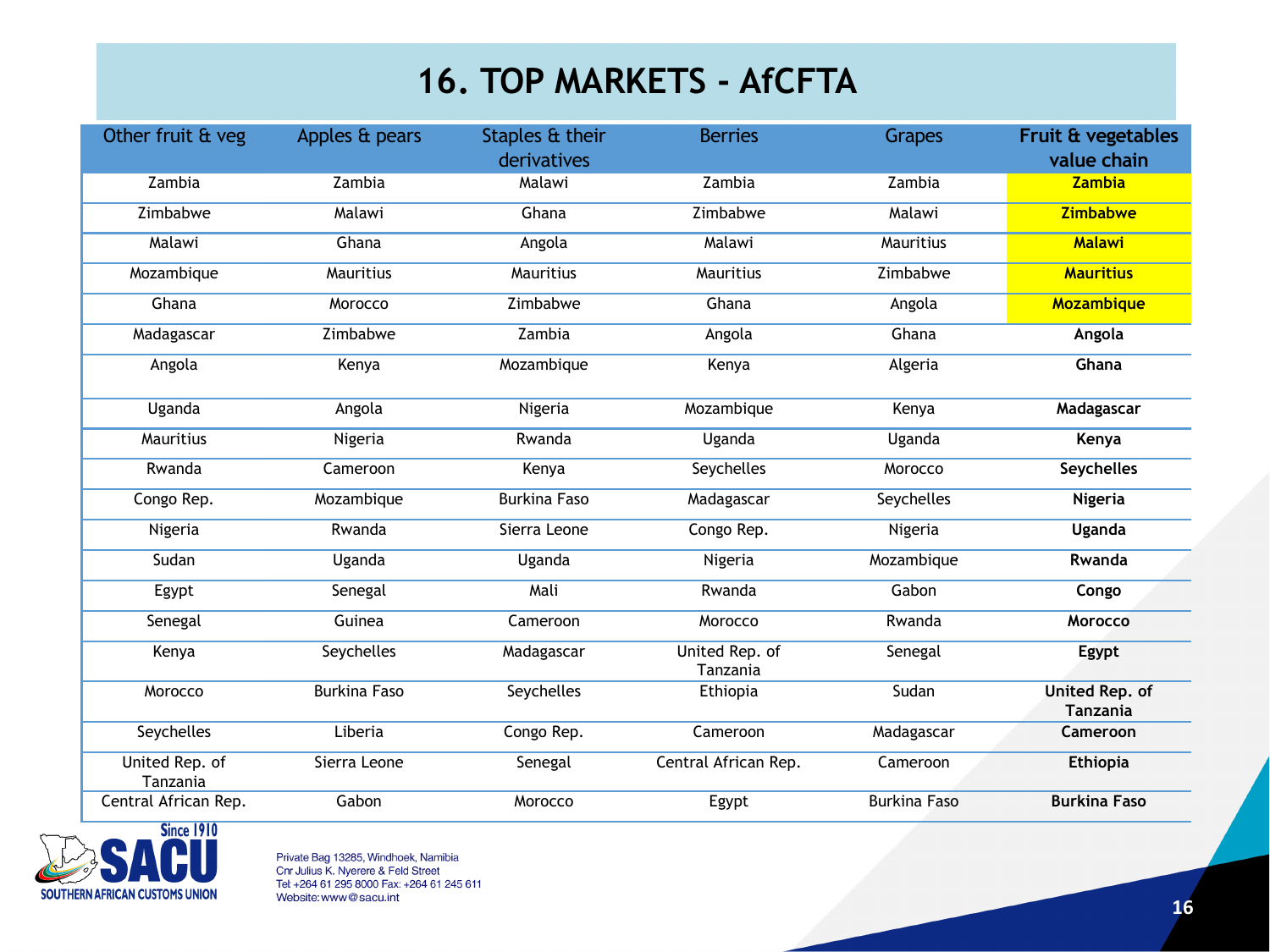#### **17. TOP MARKETS – BEYOND AfCFTA**

| <b>Grapes</b>               | <b>Other processed</b>      | <b>Citrus</b>             | Soups & Sauces              | Apples & pears              | <b>Fruit Value Chain</b>       |
|-----------------------------|-----------------------------|---------------------------|-----------------------------|-----------------------------|--------------------------------|
|                             | food                        |                           |                             |                             |                                |
| United Kingdom              | China                       | <b>United Kingdom</b>     | United Kingdom              | United Kingdom              | <b>United Kingdom</b>          |
| <b>United Arab Emirates</b> | India                       | Netherlands               | France                      | China                       | <b>China</b>                   |
| Netherlands                 | <b>United Kingdom</b>       | France                    | Netherlands                 | Germany                     | <b>Netherlands</b>             |
| China                       | Netherlands                 | Germany                   | Germany                     | Netherlands                 | <b>France</b>                  |
| Germany                     | Spain                       | China                     | Singapore                   | France                      | Germany                        |
| India                       | Germany                     | India                     | Belgium                     | India                       | India                          |
| Japan                       | Singapore                   | Canada                    | Canada                      | Singapore                   | <b>Belgium</b>                 |
| France                      | France                      | Belgium                   | Spain                       | Spain                       | Italy                          |
| Spain                       | <b>United Arab Emirates</b> | Italy                     | Italy                       | Belgium                     | Spain                          |
| Canada                      | Canada                      | <b>UAE</b>                | China                       | Italy                       | Japan                          |
| Sweden                      | Belgium                     | Spain                     | <b>United Arab Emirates</b> | <b>United Arab Emirates</b> | Canada                         |
| Singapore                   | Italy                       | Switzerland               | India                       | Canada                      | Switzerland                    |
| Australia                   | Switzerland                 | Japan                     | Switzerland                 | China Hong Kong SAR         | Singapore                      |
| Malaysia                    | Australia                   | Singapore                 | Japan                       | <b>Thailand</b>             | Poland                         |
| Italy                       | Japan                       | <b>Russian Federation</b> | Austria                     | Malaysia                    | <b>United Arab Emirates</b>    |
| Poland                      | Austria                     | Austria                   | Sweden                      | Switzerland                 | China, Hong Kong<br><b>SAR</b> |
| Switzerland                 | Poland                      | Saudi Arabia              | Australia                   | <b>Russian Federation</b>   | <b>Austria</b>                 |
| <b>Russian Federation</b>   | Portugal                    | China Hong Kong SAR       | Poland                      | Indonesia                   | Rep. of Korea                  |
| Switzerland                 | Romania                     | Poland                    | Portugal                    | Austria                     | <b>USA</b>                     |
| Thailand                    | Sweden                      | Qatar                     | <b>Russian Federation</b>   | Romania                     | Thailand                       |

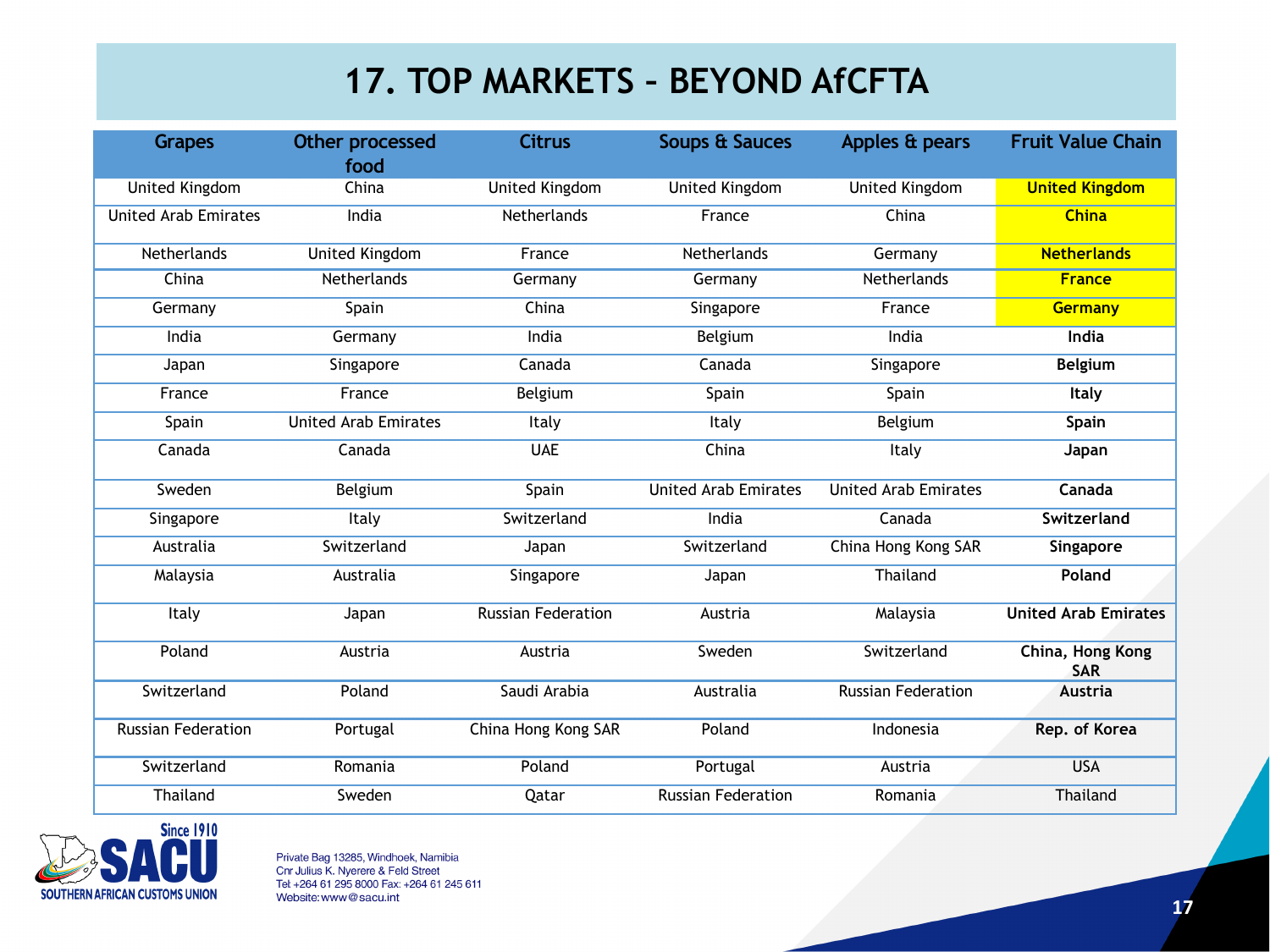# **18. FIRM OPPORTUNITIES (FRUITS)**

| <b>Firm-Segment opportunity</b><br>matrix |                                                   | <b>Value chain segment</b>                                               |                                  |                                                   |                                              |  |
|-------------------------------------------|---------------------------------------------------|--------------------------------------------------------------------------|----------------------------------|---------------------------------------------------|----------------------------------------------|--|
|                                           |                                                   | Grapes                                                                   | Apples & pears                   | <b>Berries</b>                                    | Citrus                                       |  |
|                                           | Best markets for small<br>firms and new exporters | United Kingdom,<br>India, Zambia                                         | Zambia, Malawi,<br>China         | United Kingdom,<br>Germany, Zambia                | United Kingdom,<br>Zambia, Malawi            |  |
| <b>Segment</b><br>Eirm                    | Best markets for large,<br>established exporters  | United Kingdom,<br><b>United Arab</b><br>Emirates,<br><b>Netherlands</b> | China, United<br>Kingdom, Zambia | Germany,<br>Netherlands,<br>United Kingdom        | United Kingdom,<br>Netherlands,<br>Mauritius |  |
|                                           | Best markets for quick-<br>wins                   | United Kingdom,<br><b>United Arab</b><br>Emirates, Zambia                | China, United<br>Kingdom, Zambia | United Kingdom,<br>Germany,<br><b>Netherlands</b> | United Kingdom,<br>Netherlands,<br>France    |  |
|                                           | Best markets in Africa                            | Zambia, Mauritius,<br>Malawi                                             | Zambia, Malawi,<br>Zimbabwe      | Zambia,<br>Zimbabwe,<br>Malawi                    | Zambia,<br>Mauritius, Malawi                 |  |

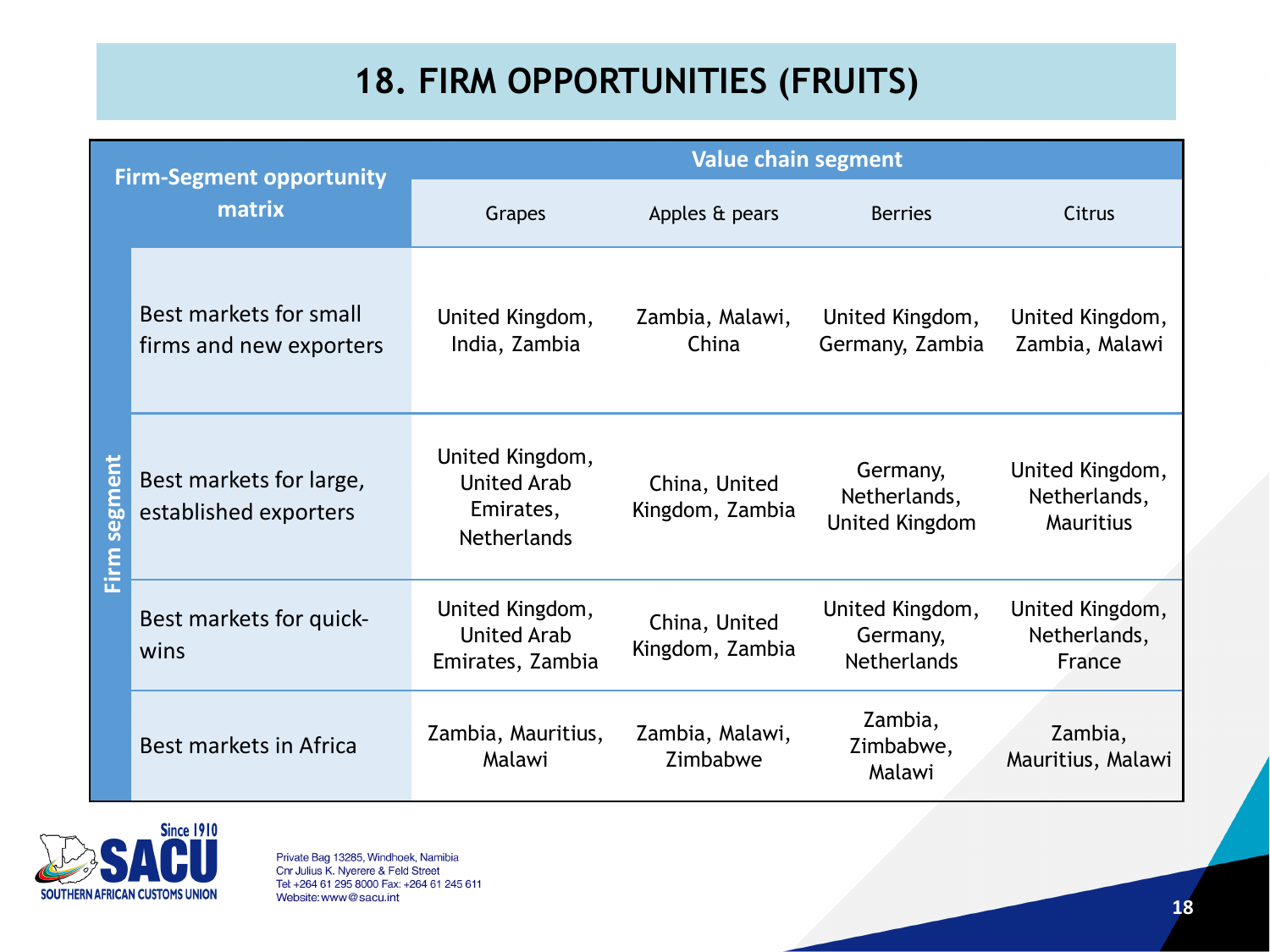#### **19. FIRM OPPORTUNITIES (VEGETABLES)**

| <b>Firm-Segment opportunity</b><br>matrix |                                                   | <b>Value chain segment</b>              |                                     |                                |                                                  |  |
|-------------------------------------------|---------------------------------------------------|-----------------------------------------|-------------------------------------|--------------------------------|--------------------------------------------------|--|
|                                           |                                                   | Staples & their<br>derivatives          | Other processed<br>food             | Other fruit &<br>vegetables    | Soups & sauces                                   |  |
|                                           | Best markets for small<br>firms and new exporters | Zambia, Zimbabwe,<br>Malawi             | Malawi, Zambia,<br>Zimbabwe         | Zambia,<br>Zimbabwe, India     | United Kingdom,<br>Zambia,<br>Zimbabwe           |  |
| Firm segment                              | Best markets for large,<br>established exporters  | Netherlands, United<br>Kingdom, Germany | China, India,<br><b>Netherlands</b> | China, India,<br>France        | United Kingdom,<br>France,<br><b>Netherlands</b> |  |
|                                           | Best markets for quick-<br>wins                   | United Kingdom,<br>Netherlands, China   | China, India,<br>United Kingdom     | China, India,<br>Zambia        | United Kingdom,<br>France,<br><b>Netherlands</b> |  |
|                                           | Best markets in Africa                            | Zambia, Zimbabwe,<br>Malawi             | Malawi, Zambia,<br>Zimbabwe         | Zambia,<br>Zimbabwe,<br>Malawi | Zambia, Malawi,<br>Zimbabwe                      |  |

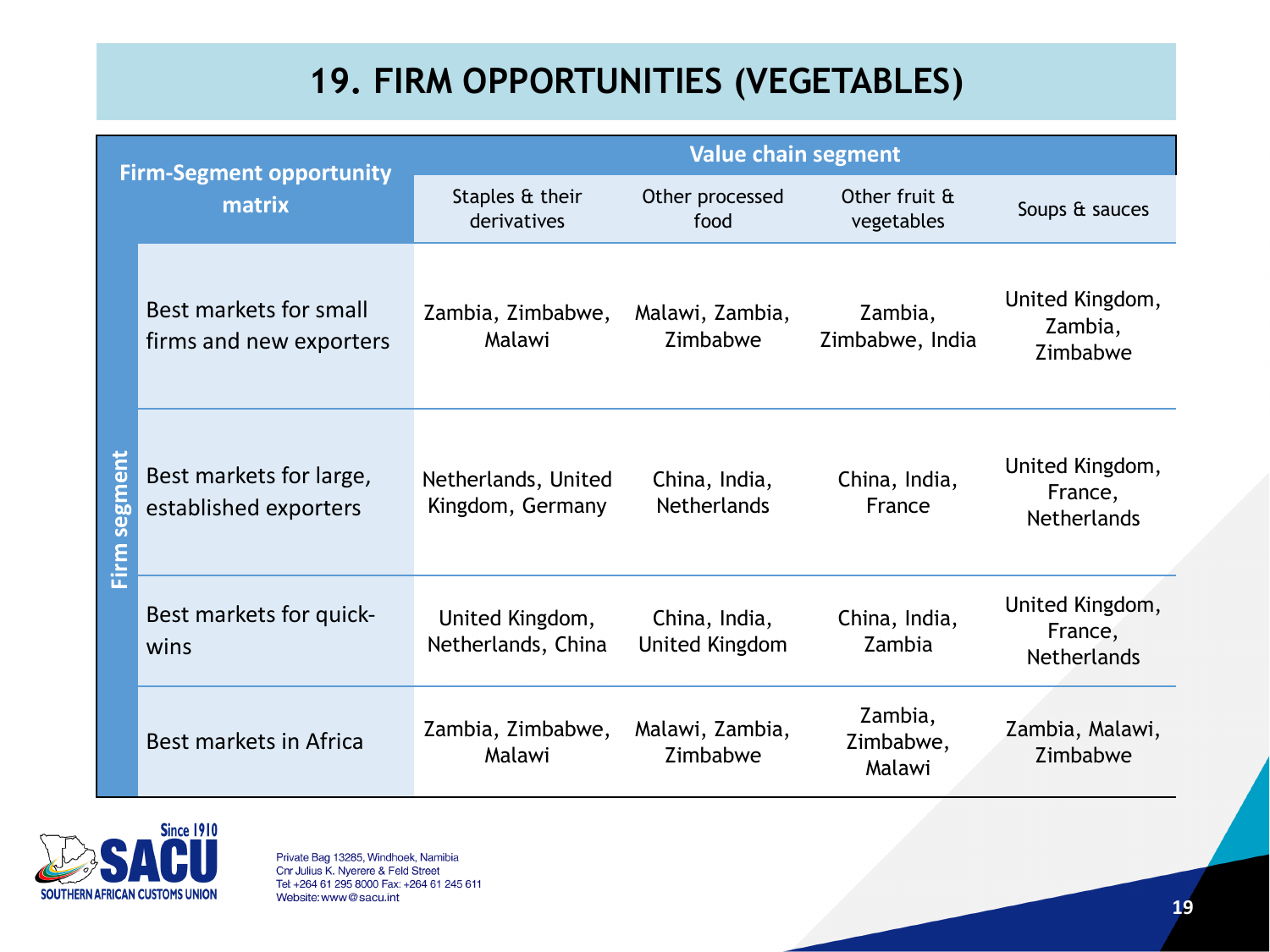#### **20. MEATS AND MEAT PRODUCTS - AfCFTA**

| <b>Competitiveness</b>                     | <b>Opportunity</b>                         | <b>Access</b>                      | <b>Overall</b><br><b>Compatibility</b>         |
|--------------------------------------------|--------------------------------------------|------------------------------------|------------------------------------------------|
| Segments suited to our<br>export strengths | Segments with good<br>import opportunities | Segments we have good<br>access to | <b>Top Segments</b><br>considering all factors |
| Poultry                                    | <b>Beef</b>                                | <b>Beef</b>                        | <b>Beef</b>                                    |
| <b>Beef</b>                                | Poultry                                    | Poultry                            | Poultry                                        |
| Prepared meat products                     | Prepared meat products                     | Prepared meat products             | Prepared meat products                         |
| Pork                                       | Pork                                       | Pork                               | Pork                                           |
| Lamb                                       | Lamb                                       | Lamb                               | Lamb                                           |
| Meat products                              | Meat products                              | Meat products                      | Meat products                                  |

• Compared to pork and lamb, **beef** offers the best opportunity when weighting for demand and market access, whereas **poultry** offers the best opportunity when weighting for competitiveness.

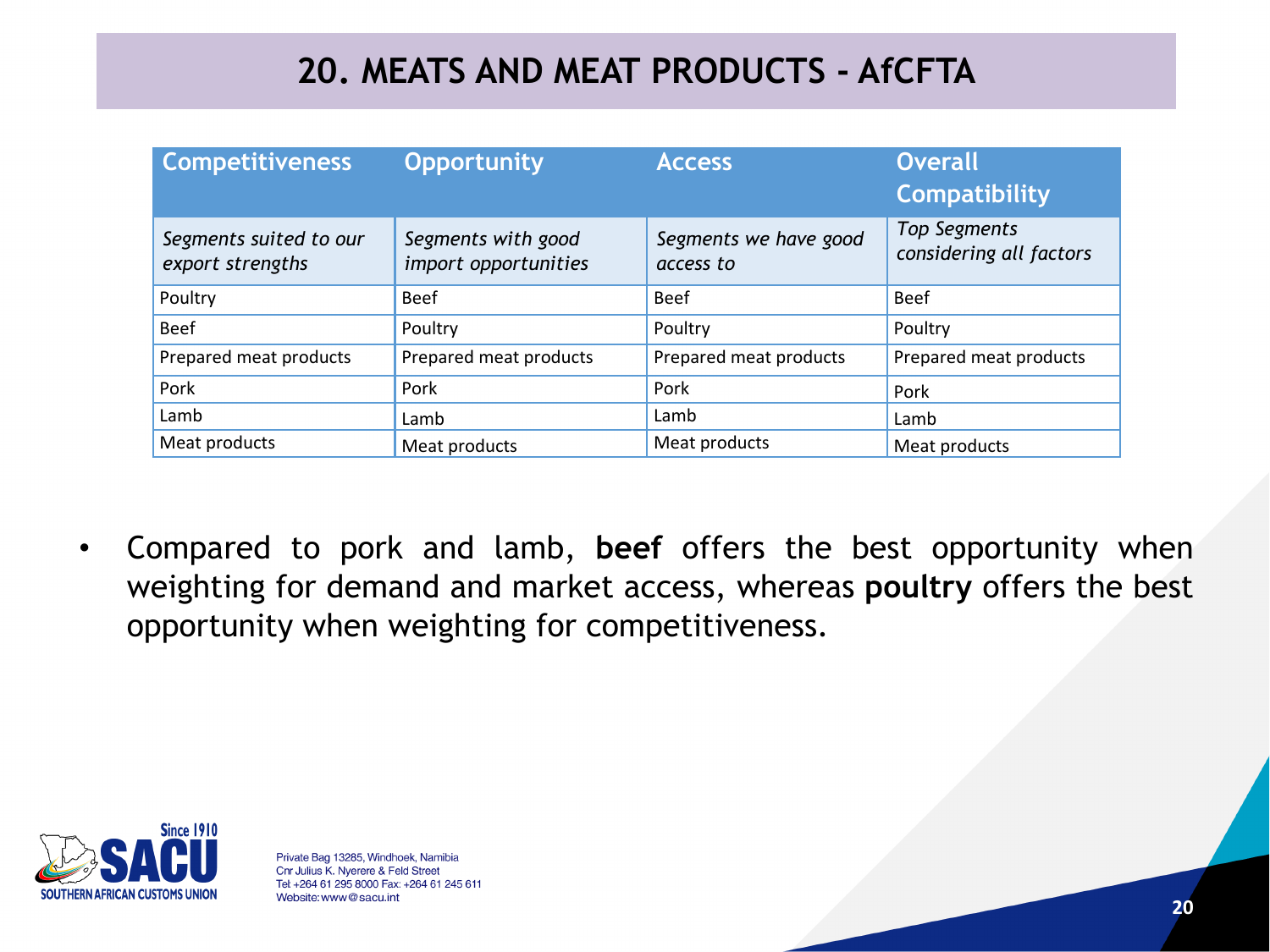#### **21. MEAT AND MEAT PRODUCTS – BEYOND AfCFTA**

| <b>Competitiveness</b>                     | <b>Opportunity</b>                         | <b>Access</b>                      | <b>Overall</b><br><b>Compatibility</b>         |
|--------------------------------------------|--------------------------------------------|------------------------------------|------------------------------------------------|
| Segments suited to our<br>export strengths | Segments with good<br>import opportunities | Segments we have good<br>access to | <b>Top Segments</b><br>considering all factors |
| Prepared meat products                     | Prepared meat products                     | Prepared meat products             | Prepared meat products                         |
| Pork                                       | Pork                                       | Pork                               | Pork                                           |
| <b>Beef</b>                                | <b>Beef</b>                                | <b>Beef</b>                        | <b>Beef</b>                                    |
| Lamb                                       | Lamb                                       | Lamb                               | Lamb                                           |
| Poultry                                    | Poultry                                    | Poultry                            | Poultry                                        |
| Meat products                              | Meat products                              | Meat products                      | Meat products                                  |

- The most significant opportunity lies in **prepared meat products**.
- **Pork is a relatively small segment** when compared to poultry and beef, however findings from the ESE assessment indicate the emergence of the segment due to **increasing global demand for pork imports** and growth of the sector in recent years.

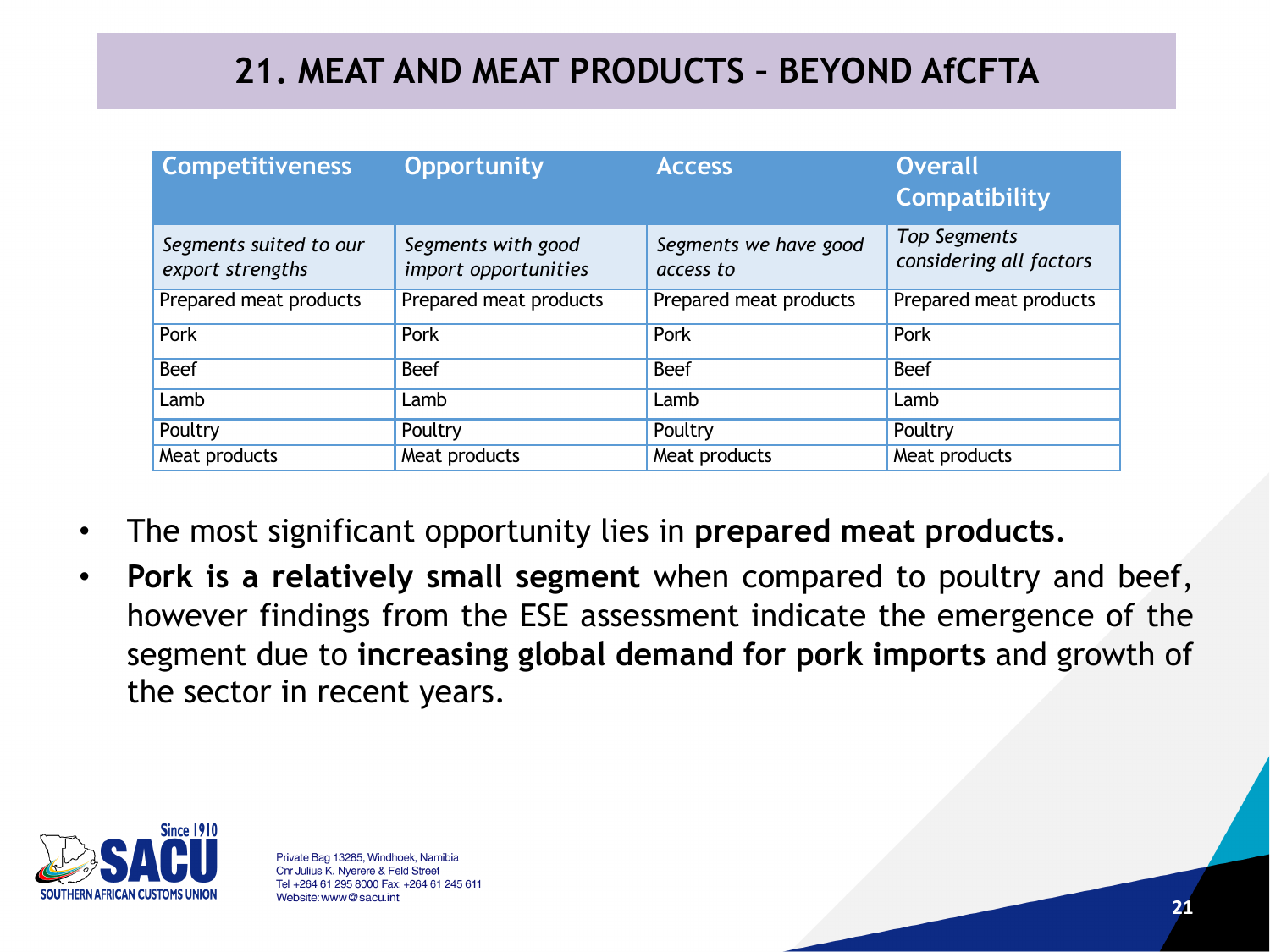# **22. TOP PRODUCTS - AfCFTA**

| <b>Competitiveness</b>                                                                                                             | <b>Opportunity</b>                                                                                                                                   | <b>Access</b>                                                                                                                                                        | <b>Balanced</b>                                                                                                                    |
|------------------------------------------------------------------------------------------------------------------------------------|------------------------------------------------------------------------------------------------------------------------------------------------------|----------------------------------------------------------------------------------------------------------------------------------------------------------------------|------------------------------------------------------------------------------------------------------------------------------------|
| Products suited to our export<br>strengths                                                                                         | Products with good import<br>opportunities                                                                                                           | Products we have good access to                                                                                                                                      | Top Products considering all<br>factors                                                                                            |
| Fresh or chilled cuts and edible offal<br>of domestic geese (excluding fatty<br>livers)                                            | Frozen, boneless meat of bovine<br>animals                                                                                                           | Fresh or chilled cuts and edible offal of Fresh or chilled cuts and edible offal<br>domestic geese (excluding fatty livers) of domestic geese (excluding fatty       | livers)                                                                                                                            |
| Frozen bovine carcasses and half-<br>carcasses                                                                                     | Sausages and similar products, of<br>meat, offal or blood; food preparations carcasses<br>based on these products                                    | Frozen bovine carcasses and half-                                                                                                                                    | Frozen bovine cuts, with bone in<br>(excluding carcasses and half-<br>carcasses)                                                   |
| Prepared or preserved meat, offal or<br>blood                                                                                      | Frozen bovine cuts, with bone in<br>(excluding carcasses and half-<br>carcasses)                                                                     | Prepared or preserved meat, offal or<br>blood                                                                                                                        | Frozen, boneless meat of bovine<br>animals                                                                                         |
| Frozen bovine cuts, with bone in<br>(excluding carcasses and half-<br>carcasses)                                                   | Frozen boneless cuts of sheep                                                                                                                        | Fresh or chilled carcasses and half-<br>carcasses of swine                                                                                                           | Frozen bovine carcasses and half-<br>carcasses                                                                                     |
| Fresh or chilled carcases and half-<br>carcases of swine                                                                           | Meat of bovine animals, salted, in<br>brine, dried or smoked                                                                                         | Frozen, boneless meat of bovine<br>animals                                                                                                                           | Prepared or preserved meat, offal or<br>blood                                                                                      |
| Frozen, boneless meat of bovine<br>animals                                                                                         | Frozen fowls of the species Gallus<br>domesticus, not cut in pieces                                                                                  | Fresh or chilled carcasses and half-<br>carcasses of swine                                                                                                           | Fresh or chilled carcasses and half-<br>carcasses of swine                                                                         |
| Fresh or chilled sheep carcasses and<br>half-carcasses (excluding lambs)                                                           | Fresh or chilled carcasses and half-<br>carcasses of swine                                                                                           | Meat and edible offal, salted, in brine, Sausages and similar products, of<br>dried or smoked, and edible flours and<br>meals of meat and meat offal, of<br>primates | meat, offal or blood; food<br>preparations based on these products                                                                 |
| Meat and edible offal, salted, in<br>brine, dried or smoked, and edible<br>flours and meals of meat and meat<br>offal, of primates | Fresh or chilled cuts and edible offal of Frozen bovine cuts, with bone in<br>domestic geese (excluding fatty livers) (excluding carcasses and half- | carcasses)                                                                                                                                                           | Meat of bovine animals, salted, in<br>brine, dried or smoked                                                                       |
| Meat of bovine animals, salted, in<br>brine, dried or smoked                                                                       | Frozen bovine carcasses and half-<br>carcasses                                                                                                       | Sausages and similar products, of<br>meat, offal or blood; food preparations domesticus, not cut in pieces<br>based on these products                                | Frozen fowls of the species Gallus                                                                                                 |
| Sausages and similar products, of<br>meat, offal or blood; food preparations blood<br>based on these products                      | Prepared or preserved meat, offal or                                                                                                                 | Fresh or chilled sheep carcasses and<br>half-carcasses (excluding lambs)                                                                                             | Meat and edible offal, salted, in<br>brine, dried or smoked, and edible<br>flours and meals of meat and meat<br>offal, of primates |

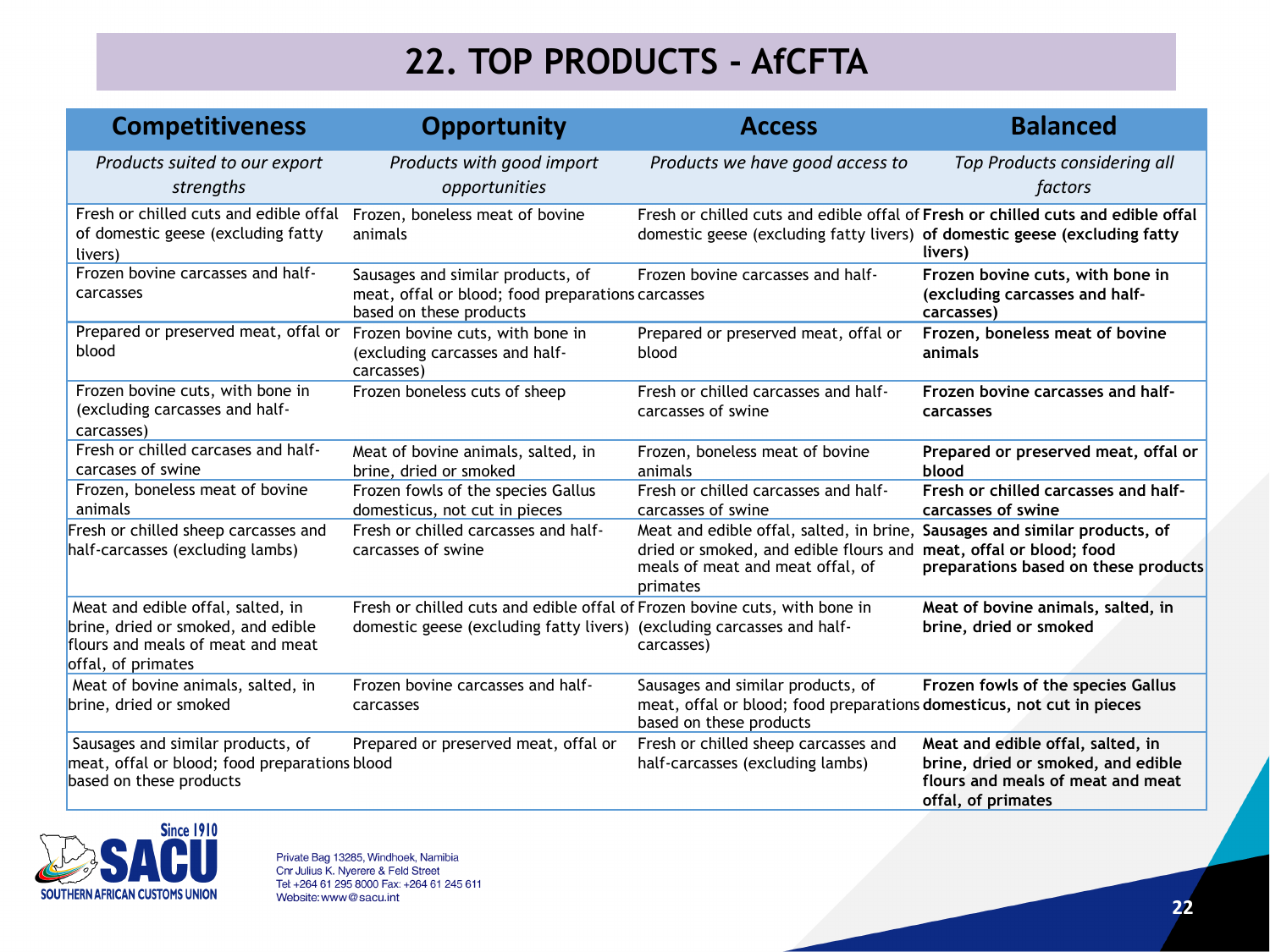#### **23. TOP PRODUCTS – BEYOND AfCFTA**

| <b>Competitiveness</b>                                                | <b>Opportunity</b>                                                                     | <b>Access</b>                                                                | <b>Balanced</b>                                                              |
|-----------------------------------------------------------------------|----------------------------------------------------------------------------------------|------------------------------------------------------------------------------|------------------------------------------------------------------------------|
| Products suited to our export<br>strengths                            | Products with good import<br>opportunities                                             | Products we have good access to                                              | Top Products considering all factors                                         |
| Fresh or chilled cuts and edible offal                                | Frozen, boneless meat of bovine                                                        | Frozen, boneless meat of bovine                                              | Prepared or preserved meat, of                                               |
| of domestic geese                                                     | animals                                                                                | animals                                                                      | offal or blood (other)                                                       |
| Prepared or preserved meat, of offal<br>or blood (other)              | Fresh or chilled bovine meat, boneless                                                 | Prepared or preserved meat, offal<br>or blood (other)                        | Frozen bovine cuts, with bone in                                             |
| Frozen bovine carcasses and half-                                     | Frozen cuts and edible offal of fowls of                                               | Frozen bovine cuts, with bone in                                             | Frozen, boneless meat of bovine                                              |
| carcasses                                                             | the species Gallus domesticus                                                          |                                                                              | animals                                                                      |
| Frozen bovine cuts, with bone in                                      | Frozen bovine cuts, with bone in                                                       | Fresh or chilled cuts and edible<br>offal of domestic geese                  | Fresh or chilled cuts and edible<br>offal of domestic geese                  |
| Fresh or chilled carcasses and half-                                  | Frozen meat of swine                                                                   | Fresh or chilled bovine meat,                                                | Frozen bovine carcasses and half-                                            |
| carcasses of swine                                                    |                                                                                        | boneless                                                                     | carcasses                                                                    |
| Fresh, chilled or frozen meat and                                     | Prepared or preserved meat, offal or                                                   | Frozen bovine carcasses and half-                                            | Fresh or chilled carcasses and half-                                         |
| edible offal of game                                                  | blood (other)                                                                          | carcasses                                                                    | carcasses of swine                                                           |
| Fresh, chilled or frozen meat and                                     | Sausages and similar products, of meat,                                                | Fresh or chilled carcasses and half-                                         | Fresh or chilled bovine meat,                                                |
| edible offal of primates                                              | offal or blood                                                                         | carcasses of swine                                                           | boneless                                                                     |
| Fresh, chilled or frozen meat and                                     | Fresh or chilled carcasses and half-                                                   | Fresh, chilled or frozen meat and                                            | Fresh, chilled or frozen meat and                                            |
| edible offal of reptiles                                              | carcasses of swine                                                                     | edible offal of game                                                         | edible offal of game                                                         |
| Frozen, boneless meat of bovine<br>animals                            | Meat or offal of fowls of the species<br>"Gallus domesticus", prepared or<br>preserved | Frozen cuts and edible offal of<br>fowls of the species Gallus<br>domesticus | Frozen meat of swine                                                         |
| Frozen or chilled sheep carcasses and<br>half-carcasses (excl. lambs) | Fresh or chilled cuts and edible offal of<br>domestic geese                            | Frozen meat of swine                                                         | Frozen cuts and edible offal of<br>fowls of the species Gallus<br>domesticus |

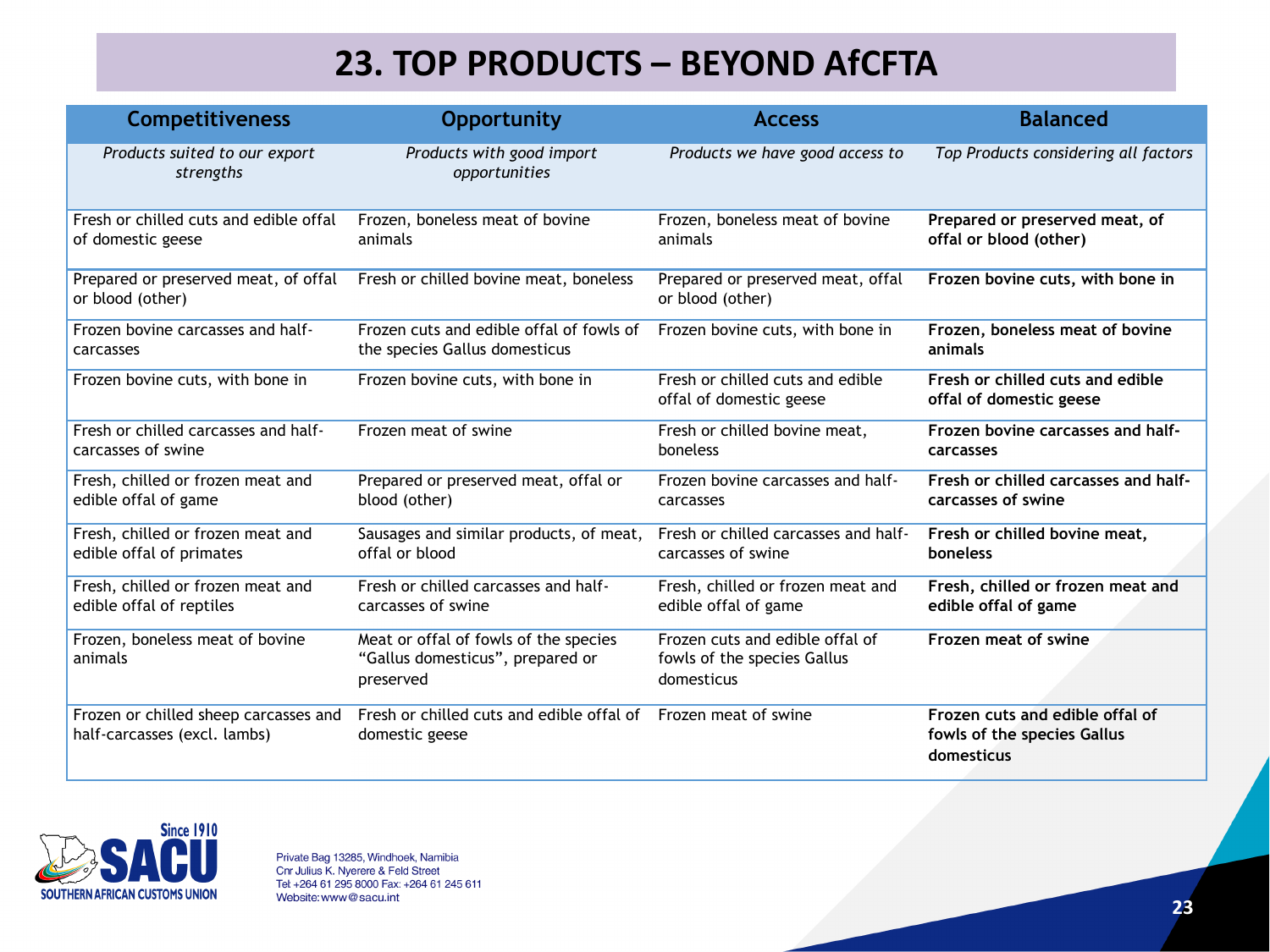#### **24. TOP MARKETS - AfCFTA**

| <b>Beef</b>             | Poultry                 | Prepared meat<br>products | <b>Pork</b>             | <b>Meat and meat</b><br>products value chain |
|-------------------------|-------------------------|---------------------------|-------------------------|----------------------------------------------|
|                         |                         |                           |                         |                                              |
| Angola                  | Zimbabwe                | Zimbabwe                  | Zimbabwe                | <b>Zambia</b>                                |
| Mauritius               | Zambia                  | Malawi                    | Zambia                  | <b>Zimbabwe</b>                              |
| Zambia                  | Malawi                  | Zambia                    | Malawi                  | <b>Malawi</b>                                |
| Zimbabwe                | Angola                  | Mauritius                 | Mozambique              | Mozambique                                   |
| Malawi                  | Ghana                   | Angola                    | Angola                  | <b>Angola</b>                                |
| Ghana                   | Mozambique              | Ghana                     | Seychelles              | Ghana                                        |
| Seychelles              | Nigeria                 | Nigeria                   | Ghana                   | <b>Mauritius</b>                             |
| Mozambique              | Madagascar              | Mozambique                | Czechia                 | Madagascar                                   |
| Nigeria                 | Uganda                  | Uganda                    | Madagascar              | <b>Seychelles</b>                            |
| Uganda                  | Mauritius               | Seychelles                | Sudan                   | Congo                                        |
| Madagascar              | Seychelles              | Madagascar                | Uganda                  | Nigeria                                      |
| Gabon                   | Guinea                  | Rwanda                    | Mauritius               | Uganda                                       |
| Sudan                   | Gabon                   | Mali                      | Congo                   | Rwanda                                       |
| Mali                    | Mali                    | Guinea                    | Gabon                   | Kenya                                        |
| Kenya                   | Congo                   | Kenya                     | Mali                    | Central African Rep.                         |
| Czechia                 | Rwanda                  | Gabon                     | Guinea                  | Gabon                                        |
| Central African Rep.    | Czechia                 | Sierra Leone              | Nigeria                 | Egypt                                        |
| Congo                   | Kenya                   | Congo                     | Kenya                   | United Rep. of Tanzania                      |
| United Rep. of Tanzania | United Rep. of Tanzania | Czechia                   | Rwanda                  | Morocco                                      |
| Guinea                  | Central African Rep.    | Senegal                   | United Rep. of Tanzania | <b>Ivory Coast</b>                           |

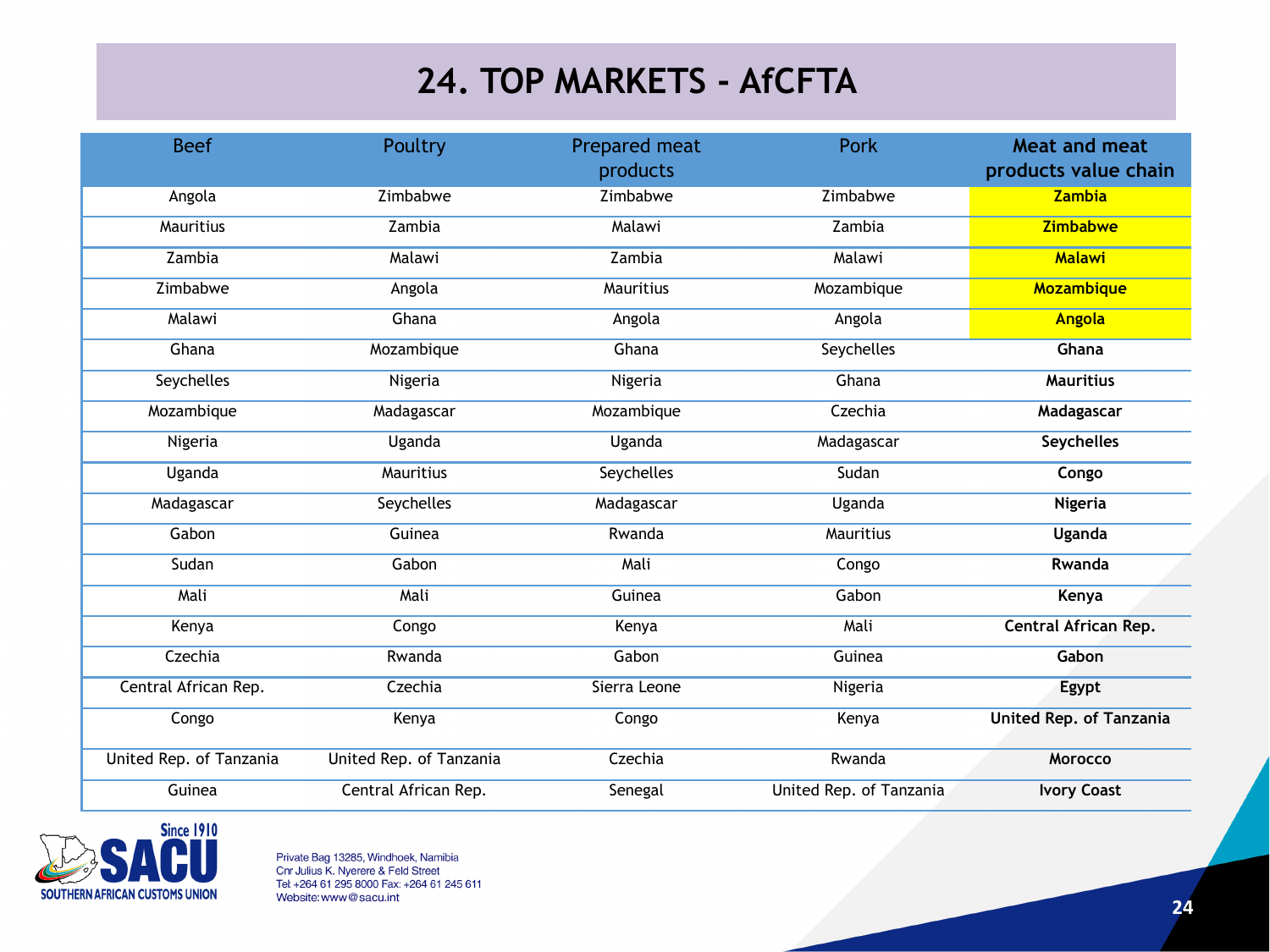#### **25. TOP MARKETS – BEYOND AfCFTA**

| <b>Prepared meat</b> | <b>Pork</b>           | <b>Beef</b>                 | <b>Poultry</b>            | Meat and meat               |
|----------------------|-----------------------|-----------------------------|---------------------------|-----------------------------|
| products             |                       |                             |                           | products value chain        |
| United Kingdom       | <b>United Kingdom</b> | China                       | Germany                   | <b>United Kingdom</b>       |
| France               | Italy                 | France                      | <b>United Kingdom</b>     | <b>France</b>               |
| Germany              | Germany               | <b>United Kingdom</b>       | France                    | Germany                     |
| Belgium              | Netherlands           | Netherlands                 | Belgium                   | <b>China</b>                |
| Netherlands          | China                 | Japan                       | Netherlands               | <b>Netherlands</b>          |
| Japan                | France                | Germany                     | China                     | <b>Belgium</b>              |
| Canada               | Belgium               | China, Hong Kong SAR        | Spain                     | India                       |
| Spain                | Romania               | Italy                       | Italy                     | Italy                       |
| Italy                | Poland                | Spain                       | India                     | <b>Spain</b>                |
| China                | Spain                 | Belgium                     | China, Hong Kong SAR      | Japan                       |
| China, Hong Kong SAR | Japan                 | Rep. of Korea               | Switzerland               | Switzerland                 |
| India                | China, Hong Kong SAR  | India                       | Japan                     | China, Hong Kong            |
| Austria              | Hungary               | <b>USA</b>                  | Canada                    | Austria                     |
| Denmark              | Portugal              | Switzerland                 | Austria                   | Canada                      |
| Switzerland          | Greece                | <b>United Arab Emirates</b> | Poland                    | Poland                      |
| Hungary              | Austria               | <b>Russian Federation</b>   | Rep. of Korea             | Portugal                    |
| Rep. of Korea        | India                 | Canada                      | <b>Russian Federation</b> | Rep. of Korea               |
| Portugal             | Rep. of Korea         | Singapore                   | <b>USA</b>                | <b>United Arab Emirates</b> |
| Poland               | Slovenia              | Thailand                    | Thailand                  | Singapore                   |
| Sweden               | <b>USA</b>            | Mexico                      | Greece                    | Denmark                     |

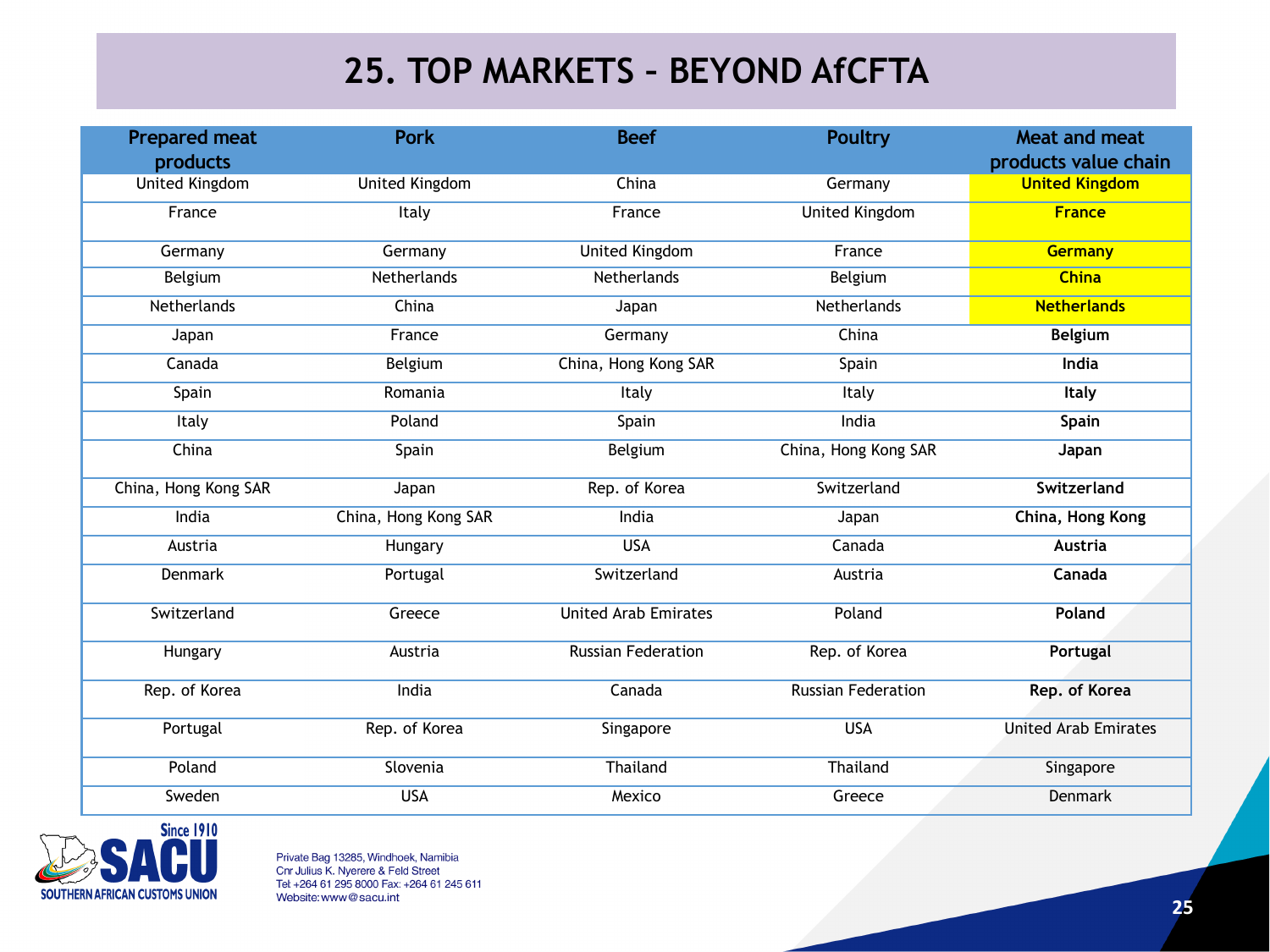# **26. FIRM OPPORTUNITIES**

| <b>Firm-Segment opportunity</b><br>matrix |                                                   | <b>Value chain segment</b>       |                                        |                                               |                                    |  |
|-------------------------------------------|---------------------------------------------------|----------------------------------|----------------------------------------|-----------------------------------------------|------------------------------------|--|
|                                           |                                                   | <b>Beef</b>                      | Prepared meat<br>products              | Poultry                                       | Pork                               |  |
|                                           | Best markets for small<br>firms and new exporters | China, Zimbabwe,<br>Zambia       | United Kingdom,<br>Zimbabwe,<br>Zambia | Zambia,<br>Zimbabwe,<br><b>United Kingdom</b> | United Kingdom,<br>Zambia, Germany |  |
| <u>Firm segment</u>                       | Best markets for large,<br>established exporters  | China, France,<br>United Kingdom | United Kingdom,<br>France, Germany     | Germany, United<br>Kingdom, France            | United Kingdom,<br>Italy, Germany  |  |
|                                           | Best markets for quick-<br>wins                   | China, United<br>Kingdom, France | United Kingdom,<br>France, Germany     | United Kingdom,<br>Germany, Zambia            | United Kingdom,<br>Germany, Italy  |  |
|                                           | Best markets in Africa                            | Zimbabwe, Zambia,<br>Malawi      | Zambia,<br>Zimbabwe,<br>Malawi         | Zambia,<br>Zimbabwe,<br>Malawi                | Zambia,<br>Zimbabwe,<br>Malawi     |  |

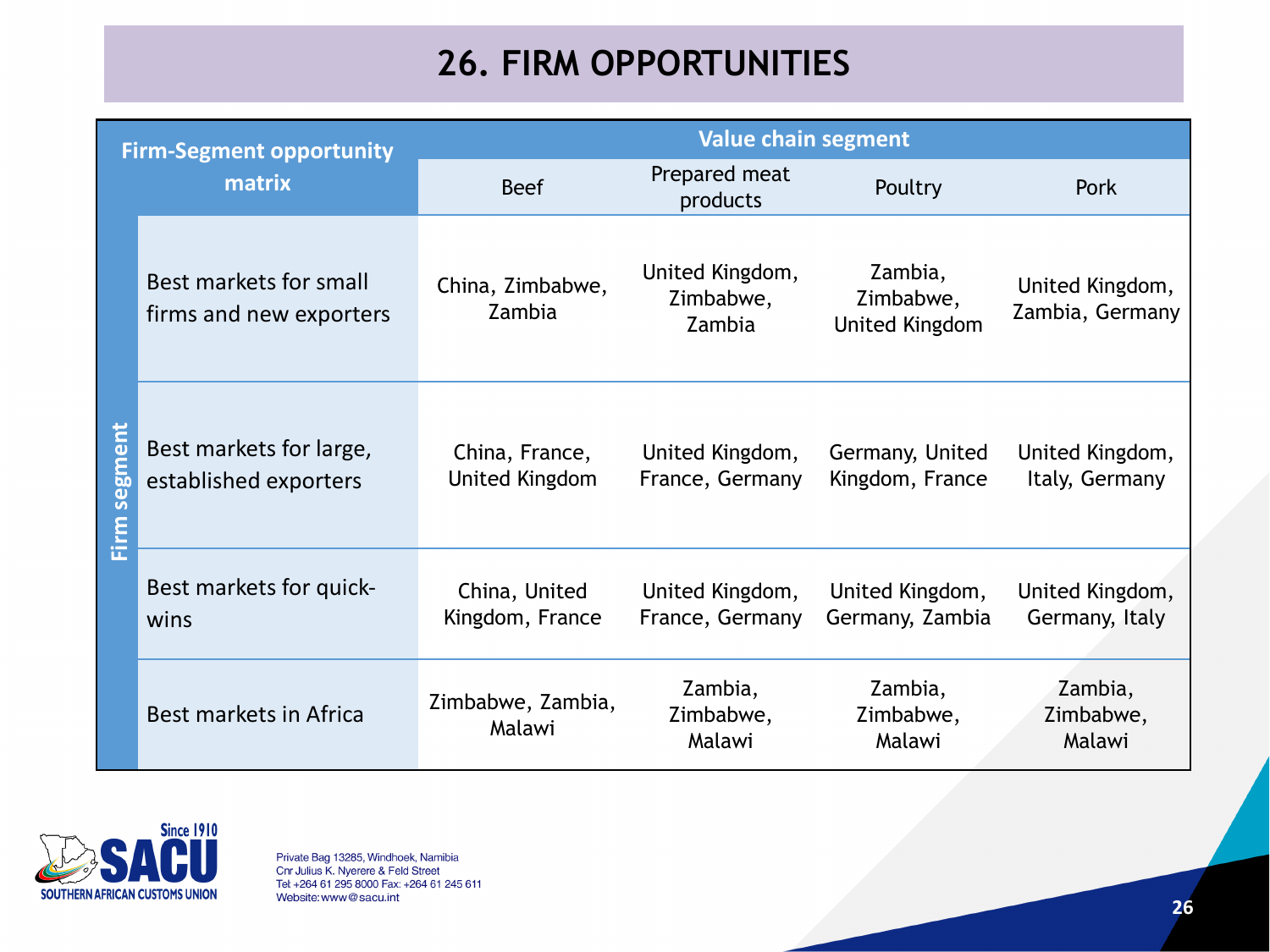# **27. TEXTILES AND CLOTHING - AfCFTA**

| <b>Competitiveness</b>                     | <b>Opportunity</b>                         | <b>Access</b>                       | <b>Overall</b><br><b>Compatibility</b>         |
|--------------------------------------------|--------------------------------------------|-------------------------------------|------------------------------------------------|
| Segments suited to our<br>export strengths | Segments with good<br>import opportunities | Segments we have good<br>access to  | <b>Top Segments</b><br>considering all factors |
| Personal accessories                       | Clothing, outerwear                        | Clothing, outerwear                 | <b>Clothing, outerwear</b>                     |
| Clothing, shirts                           | Other textile products                     | Clothing, shirts                    | <b>Clothing, shirts</b>                        |
| Clothing, outerwear                        | Clothing, shirts                           | Personal accessories                | <b>Personal accessories</b>                    |
| Clothing, underwear                        | Personal accessories                       | Other textile products              | Other textile products                         |
| Wool & wool yarn                           | Synthetic fibres & yarns thereof           | Synthetic fibres & yarns<br>thereof | Synthetic fibres & yarns<br>thereof            |
| Other textile products                     | Clothing, underwear                        | Clothing, underwear                 | Clothing, underwear                            |

- A broad evaluation of segments in the textiles and clothing value chain suggests that SACU's most significant opportunities lie in the **mix of clothing products**, while prospects for the export of basic textiles and fibres appears to be low.
- **Clothing, outerwear offers** the best opportunity when weighting for demand and market access, whereas **personal accessories** offers the best opportunity when weighting for competitiveness.
- Other textile products features prominently when weighting for demand when compared to clothing products.

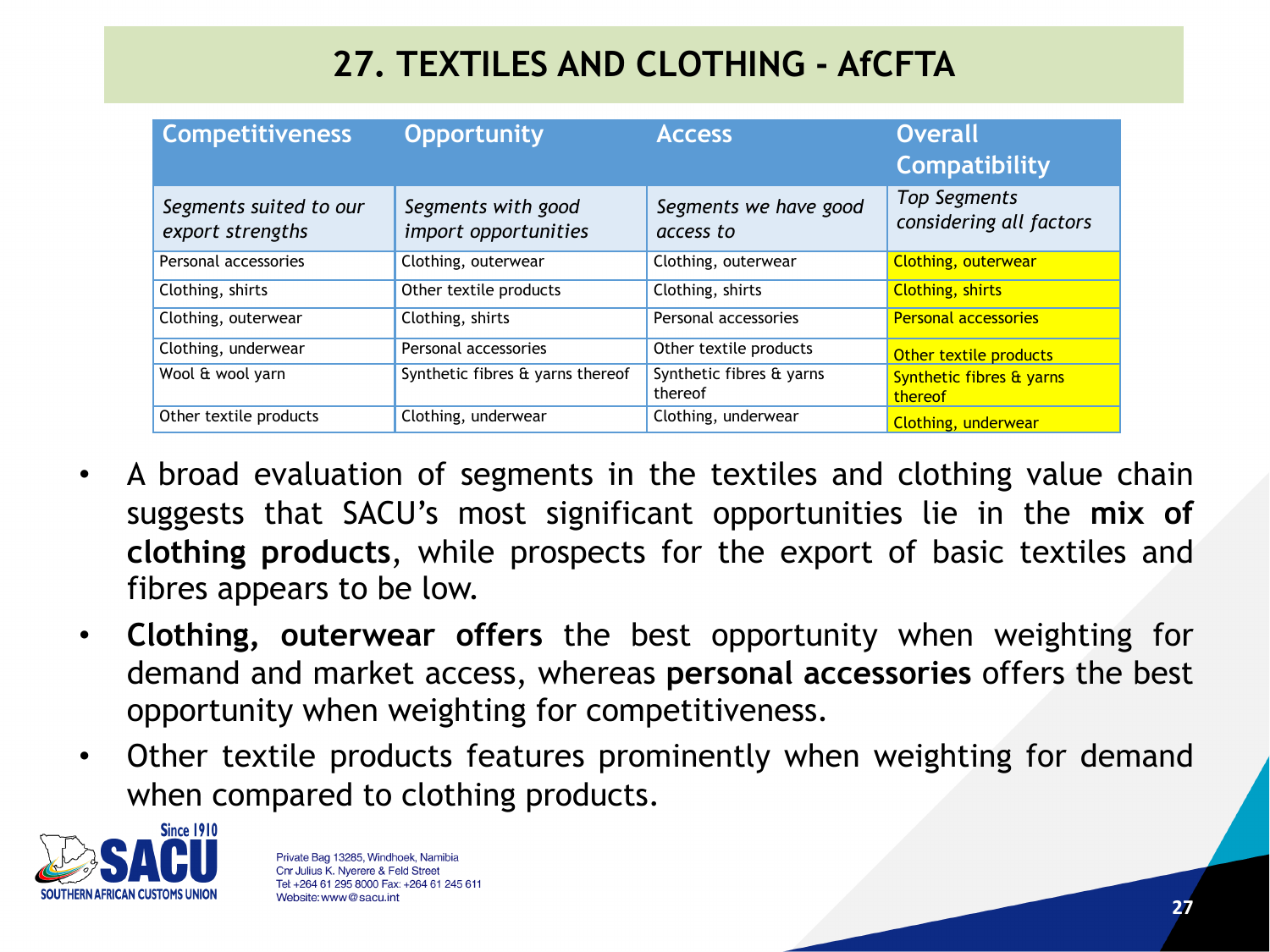# **28. TEXTILES AND CLOTHING – BEYOND AfCFTA**

| <b>Competitiveness</b>                     | <b>Opportunity</b>                         | <b>Access</b>                      | <b>Overall</b><br><b>Compatibility</b>         |
|--------------------------------------------|--------------------------------------------|------------------------------------|------------------------------------------------|
| Segments suited to our<br>export strengths | Segments with good<br>import opportunities | Segments we have good<br>access to | <b>Top Segments</b><br>considering all factors |
| Clothing, shirts                           | Clothing, shirts                           | Clothing, shirts                   | <b>Clothing, shirts</b>                        |
| Other textile products                     | Other textile products                     | Other textile products             | Other textile products                         |
| Clothing, other                            | Clothing, other                            | Clothing, outerwear                | Clothing, other                                |
| Clothing, outerwear                        | Clothing, outerwear                        | Personal accessories               | <b>Clothing, outerwear</b>                     |
| Clothing, babies' clothes                  | Clothing, babies' clothes                  | Clothing, babies' clothes          | Clothing, babies' clothes                      |
| Clothing, professional                     | Clothing, professional                     | Clothing, professional             | <b>Personal accessories</b>                    |

- A broad evaluation of segments in the textiles and clothing value chain suggests that SACU's most significant export opportunities lie in the mix of clothing products and technical textiles, while prospects for the export of basic textiles and fibres appears to be low.
- Products under the category **other textile products** include large sturdy sheets (of the type used in **tarpaulins** or **sails**) and **packaging of textile materials.**
- **Clothing, shirts** consistently ranks as the best opportunity for the region, followed by other textile products.

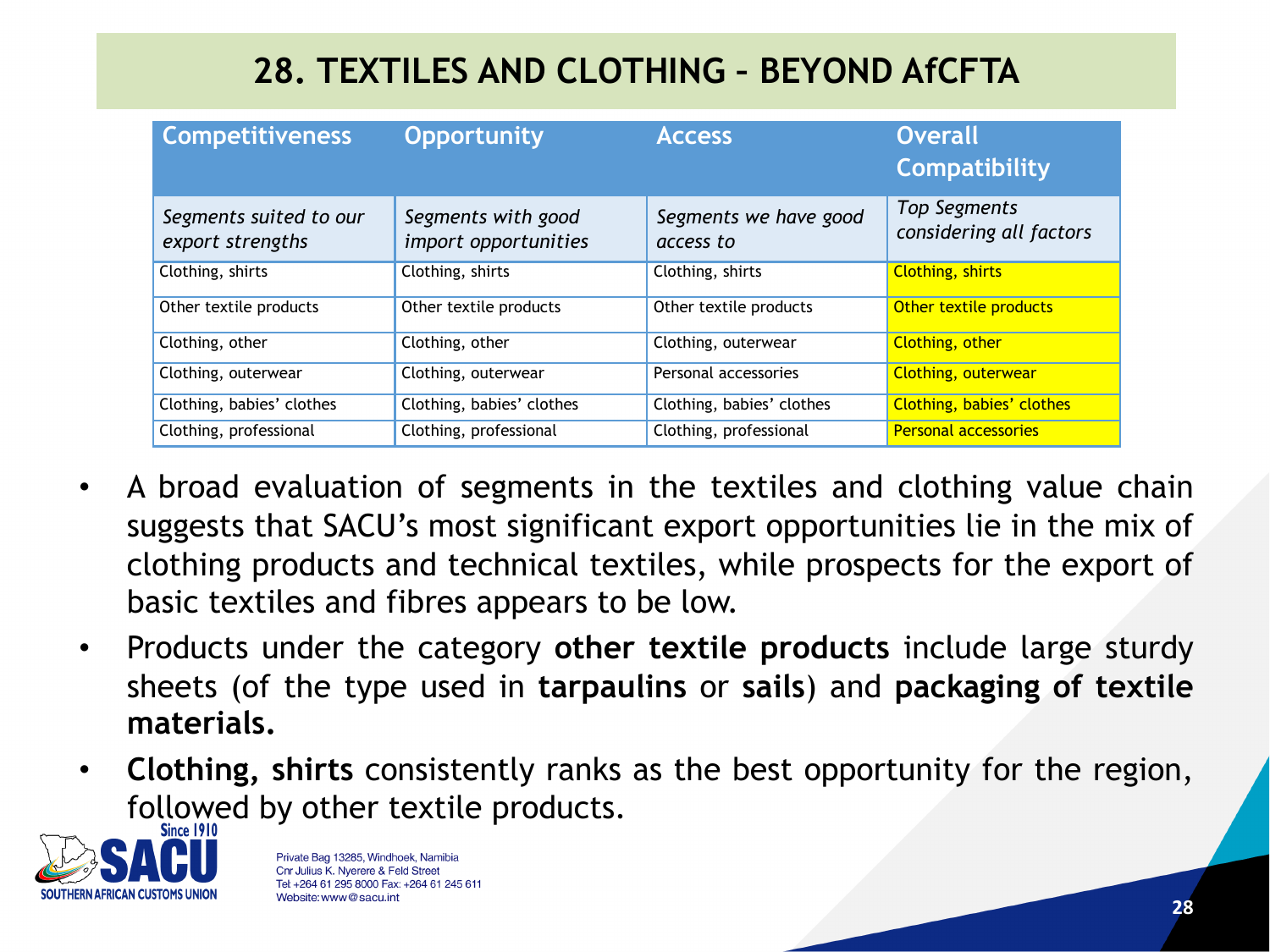#### **29. TOP PRODUCTS - AfCFTA**

| <b>Competitiveness</b>                                                                                                                                                  | <b>Opportunity</b>                                                                                                                                                        | <b>Access</b>                                                                                                                                                             | <b>Balanced</b>                                                                                                                                                           |
|-------------------------------------------------------------------------------------------------------------------------------------------------------------------------|---------------------------------------------------------------------------------------------------------------------------------------------------------------------------|---------------------------------------------------------------------------------------------------------------------------------------------------------------------------|---------------------------------------------------------------------------------------------------------------------------------------------------------------------------|
| Products suited to our export<br>strengths                                                                                                                              | Products with good import<br>opportunities                                                                                                                                | Products we have good access to                                                                                                                                           | Top Products considering all<br>factors                                                                                                                                   |
| Skins and other parts of birds with their<br>feathers or down, feathers, parts of<br>feathers, down and articles thereof                                                | Staple fibres of polypropylene, not<br>carded, combed or otherwise<br>processed for spinning                                                                              | Skins and other parts of birds with<br>their feathers or down, feathers,<br>parts of feathers, down and articles<br>thereof                                               | Skins and other parts of birds with<br>their feathers or down, feathers,<br>parts of feathers, down and articles<br>thereof                                               |
| Men's or boys' shirts of man-made fibres,<br>knitted or crocheted                                                                                                       | Worn clothing and clothing<br>accessories, blankets and travelling<br>rugs, household linen and articles for<br>interior furnishing, of all types of<br>textile materials | Women's or girls' trousers, bib and<br>brace overalls, breeches and shorts<br>of synthetic fibres, knitted or<br>crocheted                                                | Women's or girls' trousers, bib and<br>brace overalls, breeches and shorts<br>of synthetic fibres, knitted or<br>crocheted                                                |
| Women's or girls' trousers, bib and brace<br>overalls, breeches and shorts of<br>synthetic fibres, knitted or crocheted                                                 | Jerseys, pullovers, cardigans,<br>waistcoats and similar articles, of<br>man-made fibres, knitted or<br>crocheted                                                         | Men's or boys' shirts of man-made<br>fibres, knitted or crocheted                                                                                                         | Men's or boys' shirts of man-made<br>fibres, knitted or crocheted                                                                                                         |
| Cotton, neither carded nor combed                                                                                                                                       | Cotton, neither carded nor combed                                                                                                                                         | Worn clothing and clothing<br>accessories, blankets and travelling<br>rugs, household linen and articles for<br>interior furnishing, of all types of<br>textile materials | Worn clothing and clothing<br>accessories, blankets and travelling<br>rugs, household linen and articles<br>for interior furnishing, of all types<br>of textile materials |
| Staple fibres of polypropylene, not<br>carded, combed or otherwise processed<br>for spinning                                                                            | Skins and other parts of birds with their<br>feathers or down, feathers, parts of<br>feathers, down and articles thereof                                                  | Cotton, neither carded nor combed                                                                                                                                         | Cotton, neither carded nor combed                                                                                                                                         |
| Carbonised wool, neither carded nor<br>combed                                                                                                                           | T-shirts, singlets and other vests of<br>cotton, knitted or crocheted                                                                                                     | Staple fibres of polyesters, not carded,<br>combed or otherwise processed for<br>spinning                                                                                 | Staple fibres of polypropylene, not<br>carded, combed or otherwise<br>processed for spinning                                                                              |
| Full-length or knee-length stockings,<br>socks and other hosiery, incl. footwear<br>without applied soles, of textile<br>materials, knitted or crocheted                | Fabrics, knitted or crocheted, of a width Full-length or knee-length stockings,<br>of $> 30$ cm                                                                           | socks and other hosiery, incl. footwear<br>without applied soles, of textile<br>materials, knitted or crocheted                                                           | Full-length or knee-length stockings,<br>socks and other hosiery, incl.<br>footwear without applied soles, of<br>textile materials, knitted or<br>crocheted               |
| Worn clothing and clothing accessories,<br>blankets and travelling rugs, household<br>linen and articles for interior furnishing,<br>of all types of textile materials. | Twine, cordage, ropes and cables of<br>polyethylene or polypropylene                                                                                                      | Carbonised wool, neither carded nor<br>combed                                                                                                                             | Carbonised wool, neither carded nor<br>combed                                                                                                                             |

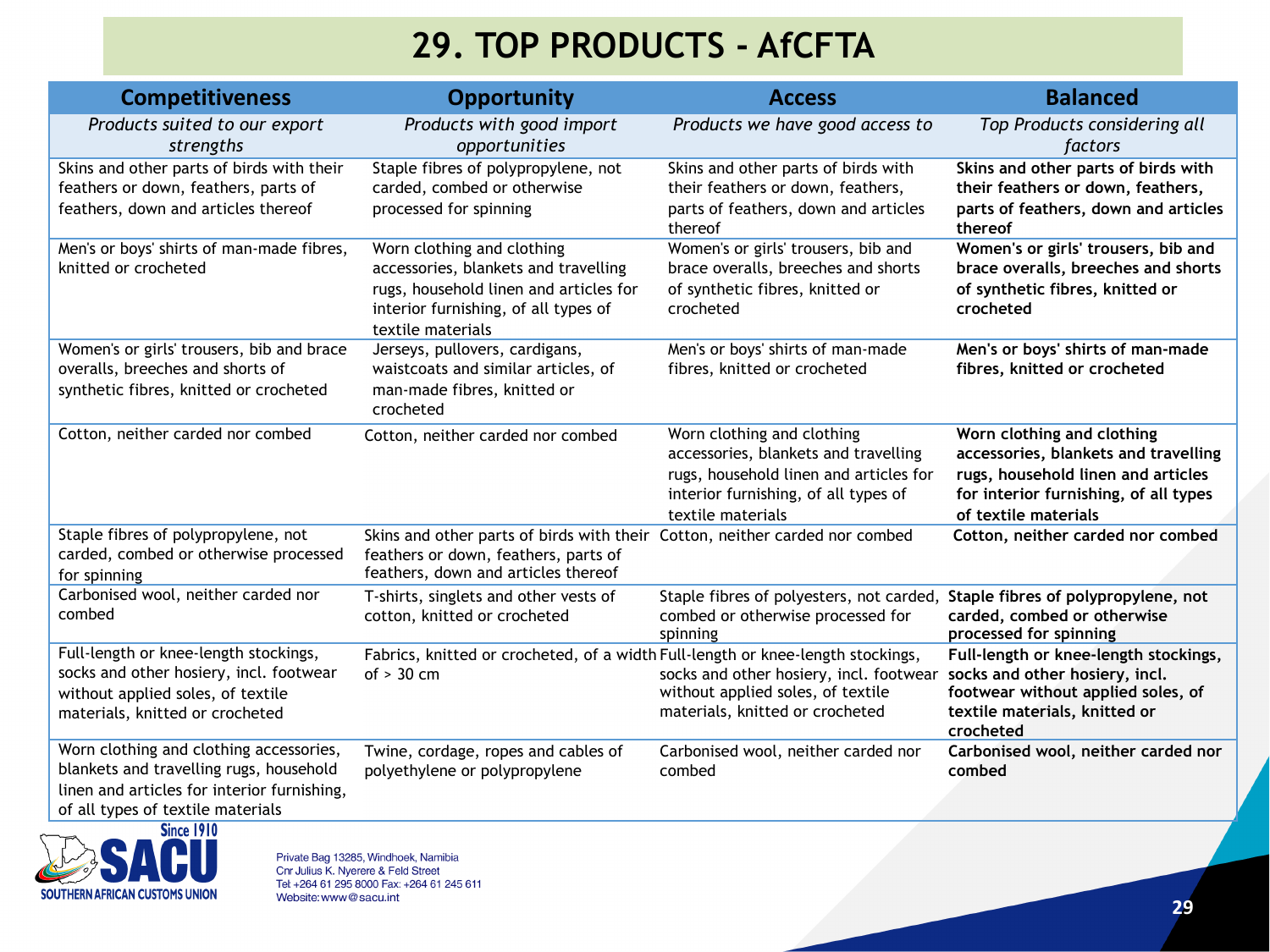#### **30. TOP PRODUCTS – BEYOND AfCFTA**

| <b>Competitiveness</b>                                                                                                      | <b>Opportunity</b>                                                                                                       | <b>Access</b>                                                                                                               | <b>Balanced</b>                                                                                                             |
|-----------------------------------------------------------------------------------------------------------------------------|--------------------------------------------------------------------------------------------------------------------------|-----------------------------------------------------------------------------------------------------------------------------|-----------------------------------------------------------------------------------------------------------------------------|
| Products suited to our export<br>strengths                                                                                  | Products with good import<br>opportunities                                                                               | Products we have good access to                                                                                             | Top Products considering all factors                                                                                        |
| Skins and other parts of birds with<br>their feathers or down, feathers,<br>parts of feathers, down and articles<br>thereof | Men's or boys' trousers, bib and brace<br>overalls, breeches and shorts, of cotton                                       | Skins and other parts of birds with<br>their feathers or down, feathers,<br>parts of feathers, down and<br>articles thereof | Skins and other parts of birds with<br>their feathers or down, feathers,<br>parts of feathers, down and articles<br>thereof |
| Men's or boys' shirts of man-made<br>fibres, knitted or crocheted                                                           | Women's or girls' trousers, bib and<br>brace overalls, breeches and shorts, of<br>synthetic fibres, knitted or crocheted | Men's or boys' trousers, bib and<br>brace overalls, breeches and<br>shorts, of cotton                                       | Women's or girls' trousers, bib and<br>brace overalls, breeches and shorts,<br>of synthetic fibres, knitted or<br>crocheted |
| Women's or girls' trousers, bib and<br>brace overalls, breeches and shorts,<br>of synthetic fibres, knitted or<br>crocheted | Women's or girls' trousers, bib and<br>brace overalls, breeches and shorts of<br>textile materials                       | Men's or boys' shirts of man-made<br>fibres, knitted or crocheted                                                           | Men's or boys' shirts of man-made<br>fibres, knitted or crocheted                                                           |
| Women's or girls' trousers, bib and<br>brace overalls, breeches and shorts<br>of textile materials                          | Jerseys, pullovers, cardigans,<br>waistcoats and similar articles, of man-<br>made fibres, knitted or crocheted          | Women's or girls' trousers, bib and<br>brace overalls, breeches and<br>shorts, of synthetic fibres, knitted<br>or crocheted | Men's or boys' trousers, bib and<br>brace overalls, breeches and shorts,<br>of cotton                                       |
| Men's or boys' trousers, bib and<br>brace overalls, breeches and shorts<br>of textile materials, knitted or<br>crocheted    | Skins and other parts of birds with their<br>feathers or down, feathers, parts of<br>feathers, down and articles thereof | Women's or girls' trousers, bib and<br>brace overalls, breeches and shorts<br>of textile materials                          | Women's or girls' trousers, bib and<br>brace overalls, breeches and shorts<br>of textile materials                          |
| Jerseys, pullovers, cardigans,<br>waistcoats and similar articles, of<br>man-made fibres, knitted or<br>crocheted           | T-shirts, singlets and other vests of<br>cotton, knitted or crocheted                                                    | Jerseys, pullovers, cardigans,<br>waistcoats and similar articles, of<br>man-made fibres, knitted or<br>crocheted           | Jerseys, pullovers, cardigans,<br>waistcoats and similar articles, of<br>man-made fibres, knitted or<br>crocheted           |
| Men's or boys' trousers, bib and<br>brace overalls, breeches and shorts,<br>of cotton                                       | Men's or boys' shirts of man-made<br>fibres, knitted or crocheted                                                        | Men's boys' shirts of cotton,<br>knitted or crocheted                                                                       | Men's boys' shirts of cotton, knitted<br>or crocheted                                                                       |
| Men's boys' shirts of cotton, knitted<br>or crocheted                                                                       | T-shirts, singlets and other vests of<br>textile materials, knitted or crocheted                                         | T-shirts, singlets and other vests of<br>textile materials, knitted or<br>crocheted                                         | Men's or boys' trousers, bib and<br>brace overalls, breeches and shorts<br>of textile materials, knitted or<br>crocheted    |

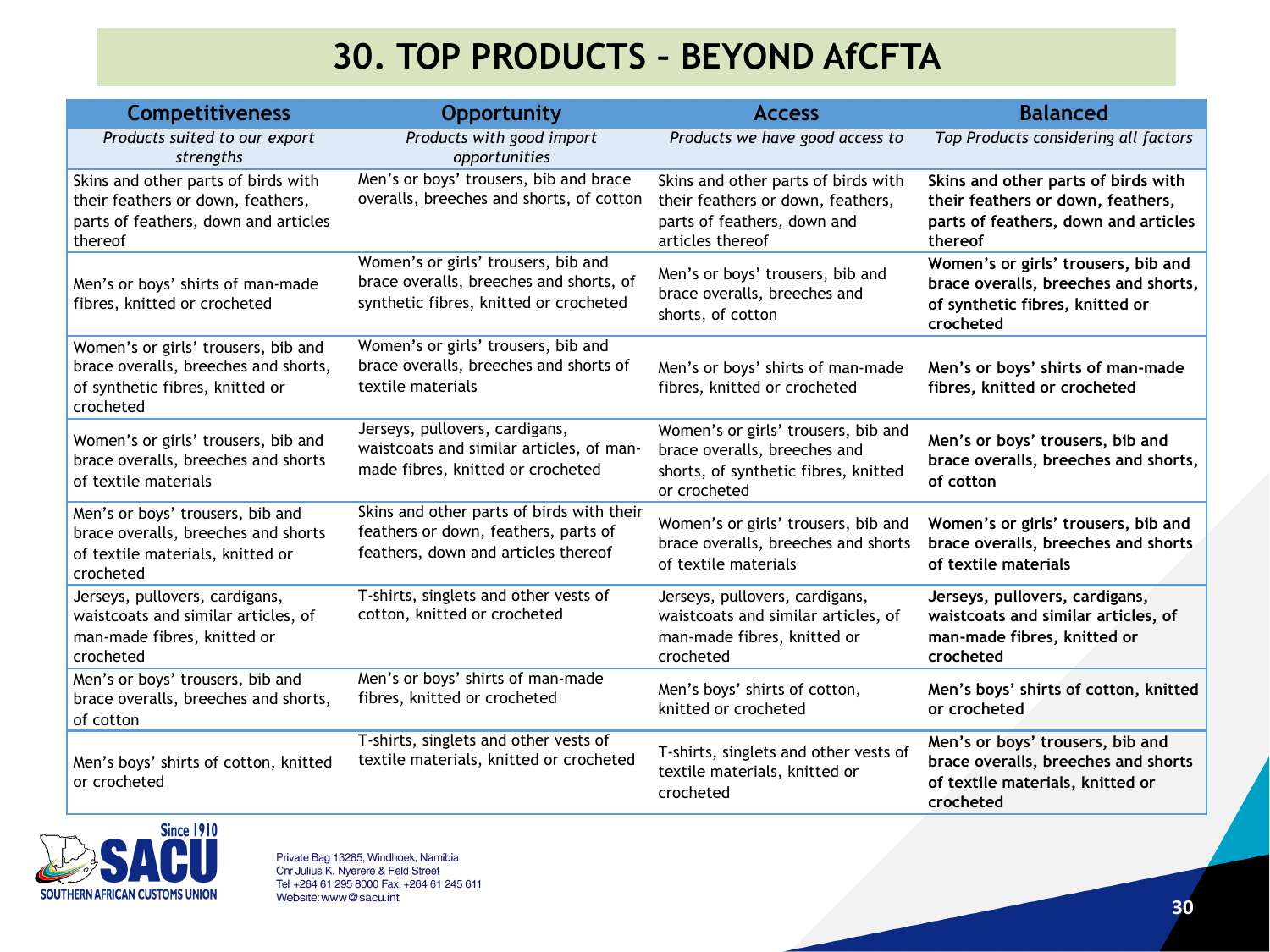#### **31. TOP MARKETS - AfCFTA**

| Clothing,           | Clothing, shirts    | Personal                   | Other textile       | Synthetic fibres &         | Textiles & clothing                      |
|---------------------|---------------------|----------------------------|---------------------|----------------------------|------------------------------------------|
| outerwear           |                     | accessories                | products            | varns thereof              | value chain                              |
| Zambia              | Zambia              | Zimbabwe                   | Zambia              | Mozambique                 | <b>Zimbabwe</b>                          |
| Malawi              | Zimbabwe            | Zambia                     | Malawi              | Mauritius                  | Zambia                                   |
| Mauritius           | Malawi              | Malawi                     | Ghana               | Zimbabwe                   | <b>Malawi</b>                            |
| Zimbabwe            | Ghana               | Kenya                      | Zimbabwe            | Malawi                     | Mozambique                               |
| Morocco             | Mauritius           | Mozambique                 | Kenya               | Zambia                     | <b>Mauritius</b>                         |
| Angola              | Angola              | Uganda                     | Angola              | Kenya                      | Madagascar                               |
| Rwanda              | Nigeria             | Seychelles                 | Uganda              | Angola                     | Ghana                                    |
| Ghana               | Mozambique          | Morocco                    | Madagascar          | Nigeria                    | Angola                                   |
| Uganda              | Kenya               | Madagascar                 | Rwanda              | Algeria                    | Kenya                                    |
| Mozambique          | Uganda              | Ghana                      | Mauritius           | Uganda                     | Uganda                                   |
| Seychelles          | <b>Seychelles</b>   | Angola                     | Mozambique          | Ghana                      | Nigeria                                  |
| Kenya               | <b>Burkina Faso</b> | Congo                      | Morocco             | Madagascar                 | <b>Seychelles</b>                        |
| Nigeria             | Madagascar          | Nigeria                    | Sierra Leone        | Egypt                      | Rwanda                                   |
| Madagascar          | Morocco             | Rwanda                     | Nigeria             | Rwanda                     | Congo                                    |
| Gabon               | Gabon               | United Rep. of<br>Tanzania | Liberia             | Morocco                    | <b>Morocco</b>                           |
| Tunisia             | Guinea              | Central African Rep.       | <b>Burkina Faso</b> | Senegal                    | Egypt                                    |
| <b>Burkina Faso</b> | Mali                | Ethiopia                   | Seychelles          | Seychelles                 | <b>United Rep. of</b><br><b>Tanzania</b> |
| Guinea              | Rwanda              | Cameroon                   | Congo               | Ethiopia                   | <b>Ethiopia</b>                          |
| Egypt               | Cameroon            | Niger                      | Gabon               | United Rep. of<br>Tanzania | Cameroon                                 |
| Sierra Leone        | Algeria             | <b>Burkina Faso</b>        | Mali                | Sudan                      | <b>Burkina Faso</b>                      |

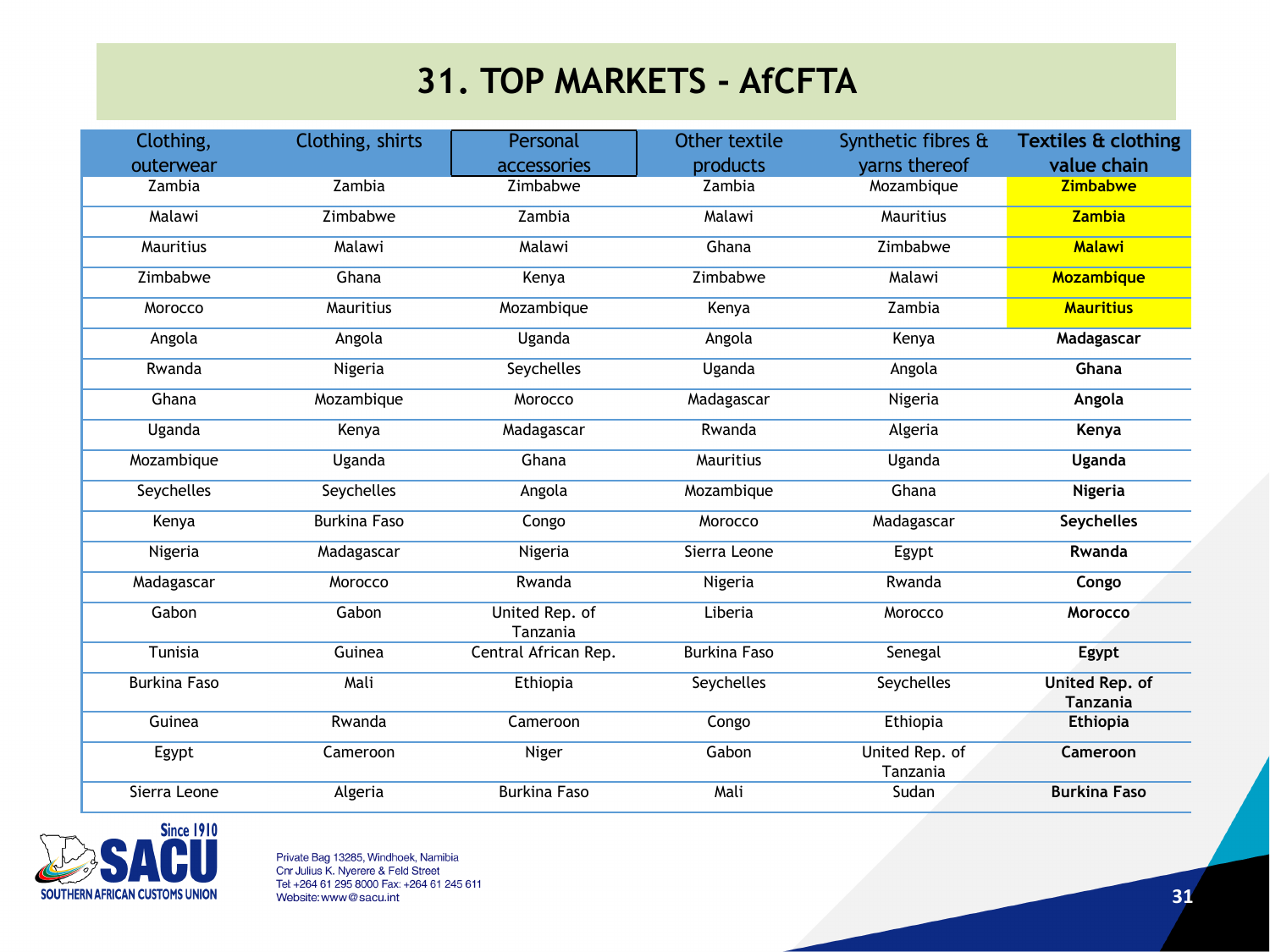#### **32. TOP MARKETS – BEYOND AfCFTA**

| Clothing, shirts            | Other textile products      | Clothing, other             | Clothing, outerwear         | <b>Textiles &amp; Clothing</b><br><b>Value Chain</b> |
|-----------------------------|-----------------------------|-----------------------------|-----------------------------|------------------------------------------------------|
| <b>United Kingdom</b>       | India                       | France                      | <b>United Kingdom</b>       | <b>United Kingdom</b>                                |
| France                      | <b>United Kingdom</b>       | Netherlands                 | France                      | <b>China</b>                                         |
| Netherlands                 | Netherlands                 | United Kingdom              | Germany                     | India                                                |
| Germany                     | France                      | Germany                     | <b>Netherlands</b>          | Germany                                              |
| Japan                       | Germany                     | Belgium                     | China                       | <b>France</b>                                        |
| Italy                       | China                       | Italy                       | Italy                       | <b>Netherlands</b>                                   |
| China                       | Belgium                     | Spain                       | Japan                       | Italy                                                |
| Spain                       | Japan                       | Japan                       | Spain                       | Spain                                                |
| Canada                      | Italy                       | Canada                      | Belgium                     | <b>Belgium</b>                                       |
| India                       | Spain                       | China                       | Canada                      | Japan                                                |
| Belgium                     | Canada                      | Poland                      | Switzerland                 | Switzerland                                          |
| Switzerland                 | <b>USA</b>                  | <b>USA</b>                  | India                       | Poland                                               |
| <b>United Arab Emirates</b> | <b>United Arab Emirates</b> | Switzerland                 | China, Hong Kong SAR        | China, Hong Kong SAR                                 |
| China, Hong Kong SAR        | Rep. of Korea               | India                       | Rep. of Korea               | <b>Austria</b>                                       |
| Australia                   | China, Hong Kong SAR        | China, Hong Kong SAR        | <b>USA</b>                  | Rep. of Korea                                        |
| Rep. of Korea               | Poland                      | Rep. of Korea               | Poland                      | Turkey                                               |
| <b>USA</b>                  | Singapore                   | Singapore                   | Austria                     | <b>Australia</b>                                     |
| Singapore                   | Switzerland                 | <b>United Arab Emirates</b> | Australia                   | Canada                                               |
| Poland                      | Thailand                    | Austria                     | <b>United Arab Emirates</b> | Singapore                                            |
| Austria                     | Austria                     | Sweden                      | Singapore                   | Portugal                                             |

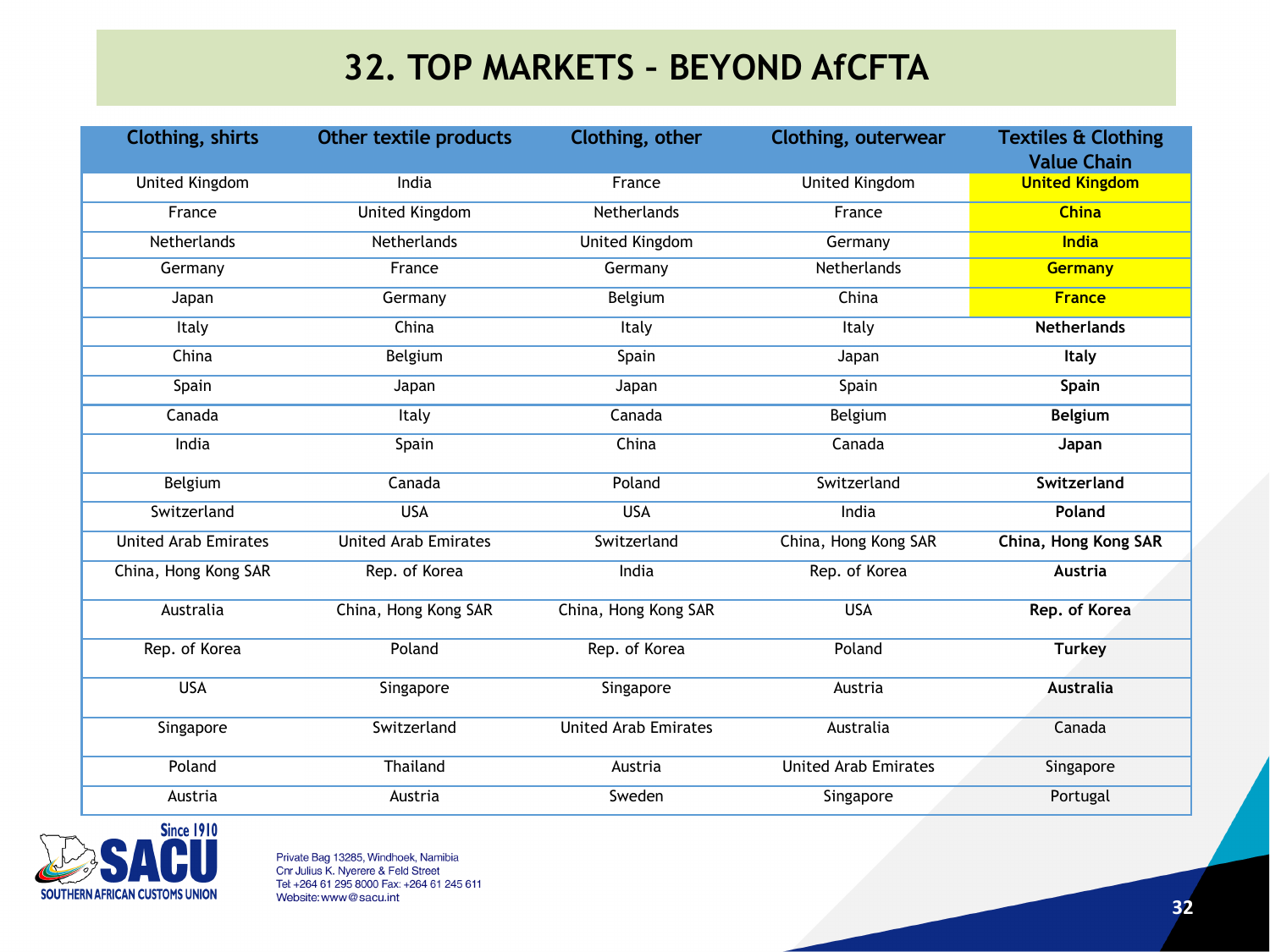#### **33. FIRM OPPORTUNITIES**

|                     | <b>Firm-Segment</b><br>opportunity matrix            | <b>Shirts</b>                                       | Outerwear                                 | Other textile<br>products                       | Clothing,<br>other                                        | Personal<br>accessories                  | Synthetic<br>fibres $\mathbf{\hat{a}}$<br>yarns<br>thereof |
|---------------------|------------------------------------------------------|-----------------------------------------------------|-------------------------------------------|-------------------------------------------------|-----------------------------------------------------------|------------------------------------------|------------------------------------------------------------|
|                     | Best markets for<br>small firms and<br>new exporters | United<br>Kingdom,<br>Zambia,<br>Zimbabwe           | United<br>Kingdom,<br>Zambia,<br>Zimbabwe | India,<br>Zambia,<br>Zimbabwe                   | Malawi,<br>United<br>Kingdom,<br>Zambia                   | Zimbabwe,<br>Zambia,<br>Malawi           | Zimbabwe,<br>Zambia,<br>India                              |
| gmen<br>ဖွဲ<br>Firm | Best markets for<br>large, established<br>exporters  | United<br>Kingdom,<br>France,<br><b>Netherlands</b> | United<br>Kingdom,<br>France,<br>Germany  | India, United<br>Kingdom,<br><b>Netherlands</b> | France,<br><b>Netherlands</b><br><b>United</b><br>Kingdom | United<br>Kingdom,<br>Germany,<br>France | China, India,<br>United<br>Kingdom                         |
|                     | Best markets for<br>quick-wins                       | United<br>Kingdom,<br>France,<br><b>Netherlands</b> | United<br>Kingdom,<br>France,<br>Germany  | India, United<br>Kingdom,<br><b>Netherlands</b> | France,<br>United<br>Kingdom,<br><b>Netherlands</b>       | United<br>Kingdom,<br>Germany,<br>France | China, India,<br>Kingdom                                   |
|                     | Best markets in<br>Africa                            | Zambia,<br>Malawi,<br><b>Mauritius</b>              | Zambia,<br>Zimbabwe,<br>Malawi            | Zambia,<br>Zimbabwe,<br>Malawi                  | Malawi,<br>Zambia,<br>Zimbabwe                            | Malawi,<br>Zambia,<br>Zimbabwe           | Zimbabwe,<br>Zambia,<br>Malawi                             |

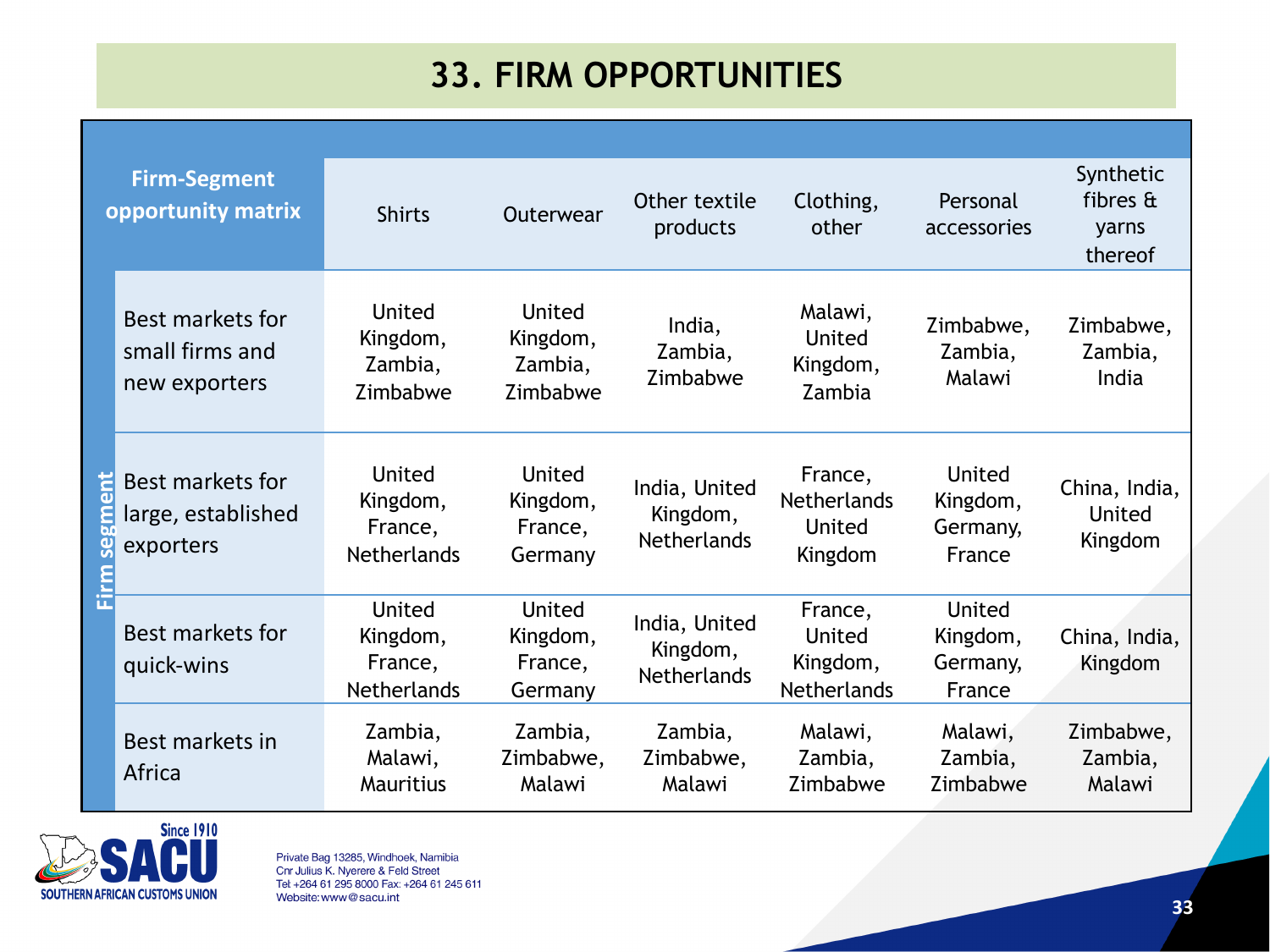#### **34. ESSENTIAL OILS AND COSMETICS - AfCFTA**

| <b>Competitiveness</b>                     | <b>Opportunity</b>                         | <b>Access</b>                      | <b>Overall</b><br><b>Compatibility</b>  |
|--------------------------------------------|--------------------------------------------|------------------------------------|-----------------------------------------|
| Segments suited to our<br>export strengths | Segments with good<br>import opportunities | Segments we have good<br>access to | Top Segments<br>considering all factors |
| <b>Essential oils</b>                      | Essential oils                             | <b>Essential oils</b>              | <b>Essential oils</b>                   |
| Cosmetics                                  | Cosmetics                                  | Cosmetics                          | <b>Cosmetics</b>                        |

- SACU has better potential in the essential oils than in the cosmetics segment.
- An assessment of individual products indicates that good prospects lie in **mixtures of odoriferous substances of a kind used in the manufacture of beverages**, **soaps**, **preparations for waving or straightening** and **beauty or make-up preparations** (see slide 36).
- It is worth noting that on the individual product level, **consumer cosmetics** sector appears to have fared as well as the **essential oils** sector in the African continent.

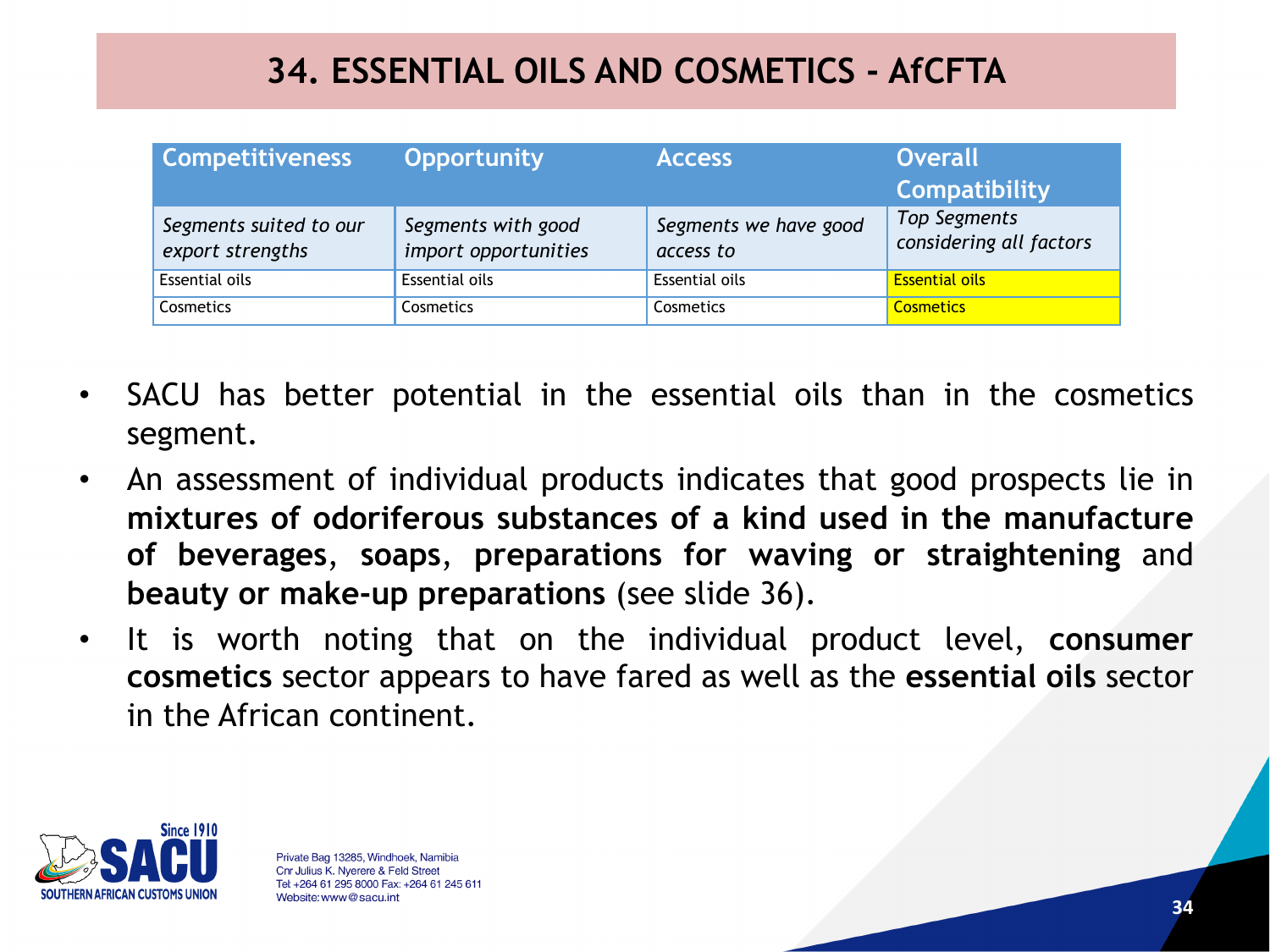#### **35. ESSENTIAL OILS AND COSMETICS – BEYOND AfCFTA**

| <b>Competitiveness</b>                     | <b>Opportunity</b>                         | <b>Access</b>                      | <b>Overall</b><br>Compatibility         |
|--------------------------------------------|--------------------------------------------|------------------------------------|-----------------------------------------|
| Segments suited to our<br>export strengths | Segments with good<br>import opportunities | Segments we have good<br>access to | Top Segments<br>considering all factors |
| Cosmetics                                  | Cosmetics                                  | Cosmetics                          | <b>Cosmetics</b>                        |
| Essential oils                             | Essential oils                             | Essential oils                     | <b>Essential oils</b>                   |

- An initial assessment of the value chain indicates that SACU has strong potential in the category of **consumer cosmetics**, albeit with the region having slightly weak competitiveness in this segment.
- An assessment of individual products indicates that good prospects lie in **mixtures of odoriferous substances of a kind used in the manufacture of beverages**, **personal deodorants and antiperspirants** and **organic surface-active products and preparations for washing the skin** (see slide 37).

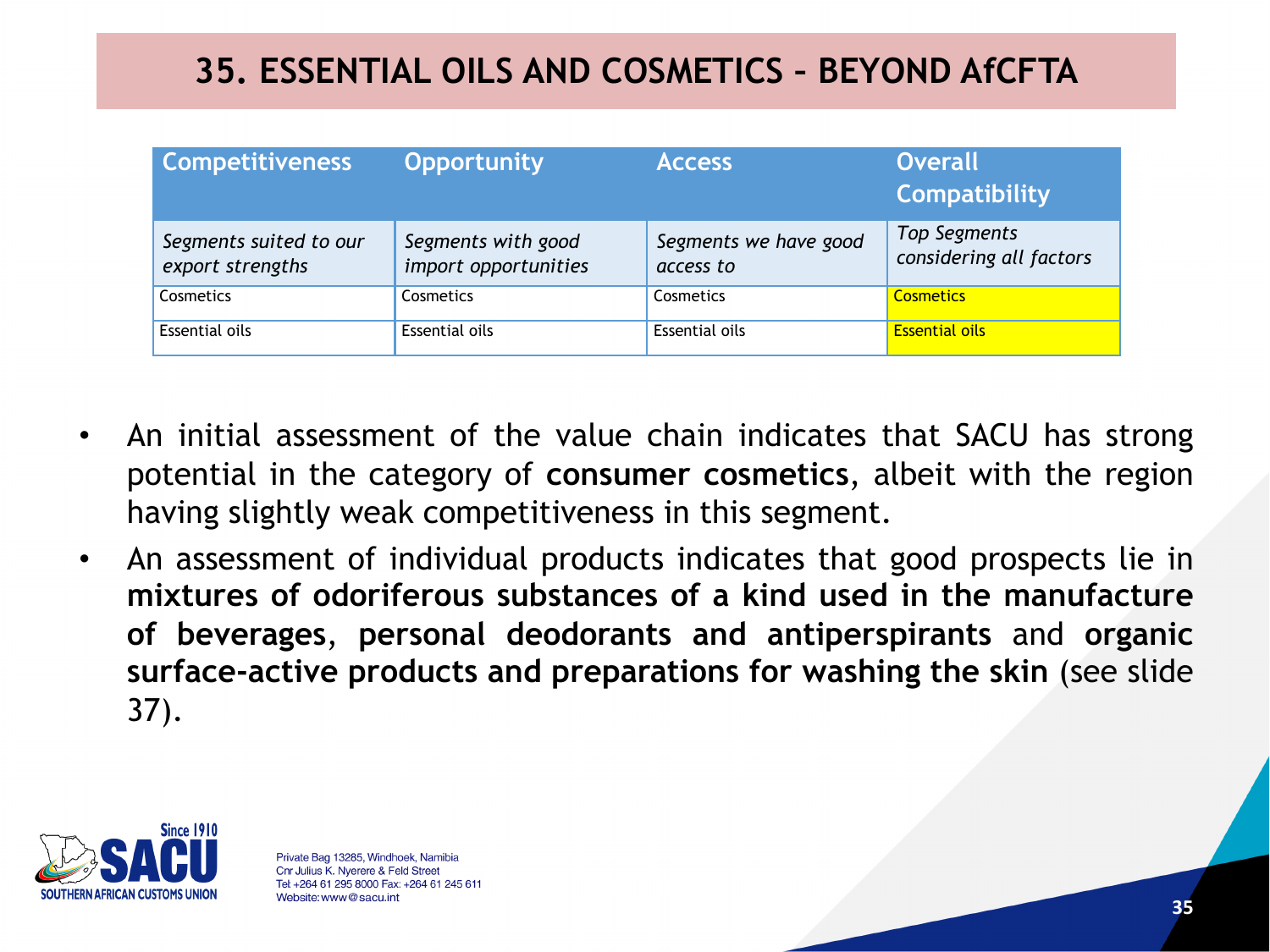# **36. TOP PRODUCTS - AfCFTA**

| <b>Competitiveness</b>                                                                                 | <b>Opportunity</b>                                                                                     | <b>Access</b>                                                                                          | <b>Balanced</b>                                                                                                                                                              |
|--------------------------------------------------------------------------------------------------------|--------------------------------------------------------------------------------------------------------|--------------------------------------------------------------------------------------------------------|------------------------------------------------------------------------------------------------------------------------------------------------------------------------------|
| Products suited to our export<br>strengths                                                             | Products with good import<br>opportunities                                                             | Products we have good access to                                                                        | Top Products considering all<br>factors                                                                                                                                      |
| Mixtures of odoriferous substances<br>and mixtures, of a kind used in the<br>food and drink industries | Mixtures of odoriferous substances<br>and mixtures, of a kind used in the<br>food and drink industries | Mixtures of odoriferous substances<br>and mixtures, of a kind used in the<br>food and drink industries | Mixtures of odoriferous substances<br>and mixtures, of a kind used in the<br>food and drink industries                                                                       |
| Soap in the form of flakes, granules,<br>powder, paste or in aqueous solution                          | Soap in the form of flakes, granules,<br>powder, paste or in aqueous solution                          | Soap in the form of flakes, granules,<br>powder, paste or in aqueous solution                          | Soap in the form of flakes,<br>granules, powder, paste or in<br>aqueous solution                                                                                             |
| Preparations for permanent waving or<br>straightening                                                  | Soap and organic surface-active<br>products and preparations                                           | Beauty or make-up preparations                                                                         | Soap and organic surface-active<br>products and preparations                                                                                                                 |
| Soap and organic surface-active<br>products and preparations                                           | Beauty or make-up preparations                                                                         | Soap and organic surface-active<br>products and preparations                                           | Preparations for permanent waving<br>or straightening                                                                                                                        |
| Personal deodorants and<br>antiperspirants                                                             | Sanitary towels (pads) and tampons,<br>napkins and napkin liners for babies,<br>and similar articles   | Preparations for permanent waving<br>or straightening                                                  | Beauty or make-up preparations                                                                                                                                               |
| Sanitary towels (pads) and tampons,<br>napkins and napkin liners for babies,<br>and similar articles   | Dentifrices, incl. those used by<br>dental practitioners                                               | Sanitary towels (pads) and tampons,<br>napkins and napkin liners for babies,<br>and similar articles   | Sanitary towels (pads) and tampons,<br>napkins and napkin liners for<br>babies, and similar articles                                                                         |
| Beauty or make-up preparations                                                                         | Personal deodorants and<br>antiperspirants                                                             | Personal deodorants and<br>antiperspirants                                                             | Personal deodorants and<br>antiperspirants                                                                                                                                   |
| Preparations for oral or dental<br>hygiene, incl. denture fixative pastes<br>and powders               | Preparations for permanent waving<br>or straightening                                                  | Dentifrices, incl. those used by<br>dental practitioners                                               | Dentifrices, incl. those used by<br>dental practitioners                                                                                                                     |
| Dentifrices, incl. those used by dental<br>practitioners                                               | Perfumes and toilet waters (excl.<br>after shave lotions, personal<br>deodorants and hair lotions)     | Preparations for use on the hair                                                                       | Organic surface-active products and<br>preparations for washing the skin,<br>in the form of liquid or cream and<br>put up for retail sale, whether or<br>not containing soap |

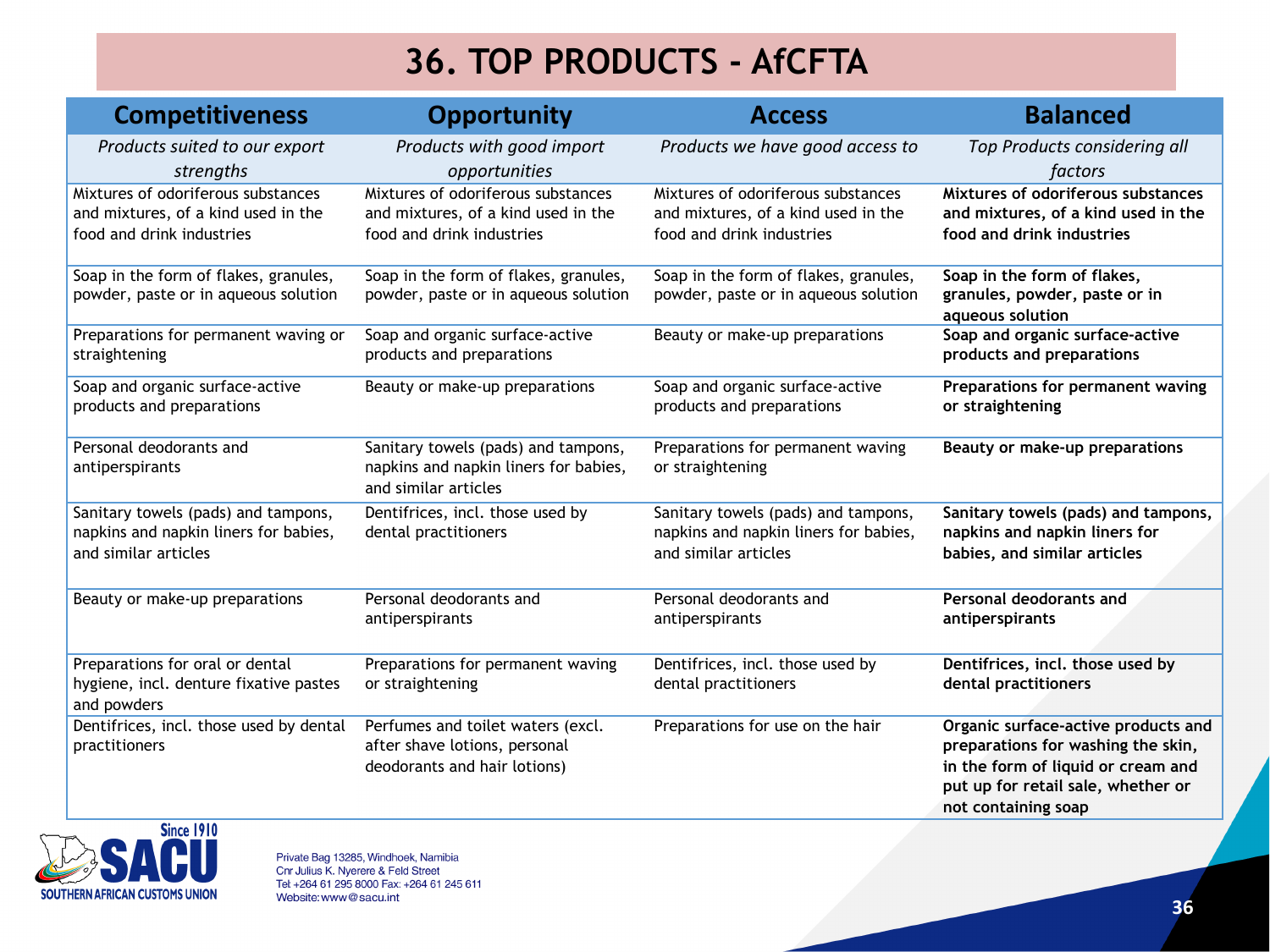# **37. TOP PRODUCTS – BEYOND AfCFTA**

| <b>Competitiveness</b>                                                                                                                    | <b>Opportunity</b>                                                                                                                            | <b>Access</b>                                                                                                                    | <b>Balanced</b>                                                                                                                                                                                                     |
|-------------------------------------------------------------------------------------------------------------------------------------------|-----------------------------------------------------------------------------------------------------------------------------------------------|----------------------------------------------------------------------------------------------------------------------------------|---------------------------------------------------------------------------------------------------------------------------------------------------------------------------------------------------------------------|
| Products suited to our export<br>strengths                                                                                                | Products with good import<br>opportunities                                                                                                    | Products we have good access to                                                                                                  | Top Products considering all factors                                                                                                                                                                                |
| mixtures, of a kind used in the food<br>and drink industries                                                                              | Mixtures of odoriferous substances and Mixtures of odoriferous substances and<br>mixtures, of a kind used in the food and<br>drink industries | Mixtures of odoriferous substances<br>and mixtures, of a kind used in the<br>food and drink industries                           | Mixtures of odoriferous substances<br>and mixtures, of a kind used in the<br>food and drink industries                                                                                                              |
| Soap in the form of flakes, granules,<br>powder, paste or in aqueous solution                                                             | Sanitary towels (pads) and tampons,<br>napkins and napkin liners for babies, and antiperspirants<br>similar articles                          | Personal deodorants and                                                                                                          | Personal deodorants and<br>antiperspirants                                                                                                                                                                          |
| Personal deodorants and<br>antiperspirants                                                                                                | Organic surface-active products and<br>preparations for washing the skin, in the<br>form of liquid or cream and put up for<br>retail sale     | the form of liquid or cream and put<br>up for retail sale                                                                        | Organic surface-active products and Organic surface-active products and<br>preparations for washing the skin, in preparations for washing the skin, in<br>the form of liquid or cream and put<br>up for retail sale |
| Preparations for permanent waving or<br>straightening                                                                                     | Personal deodorants and antiperspirants                                                                                                       | and similar articles                                                                                                             | Sanitary towels (pads) and tampons, Sanitary towels (pads) and tampons,<br>napkins and napkin liners for babies, napkins and napkin liners for babies,<br>and similar articles                                      |
| Organic surface-active products and<br>preparations for washing the skin, in<br>the form of liquid or cream and put up<br>for retail sale | Shampoos                                                                                                                                      |                                                                                                                                  | Soap in the form of flakes, granules, Soap in the form of flakes, granules,<br>powder, paste or in aqueous solution powder, paste or in aqueous solution                                                            |
| Sanitary towels (pads) and tampons,<br>napkins and napkin liners for babies,<br>and similar articles                                      | Preparations for use on the hair                                                                                                              | Shampoos                                                                                                                         | <b>Shampoos</b>                                                                                                                                                                                                     |
| Oils of sweet and bitter orange,<br>whether or not terpeneless, incl.<br>concretes and absolutes                                          | Perfumes and toilet waters                                                                                                                    | Essential oils of citrus fruit, whether Preparations for use on the hair<br>or not terpeneless, incl. concretes<br>and absolutes |                                                                                                                                                                                                                     |
| Essential oils of citrus fruit, whether or Soap in the form of flakes, granules,<br>not terpeneless, incl. concretes and<br>absolutes     | powder, paste or in aqueous solution                                                                                                          | Oils of sweet and bitter orange,<br>whether or not terpeneless, incl.<br>concretes and absolutes                                 | Depilatories and other perfumery,<br>toilet or cosmetic preparations,<br>n.e.s.                                                                                                                                     |
| Soap and organic surface-active<br>products and preparations                                                                              | Mixtures of odoriferous substances and<br>mixtures, of a kind used as raw materials toilet or cosmetic preparations,<br>in industry           | Depilatories and other perfumery,<br>n.e.s.                                                                                      | Perfumes and toilet waters                                                                                                                                                                                          |
| <b>Extracted oleoresins</b>                                                                                                               | Depilatories and other perfumery, toilet Extracted oleoresins<br>or cosmetic preparations, n.e.s.                                             |                                                                                                                                  | Preparations for perfuming or<br>deodorising rooms, incl. odoriferous<br>preparations used during religious<br>rites                                                                                                |

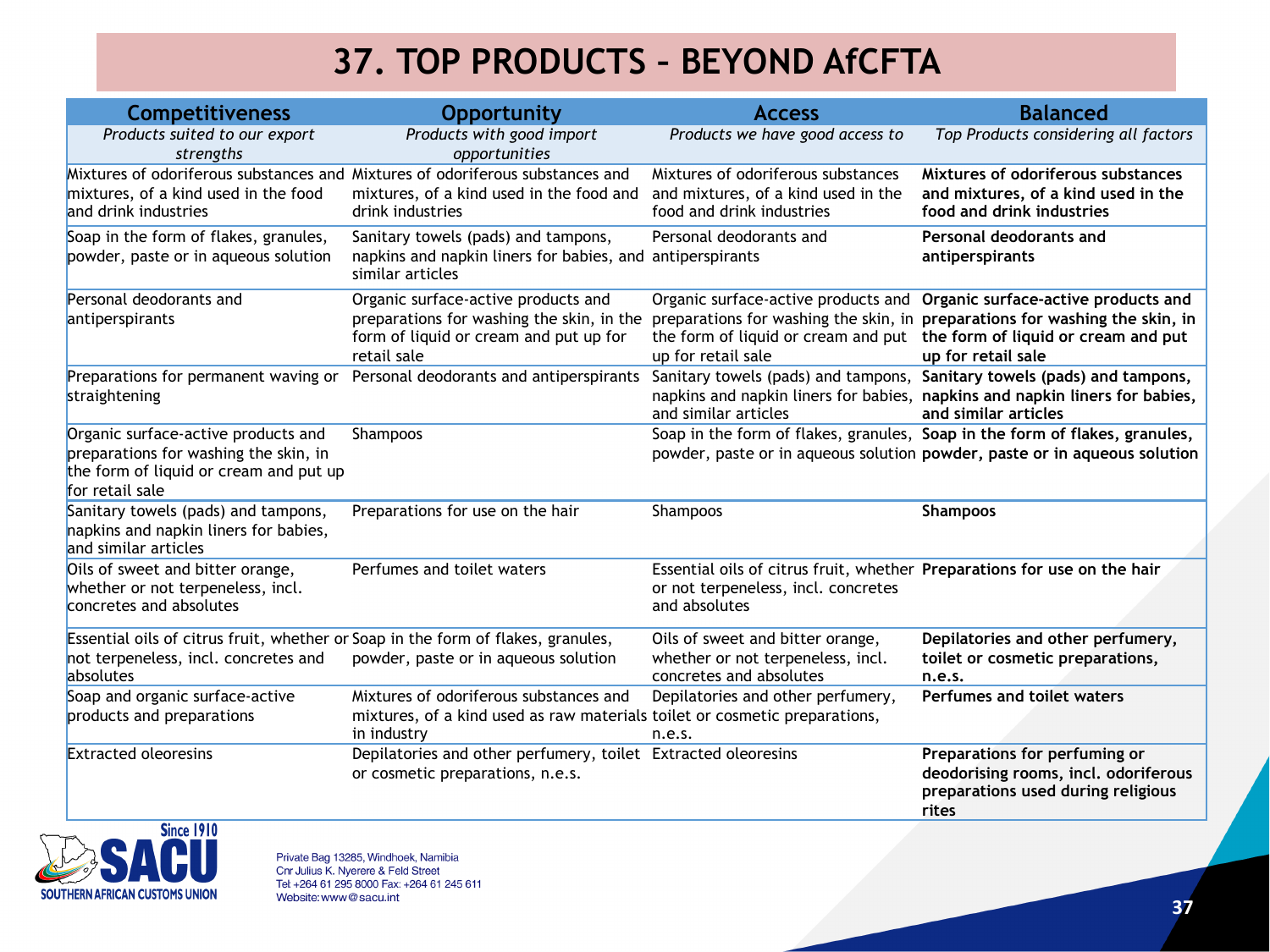#### **38. TOP MARKETS - AfCFTA**

| <b>Odoriferous</b> | Soap                | Soap and organic     | Preparations for        | Beauty or make-up   | <b>Essential oils and</b>  |
|--------------------|---------------------|----------------------|-------------------------|---------------------|----------------------------|
| substances         |                     | surface-active       | permanent waving        | preparations        | cosmetics value            |
|                    |                     | products             | or straightening        |                     | chain                      |
| Zambia             | Malawi              | Zimbabwe             | Malawi                  | Zambia              | <b>Zimbabwe</b>            |
| Malawi             | Zambia              | Zambia               | Ghana                   | Zimbabwe            | <b>Zambia</b>              |
| Zimbabwe           | Zimbabwe            | Angola               | Zambia                  | Mauritius           | <b>Malawi</b>              |
| Angola             | Mauritius           | Malawi               | Zimbabwe                | Malawi              | Mozambique                 |
| Mauritius          | Ghana               | Ghana                | Mauritius               | Ghana               | <b>Ghana</b>               |
| Ghana              | Angola              | Rwanda               | Angola                  | Kenya               | <b>Mauritius</b>           |
| Rwanda             | Nigeria             | Mauritius            | Gabon                   | Rwanda              | Angola                     |
| Uganda             | Rwanda              | Mozambique           | Uganda                  | Angola              | Madagascar                 |
| Nigeria            | Mozambique          | Uganda               | Rwanda                  | Nigeria             | Kenya                      |
| Mozambique         | Madagascar          | Seychelles           | Kenya                   | Uganda              | <b>Nigeria</b>             |
| Kenya              | Uganda              | Mali                 | Mozambique              | Morocco             | <b>Uganda</b>              |
| Madagascar         | Seychelles          | Madagascar           | Seychelles              | Mozambique          | Congo Rep.                 |
| Cameroon           | Kenya               | Kenya                | Madagascar              | Cameroon            | Rwanda                     |
| Sudan              | <b>Burkina Faso</b> | Sierra Leone         | Morocco                 | Sudan               | Egypt                      |
| Seychelles         | Sudan               | Cameroon             |                         | Seychelles          | United Rep. of<br>Tanzania |
| Senegal            | Sierra Leone        | Congo                | Algeria                 | <b>Burkina Faso</b> | Morocco                    |
|                    |                     |                      | United Rep. of Tanzania |                     |                            |
| Gabon              | Gabon               | United Rep. of       |                         | Mali                | <b>Seychelles</b>          |
|                    |                     | Tanzania             | Congo                   |                     |                            |
| Sierra Leone       | Algeria             | Niger                | Liberia                 | Madagascar          | Cameroon                   |
| Mali               | Mali                | <b>Burkina Faso</b>  | Nigeria                 | Djibouti            | <b>Ethiopia</b>            |
| Ethiopia           | Guinea              | Central African Rep. | Ethiopia                | Liberia             | <b>Burkina Faso</b>        |

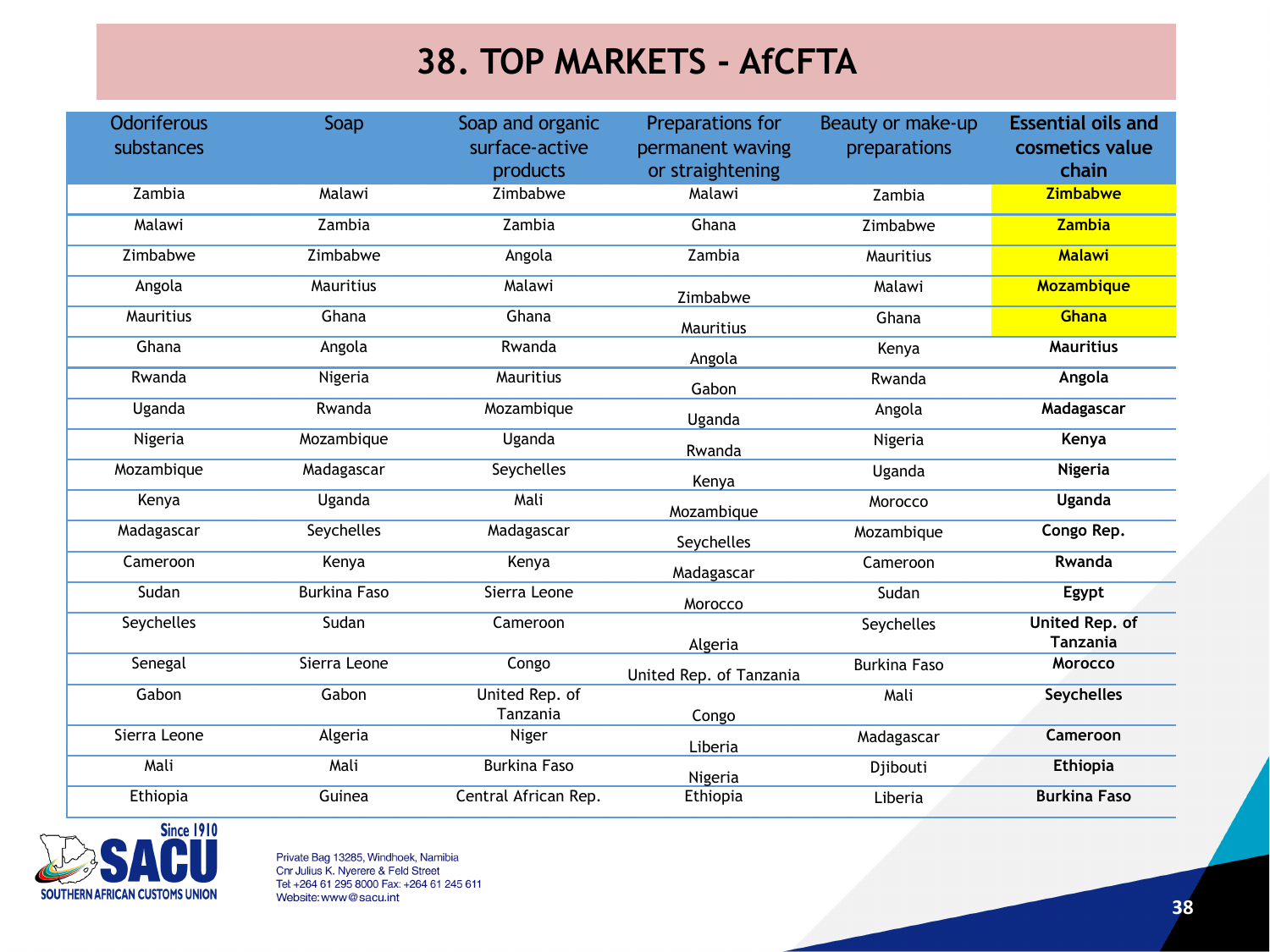#### **39. TOP MARKETS – BEYOND AfCFTA**

| <b>Odoriferous</b><br>substances | <b>Beauty or make-up</b><br>preparations | <b>Soaps</b>                | <b>Organic surface-active</b><br>products & | Essential oils &<br><b>Cosmetics Value Chain</b> |
|----------------------------------|------------------------------------------|-----------------------------|---------------------------------------------|--------------------------------------------------|
|                                  |                                          |                             | preparations                                |                                                  |
| Mexico                           | China                                    | <b>United Arab Emirates</b> | China                                       | <b>Singapore</b>                                 |
| Belgium                          | India                                    | Saudi Arabia                | Singapore                                   | India                                            |
| Singapore                        | Singapore                                | India                       | Netherlands                                 | <b>United Kingdom</b>                            |
| Netherlands                      | <b>United Kingdom</b>                    | Netherlands                 | France                                      | <b>Sri Lanka</b>                                 |
| <b>United Kingdom</b>            | France                                   | Singapore                   | <b>United Kingdom</b>                       | <b>China</b>                                     |
| Germany                          | Germany                                  | Portugal                    | Canada                                      | Netherlands                                      |
| China                            | Netherlands                              | United Kingdom              | <b>United Arab Emirates</b>                 | Belgium                                          |
| France                           | Canada                                   | Germany                     | Japan                                       | Germany                                          |
| Canada                           | Belgium                                  | Oman                        | Belgium                                     | France                                           |
| India                            | Italy                                    | Canada                      | Germany                                     | Spain                                            |
| Italy                            | Japan                                    | China                       | Philippines                                 | <b>United Arab Emirates</b>                      |
| Spain                            | Spain                                    | Italy                       | Italy                                       | Malaysia                                         |
| Switzerland                      | China, Hong Kong SAR                     | Spain                       | Switzerland                                 | Pakistan                                         |
| China, Hong Kong SAR             | Poland                                   | Turkey                      | Poland                                      | Switzerland                                      |
| Philippines                      | Indonesia                                | Japan                       | Spain                                       | <b>Brazil</b>                                    |
| Argentina                        | <b>United Arab Emirates</b>              | Austria                     | <b>Russian Federation</b>                   | Austria                                          |
| Peru                             | Switzerland                              | Switzerland                 | Austria                                     | Italy                                            |
| Rep. of Korea                    | Mexico                                   | Pakistan                    | Romania                                     | Australia                                        |
| Finland                          | Malaysia                                 | Poland                      | Australia                                   | Portugal                                         |
| <b>USA</b>                       | Thailand                                 | Australia                   | Vietnam                                     | Greece                                           |

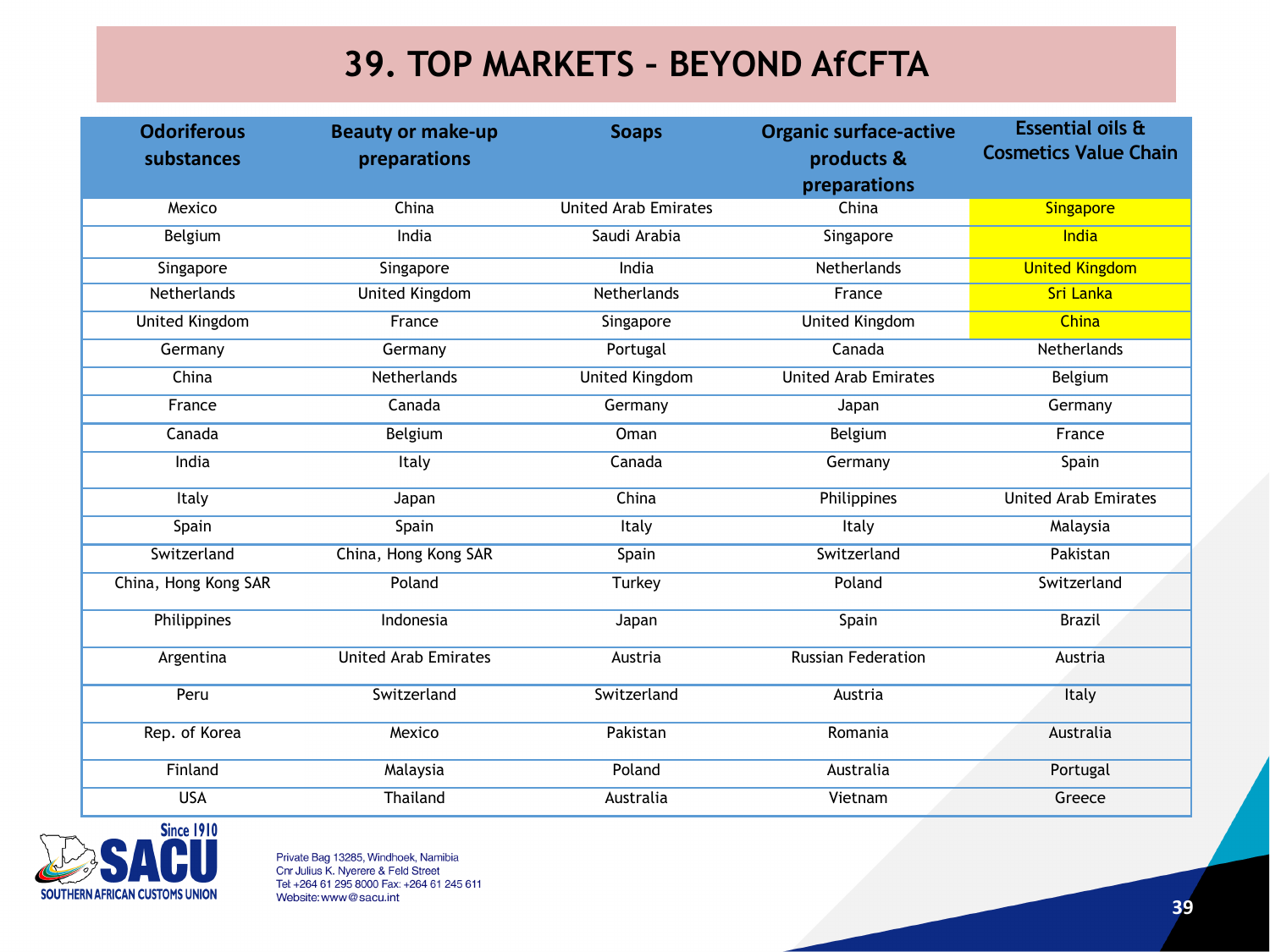#### **40. FIRM OPPORTUNITIES**

| <b>Firm-Segment opportunity</b><br>matrix |                                                   | Value chain segment              |                                                      |                                              |                                               |
|-------------------------------------------|---------------------------------------------------|----------------------------------|------------------------------------------------------|----------------------------------------------|-----------------------------------------------|
|                                           |                                                   | <b>Odoriferous</b><br>substances | Soaps                                                | Soap & organic<br>surface-active<br>products | Beauty or make-up<br>preparations             |
|                                           | Best markets for small<br>firms and new exporters | Zambia, Malawi,<br>Zimbabwe      | Malawi, Zambia,<br>Zimbabwe                          | Zimbabwe,<br>Zambia, Malawi                  | Zambia,<br>Zimbabwe,<br>Singapore             |
| <u>Firm segment</u>                       | Best markets for large,<br>established exporters  | Zambia, Malawi,<br>Singapore     | <b>United Arab</b><br>Emirates, Malawi,<br>Singapore | Angola                                       | Australia, France, China, Singapore,<br>India |
|                                           | Best markets for quick-<br>wins                   | Zambia, Malawi,<br>Singapore     | Malawi, Zambia,<br>Zimbabwe                          | Zimbabwe,<br>Zambia, Angola                  | China, Singapore,<br>India                    |
|                                           | Best markets in Africa                            | Zambia, Malawi,<br>Zimbabwe      | Malawi, Zambia,<br>Zimbabwe                          | Zimbabwe,<br>Zambia, Angola                  | China, Singapore,<br>India                    |

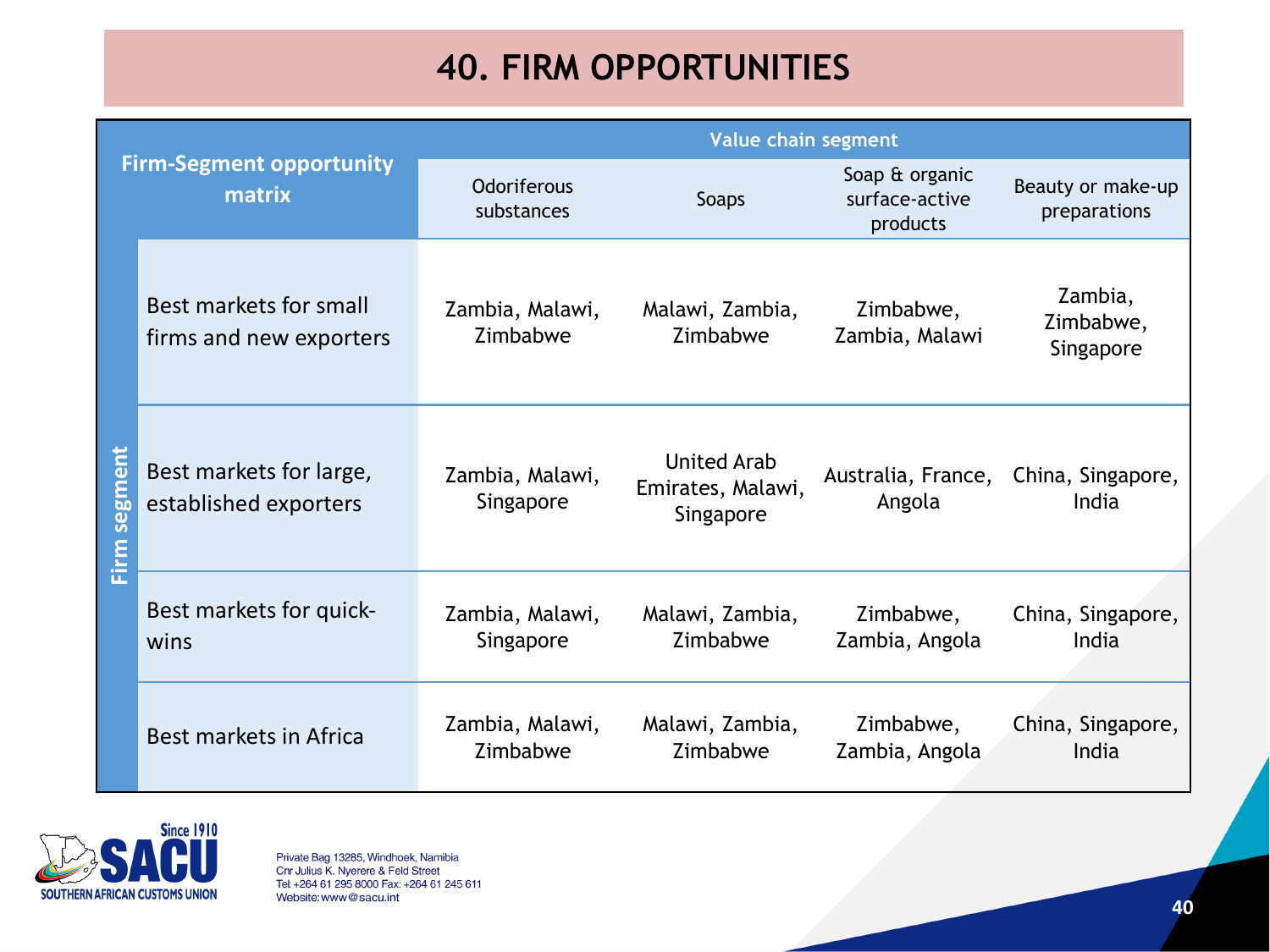#### **48. KEY TAKEAWAYS**

- The results of the model indicates that **leather products (including bags, cases and wallets)** and **leather footwear** offer the best opportunities in the leather and leather products value chain at present, but there should also be a focus on improving regional competitiveness and capacity in these areas.
- In the fruit and vegetables value-chain, while there are general opportunities for fruit and vegetable products not classified, **grapes, citrus, apples, cranberries** and **pears** offer opportunities at present while the region can leverage existing strengths to move into value added products such as **fruit juice** and **fruit preserves**.
- In addition, support to emerging products should focus on commodities like **cranberries** and **macadamia nuts**.
- **Beef** and **prepared meat products** offer the best opportunities for the region in the AfCFTA and beyond, while **pork** products are an emerging area of interest specifically for the rest of the world.

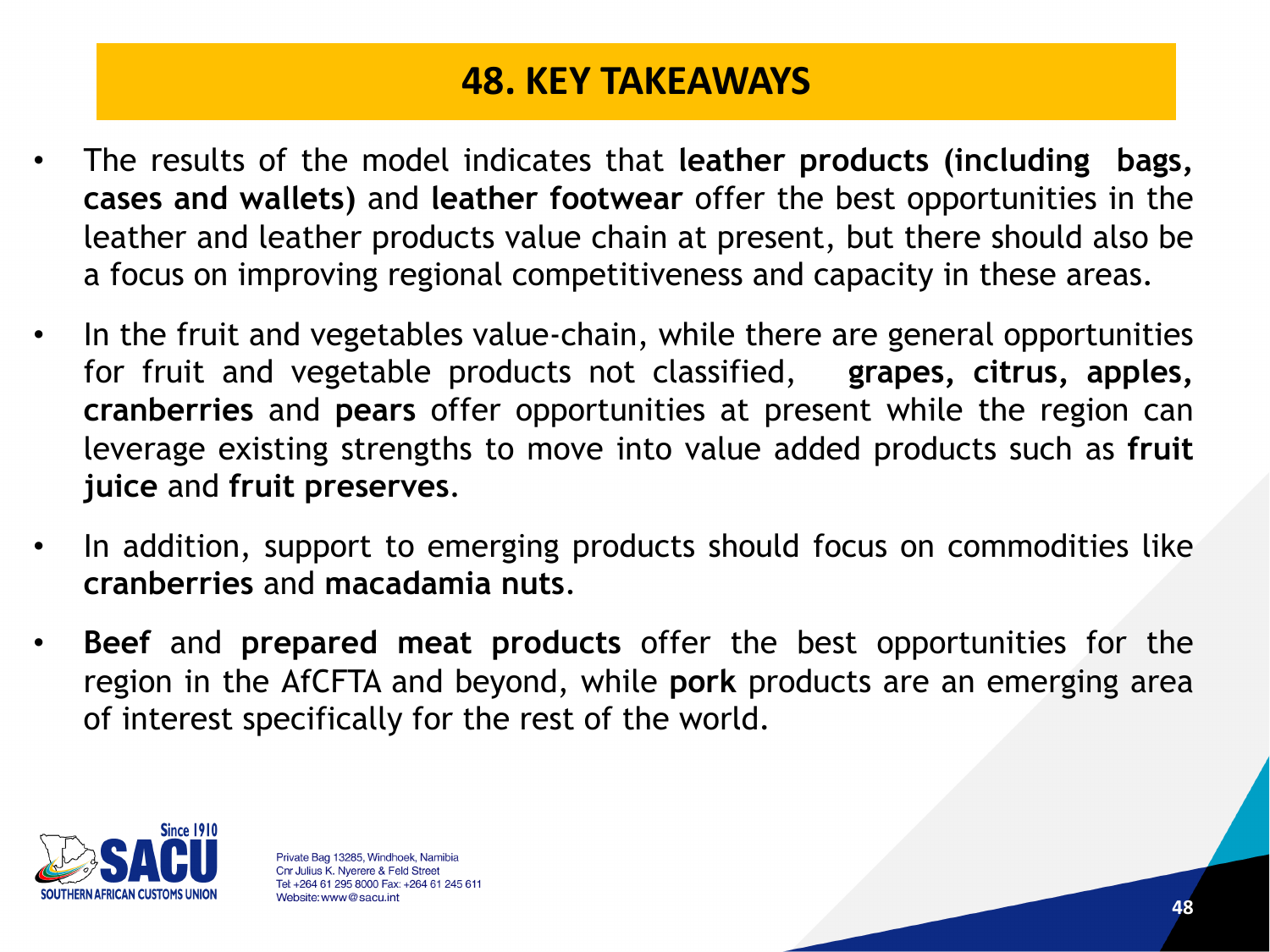#### **49. KEY TAKEAWAYS (CONTINUED)**

- A broad evaluation of segments in the textiles and clothing value chain suggests a **mix of clothing products (outerwear, shirts and trousers)** presents opportunities, as well as **technical textiles (for tarpaulin, sails and packaging)**.
- **Essential oil mixtures of odoriferous substances (used for soaps and beverages),** as well as **soaps, beauty and make-up preparations, a personal deodorants and antiperspirants** feature as products with the highest export potential in the essential oils and cosmetics value chain.